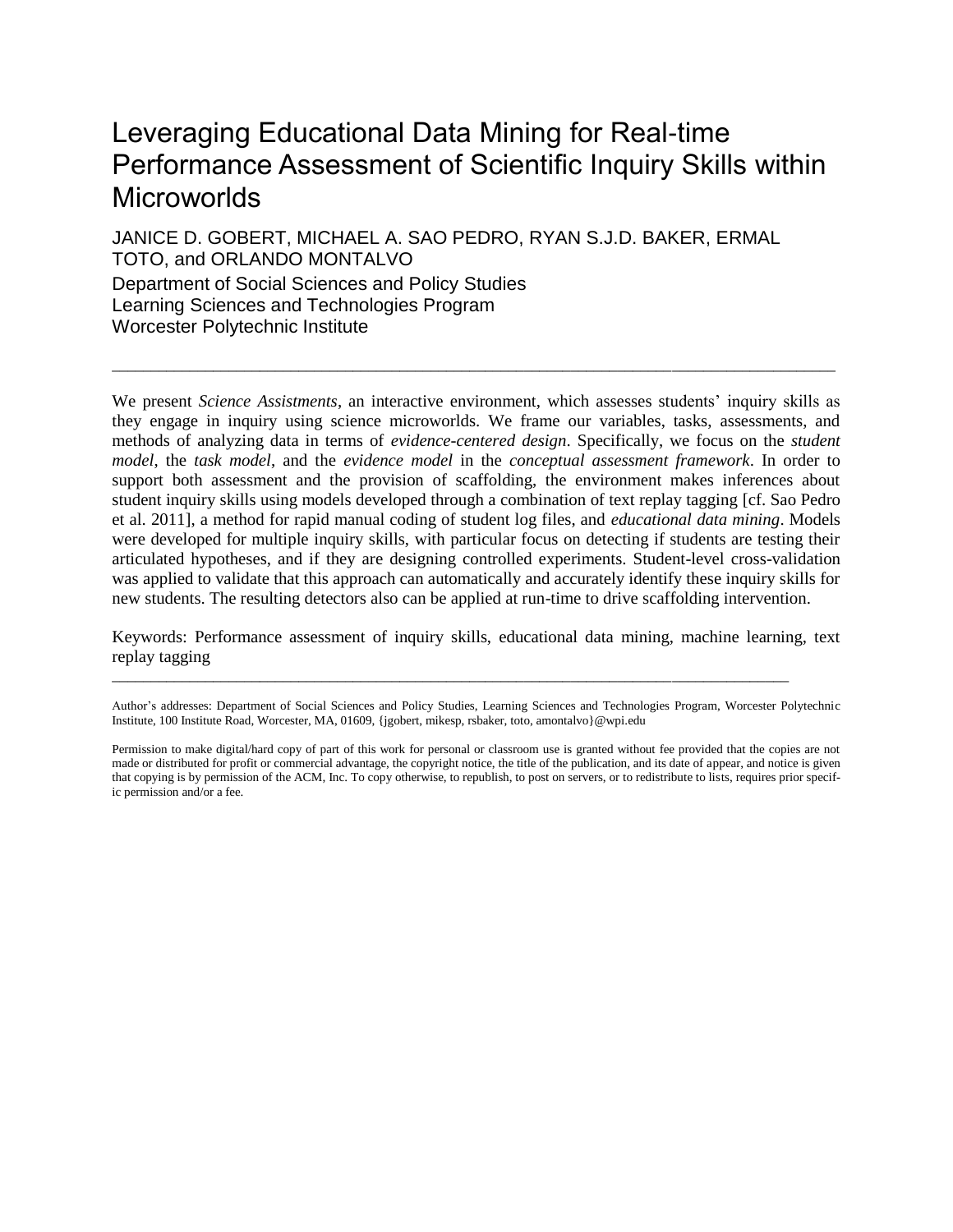# 1. INTRODUCTION

It is well-acknowledged that in order to be competitive in 21st century workplaces, students need to understand science deeply, and possess well-honed learning strategies that will allow them to apply their science knowledge in flexible ways. For example, the national frameworks for science emphasize inquiry skills [NRC 2011], also referred to as 'scientific practices' by the *National Assessment of Educational Progress* [Champagne et al. 2004], claiming that these skills are critical to science reform efforts. As such, efforts have been made to incorporate inquiry within the classroom and to find ways to address the assessment needs of today's schools.

In regards to assessment, there are two commonly used approaches for doing so, *short answer tests* of specific inquiry skills [cf. Alonzo and Aschbacher 2004] and *hands-on performance assessments* [cf. Gotwals and Songer 2006]. Short answer tests can be incorporated into largescale standardized assessments, but it is unclear whether these properly identify inquiry skills [Black 1999; Pellegrino et al. 2001], or whether they are well aligned to current national frameworks [Quellmalz et al. 2007].

For example, Scalise et al. [2009] studied 77 simulation products for middle and high school, and in more than half of these projects, conventional, paper-and-pencil pre- versus post-test comparisons were used as assessments. This type of assessment has relatively limited possibilities for measuring the complex science knowledge and skills that their instruction was designed to target [Quellmalz et al. 2009]. Hands on performance assessments are more authentic because they require specific skills to solve real problems [Baxter and Shavelson 1994; Ruiz-Primo and Shavelson 1996]. However, these are seldom used in schools, largely due to the difficulty of reliable administration and the resulting high cost.

Another critical issue is that since inquiry skills are developed in rich scientific contexts, it is crucial that they also be assessed within the contexts in which they are learned and embedded [Mislevy et al. 2003]. Lastly, in order to yield reliable assessments, a great deal of data is required; this is yet another problem that has hampered the development of inquiry assessment measures, methods, and procedures [Shavelson et al. 1999]. Thus, despite the acknowledged need for science inquiry skills, typical classrooms often focus on rote learning of vocabulary, facts, and formulas, due to the difficulty of implementing inquiry [de Jong et al. 2005], and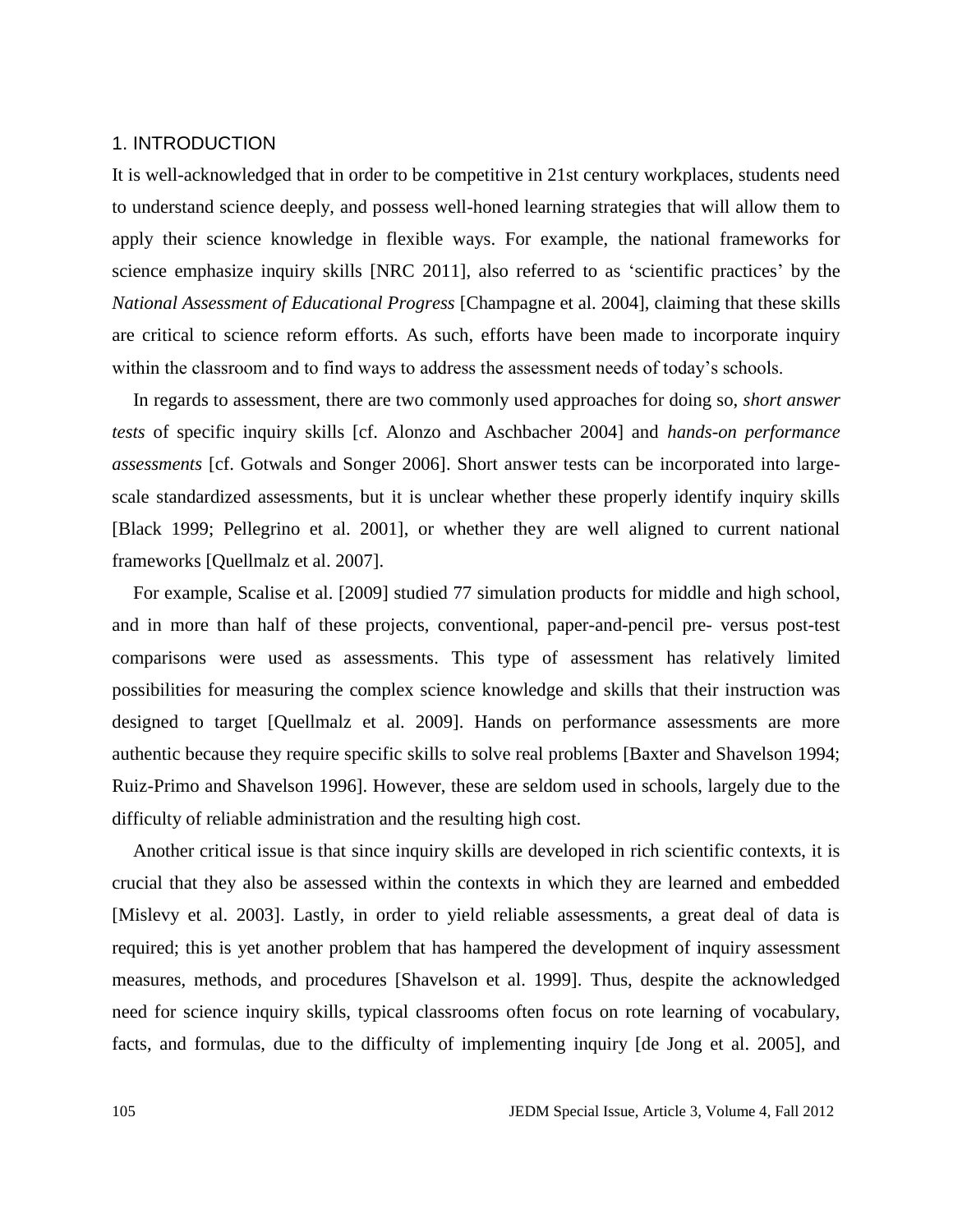difficulty assessing science process skills [Fadel et al. 2007; Mislevy et al. 2003; Shavelson et al. 1999].

In response to these implementation and assessment difficulties, we are developing a webbased learning environment, *Science Assistments* [Gobert, Heffernan, Ruiz & Ryung, 2007; Gobert, Heffernan, Koedinger & Beck, 2009] to provide scalable, reliable performance-based assessment of authentic inquiry skills. This interactive environment assesses inquiry skills as students experiment within science microworlds [Papert 1980], computerized models of realworld phenomena whose properties can be inspected and changed [Pea and Kurland 1984; Resnick 1997].

As part of this approach, we utilized the *conceptual assessment framework* (CAF) of the *evidence-centered design* (ECD) framework [e.g., Mislevy et al. 2003; Mislevy et al., this issue], because we perceived it to be most important to our work on inquiry assessment. We describe here our *student model* (the inquiry skills we aim to measure), *task model* (the activities designed to elicit demonstration of skill), and *evidence model* (our approach to assessing and tracking student knowledge). We also focus on how we leveraged techniques from the *educational data mining* (EDM) literature [cf. Baker and Yacef 2009; Romero and Ventura 2010] to develop our *evidence model*s, and reliably assess inquiry process skills associated with data collection [Sao Pedro et al., 2011].

The remainder of this paper is organized as follows. First, we provide background literature on ECD and prior work on assessing inquiry skills within computerized environments. Then, we present an overview of *Science Assistments*. Next, we present our realization of the CAF emphasizing our EDM-based approach to developing *evidence model*s of two process skills associated with data collection. Finally, we present our conclusions and future work.

## 2. BACKGROUND

# 2.1 Evidence-Centered Design

ECD, a cognitively principled framework for designing assessments, suggests that one should relate the learning to be assessed, as specified in a *student model*, to a *task model* that specifies features of tasks and questions that would elicit the evidence of learning, then to an *evidence model* that specifies the quality of student responses that would indicate levels of proficiency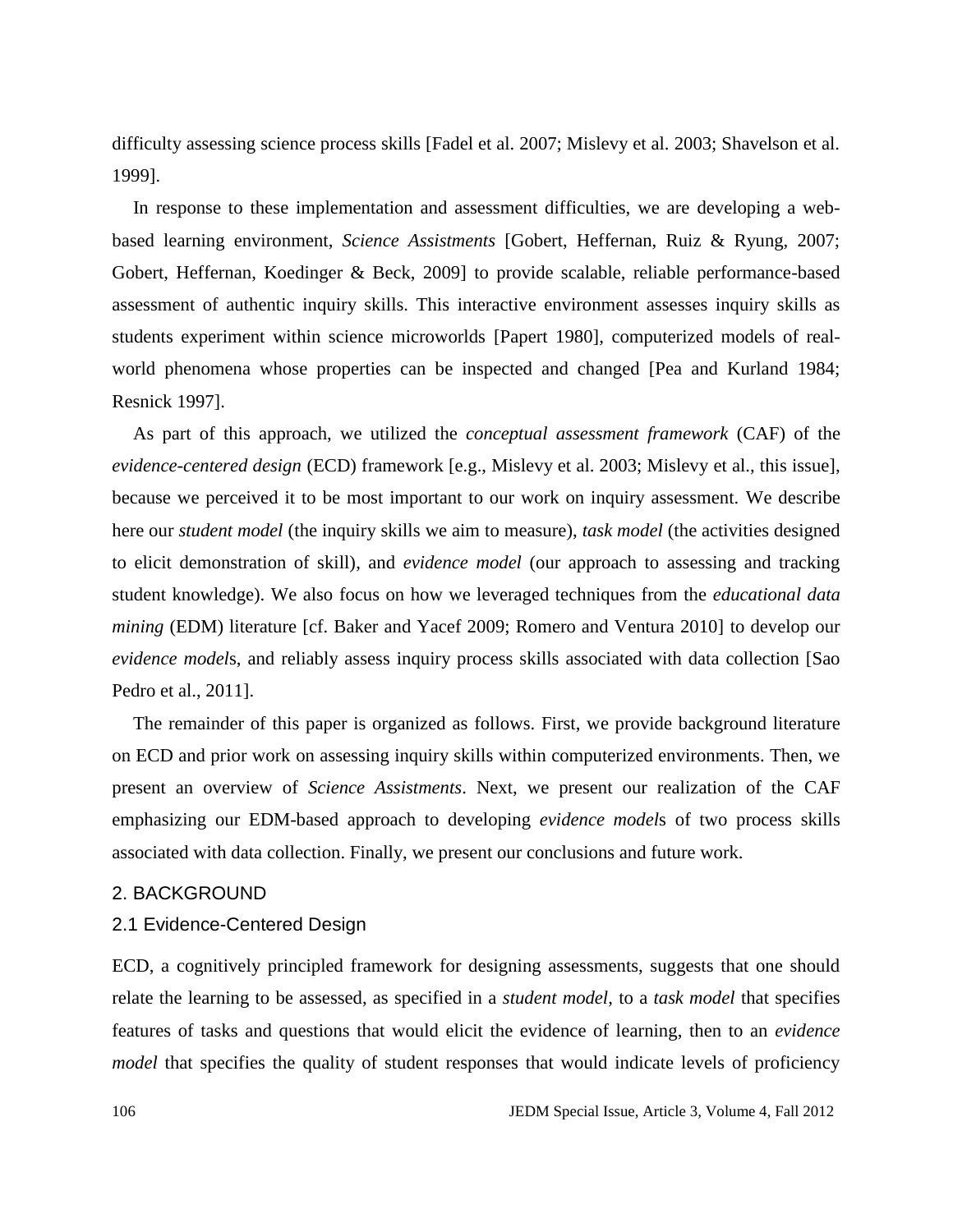[Messick 1994; Mislevy et al. 2003; Mislevy et al., this issue; Pellegrino et al. 2001]. In more recent documents on ECD, its authors have added the presentation model and the assembly model as components to their assessment framework [Mislevy et al. 2006] as well as descriptions of the computational processes that tie them together in practice, which are known as the *fourprocess model* [Mislevy et al., this issue]; however, we did not utilize these components in our work.

For our *student model*, we defined a set of inquiry skills and sub-skills that have been identified as being pedagogically-relevant to the assessment of inquiry [NRC 1996, 2011]. The *task model* refers to the specification of the microworlds and activities conducted in the microworld that can reveal students' proficiencies for each skill of interest. Our *evidence model* is comprised of two sources of student data. The first is the work products students generate while conducting inquiry and the second are the work processes, namely the types of actions */* behaviors they engage in while experimenting during inquiry. These are then aggregated and analyzed to yield performances that are used to identify evidence of students' proficiencies for each skill of interest [NRC 1996, 2011]. Further, the work products and processes of inquiry that result are interpreted as evidence of proficiency on the skills of interest.

# 2.2 Inquiry Assessment in the Context of Science Simulations

Previously in the paper, we noted problems with traditional assessments of inquiry skills. Rich learning environments, which generate large streams of log data, are potentially of great use for performance assessment; however, these learning environments often are not used for performance assessment to the extent they could [Scalise et al. 2009] in order to measure the complex science knowledge and skills that their instruction was designed to target [Quellmalz et al. 2009].

There are several reasons why this is the case. First, the development of assessment methods for simulation-based learning is lagging behind in terms of theoretical grounding in the learning and assessment literature [Quellmalz et al. 2009]. Second is the lack of theoretically motivated guiding principles upon which to parse, aggregate, and analyze the huge streams of log data that are generated as students learn with simulations. Third, specifically, the skills being assessed are psychologically multidimensional and as such, traditional psychometric methods such as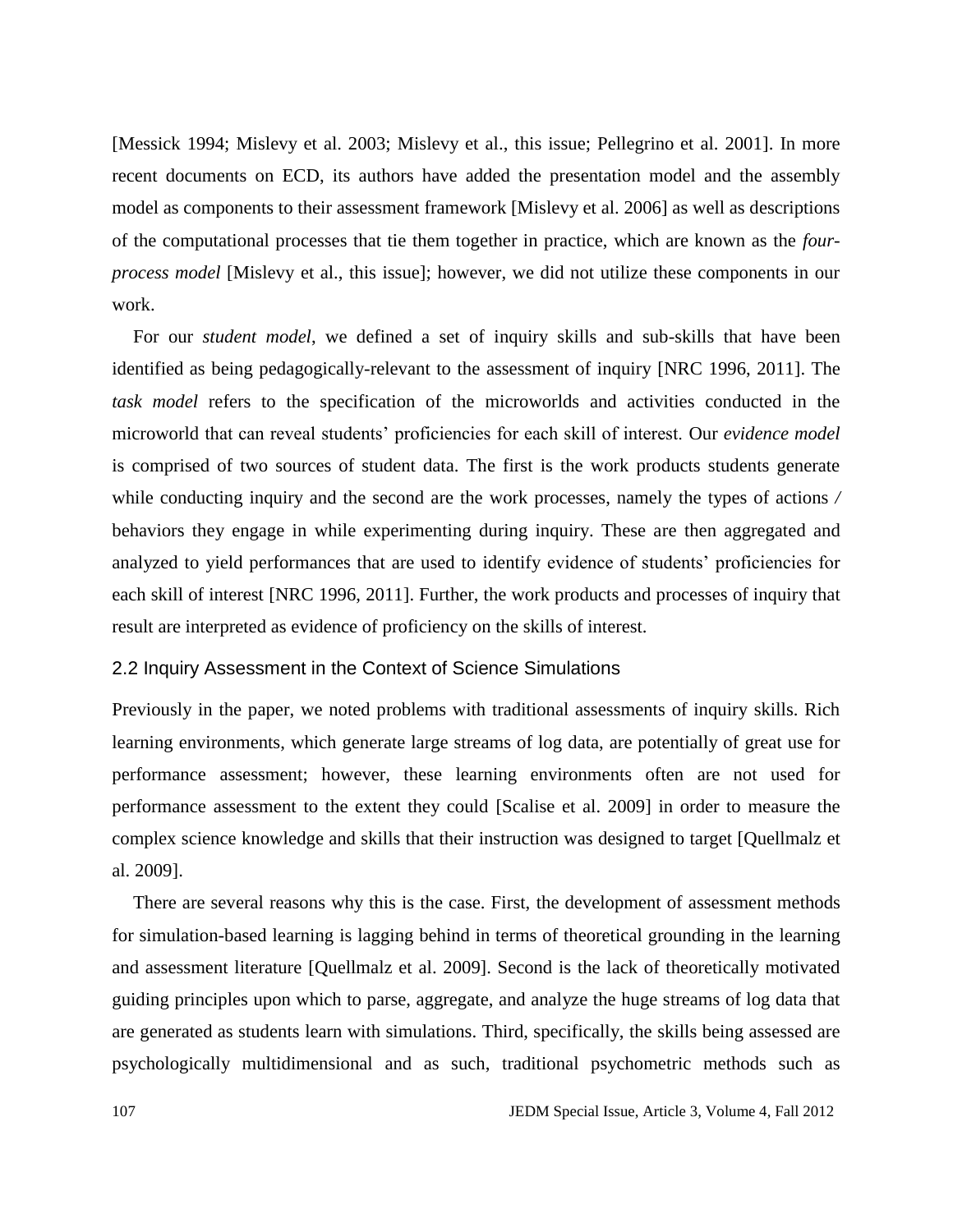*classical test theory* (CTT) [e.g., Crocker and Algina 2006] and *unidimensional item response theory* (UIRT) [de Ayala 2009; Hambleton and Jones 1993] cannot appropriately model their complexity. This, according to Quellmalz et al. [2009], is principally due to the complexity of the simulations, and is summarized by their following four main characteristics [Williamson et al. 2006; see also Rupp et al. 2010]:

1) the task requires the learner to complete many, non-trivial, domain-relevant steps/processes,

2) multiple elements or features for each task are captured and considered in the determination of skills for assessment purposes or diagnostic feedback,

3) there is potential for wide variability in the data for each task, and

4) the task as a whole has many components that are not independent from each other.

Though these complexities exist, several researchers are attempting to overcome these difficulties by employing a variety of tactics. We discuss some these in the next section.

# 2.3 Prior Approaches to Assessment for Simulation-Based Learning

Noting the limitations of CTT and UIRT as methods for performance-based assessments, other methods have been applied to data in order to model students' knowledge and skills learned in simulations and similarly complex learning environments. These methods fit largely into two categories, (1) models developed through knowledge engineering and/or cognitive task analysis, and (2) models developed through data mining and/or machine learning methods. We describe these in more detail below.

*2.3.1 Knowledge Engineering / Cognitive Task Analysis Approaches.* In *knowledge engineering/ cognitive task analysis* approaches, rules are defined a priori that encapsulate specific behaviors [Koedinger et al. 1998; McElhaney and Linn 2008, 2010] or differing levels of systematic experimentation skill [Buckley et al. 2006; Buckley et al. 2010]. For example, Schunn and Anderson [1998] engineered a rule-based *Adaptive Control of Thought—Rational* (ACT-R) model of scientific inquiry based on an assessment of skill differences between experts and novices on formulating hypotheses, exploring, analyzing data, and generating conclusions

108 JEDM Special Issue, Article 3, Volume 4, Fall 2012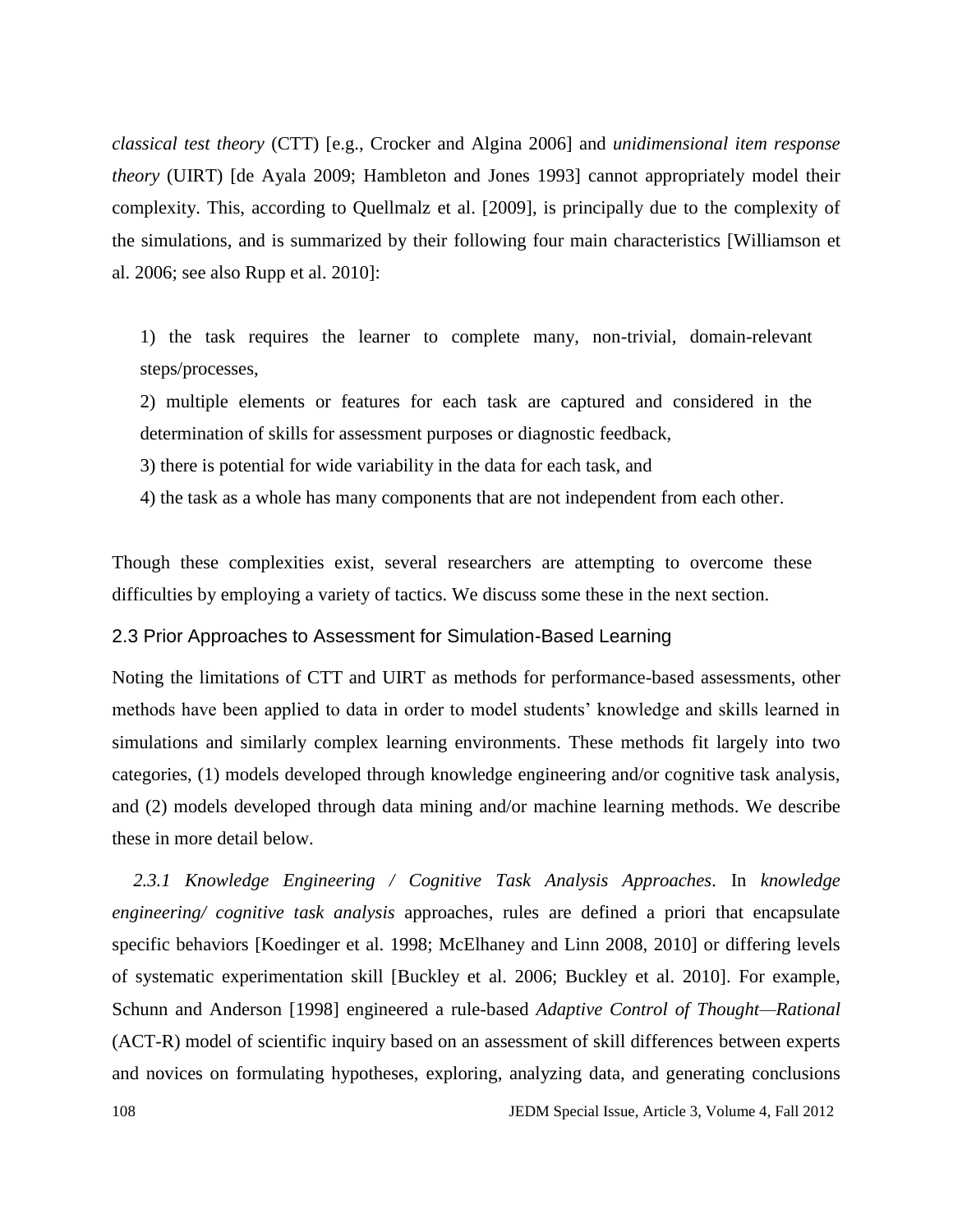[e.g., Anderson and Lebiere 1998]. Briefly, ACT-R evolved from earlier theories of human cognition and models of cognitive architecture [Newell 1990; Newell and Simon 1972] and is used to model "overt, observable human behavior(s)" [Anderson and Lebiere 1998, p. 10]. ACT-R describes cognition as involving declarative knowledge (i.e., knowledge *about* things), and procedural knowledge (i.e., *skills that act on knowledge*); procedural knowledge is implemented in ACT-R models as production rules.

With ACT-R in mind, *knowledge-engineering models* can be leveraged using a method called *model-tracing*, where student responses are matched to a knowledge-engineered cognitive model of expert/correct behavior that includes declarative knowledge and production rules and, in some cases, specific misconceptions termed "bugs" [Koedinger et al. 1997]. Model-tracing has been applied in the domain of scientific inquiry in a separate study by Gobert and Koedinger [2011], who used this approach with production rules to auto-score students' inquiry on the use of the *control-of-variables* (CVS) strategy [cf. Chen and Klahr 1999], where all but the target variable is changed across trials within a science microworld.

Model-tracing assessments and other approaches can be, in turn, utilized within *knowledgetracing* [Corbett and Anderson 1995], a method for assessing latent knowledge from correct and incorrect performance. Reye [2004] has shown that knowledge-tracing models are a simple form of *Bayesian Networks / Bayes nets* (BNs) [e.g., Almond et al. in press]. More complex BNs have also been used in assessing student knowledge in science. For example, Martin and Van Lehn [1995] used BNs to assess procedural knowledge for physics within the *Andes* learning environment. Rowe and Lester [2010] developed dynamic BN models of middle school students' narrative, strategic, and curricular knowledge as students they explored within a 3D immersive environment on microbiology, Crystal Island. Rupp et al. (this issue) use Bayes nets and related diagnostic measurement tools to model multivariate skill profiles for network engineering based on performance in an interactive digital learning environment.

*2.3.2 Educational Data Mining / Machine Learning Approaches.* In *EDM / machine learning approaches* [cf. Baker and Yacef 2009; Romero and Ventura 2010], student inquiry behaviors are discovered from data. For example, Stevens et al. [2004] used a self-organizing *artificial neural network* [Bryson and Ho 1969; cf. Russell and Norvig 2009] to build models of novice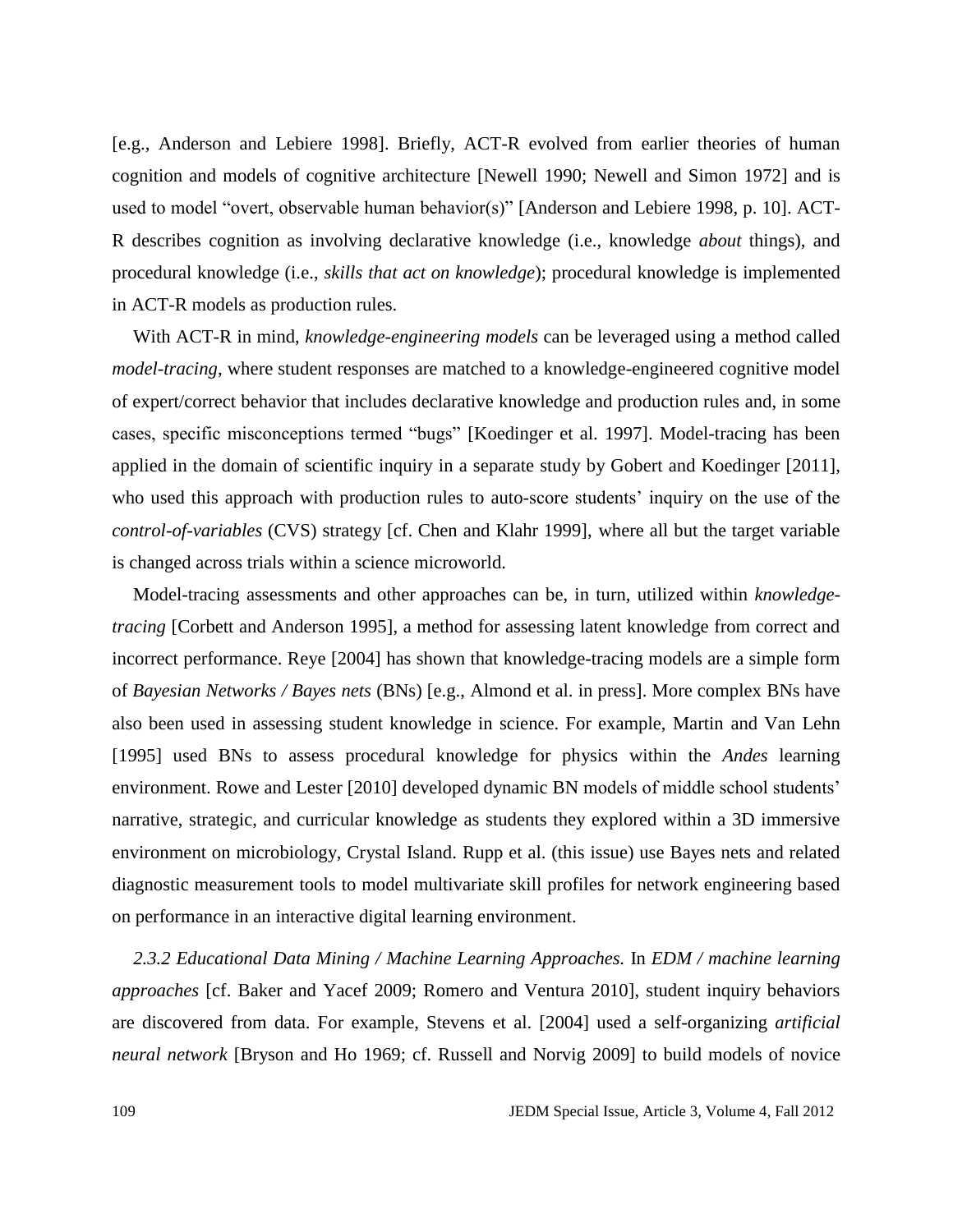and expert performance using transition logs within the HAZMAT high school chemistry learning environment. They then leveraged those models to construct a *hidden Markov model* [Baum and Petrie 1966; cf. Russell and Norvig 2009] for identifying learner trajectories through a series of activities.

Similar approaches have also been used to distinguish students' problem solving strategies within exploratory learning environments. For example, Bernardini and Conati [2010] used *clustering techniques* [cf. Witten and Frank 2005] and *class association rules* [Liu et al. 1998; Agrawal and Srikant 1994] to capture learner models of effective and ineffective learning strategies within an exploratory learning environment for learning about a constraint satisfaction algorithm. Ghazarian and Noorhosseini [2010] constructed task-dependent and task-independent machine-learned models to predict skill proficiency in computer desktop applications.

Our work on assessing student inquiry skills in *Science Assistments* [\(www.inq-its.org\)](http://www.inq-its.org/) uses techniques from EDM but builds off of a different history of EDM methods, namely the work to develop automated detectors of student behaviors, specifically disengagement. In this line of research, Walonoski and Heffernan [2006] as well as Baker et al. [2008b] successfully built and validated detectors of "gaming the system" (whereby students simply try to get as many hints as possible rather than learn the material) by triangulating qualitative field observations with features gleaned from log files. Detectors of gaming the system have also been developed using a training set labeled using text replays, a method for quickly annotating log files by hand [Baker and de Carvalho 2008; Baker et al. 2010].

As was done in this work, we utilize text replays to annotate log data, and then extrapolate models from the data that can label sequences of student behavior in terms of inquiry performance. Lastly, we use knowledge-engineered models to assess students' work products. Later in this paper, we provide more details on our methods and give evidence on their reliability and validity. In the next section, we provide a description of our learning environment and its components.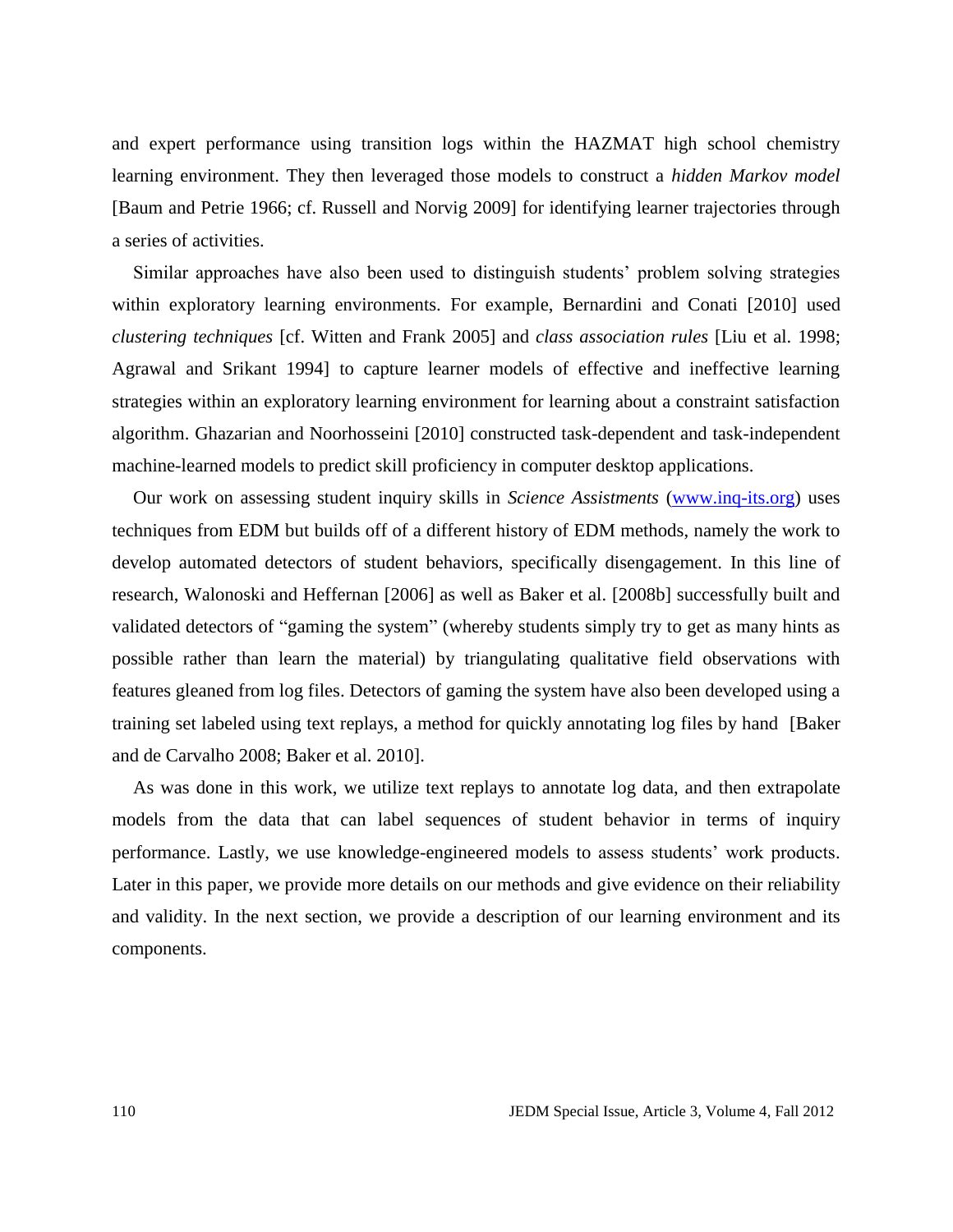# 3. OVERVIEW OF SCIENCE ASSISTMENTS

Leveraging infrastructure development from other funded projects [Gobert et al. 2007; Gobert et al. 2009; Gobert and Baker 2010] and other prior work by the *Science Assistments* project team as well as current research findings and recent calls for performance assessment [Fadel et al. 2007; Quellmalz et al. 2007], we have developed an approach to science inquiry skills assessment that affords the rigor and validity of performance tests and the simplicity of largescale assessments.

The *Science Assistments* system, significantly adapted from the original *ASSISTments* system [Razzaq et al. 2005; Heffernan et al. 2006] for mathematics, aims to enable automatic assessment of inquiry skills and provide real-time support for students as they engage in inquiry using interactive microworlds across several topics within physical, life, and earth science [Gobert et al. 2007; Gobert et al. 2009].

*Science Assistments* enables a moderate degree of student control, less than in purely exploratory learning environments [Amershi and Conati 2009], but more than in classic modeltracing tutors [Koedinger and Corbett 2006] or constraint-based tutors [Mitrovic et al. 2001]. *Science Assistments* also differs from other microworld-based discovery environments [e.g., White and Frederiksen 1998; van Joolingen and de Jong 2003; Buckley, Gobert, & Horwitz 2006; McElhaney and Linn 2008, 2010; Buckley et al. 2010; de Jong et al. 2010] in several ways.

First, it was designed to prioritize the assessment of inquiry skills, rather than the learning of science, which many other inquiry systems emphasize (although content can be learned in our system as one engages in inquiry, in fact, this is considered optimal for science learning). Second, it aims to track acquisition of inquiry skills across domains. Finally, our system aims to scaffold students' inquiry skills in real-time as students conduct investigations within microworlds.

This scaffolding design lead to a guided system; that is, we aimed to strike a balance between *open-ended* and *guided inquiry* [cf., Kirschner et al. 2006; Hmelo-Silver et al. 2007] such that students can be assessed on inquiry skills and so that they are provided with support so they do not flounder or engage in haphazard inquiry [Buckley et al. 2006]. For example, a student might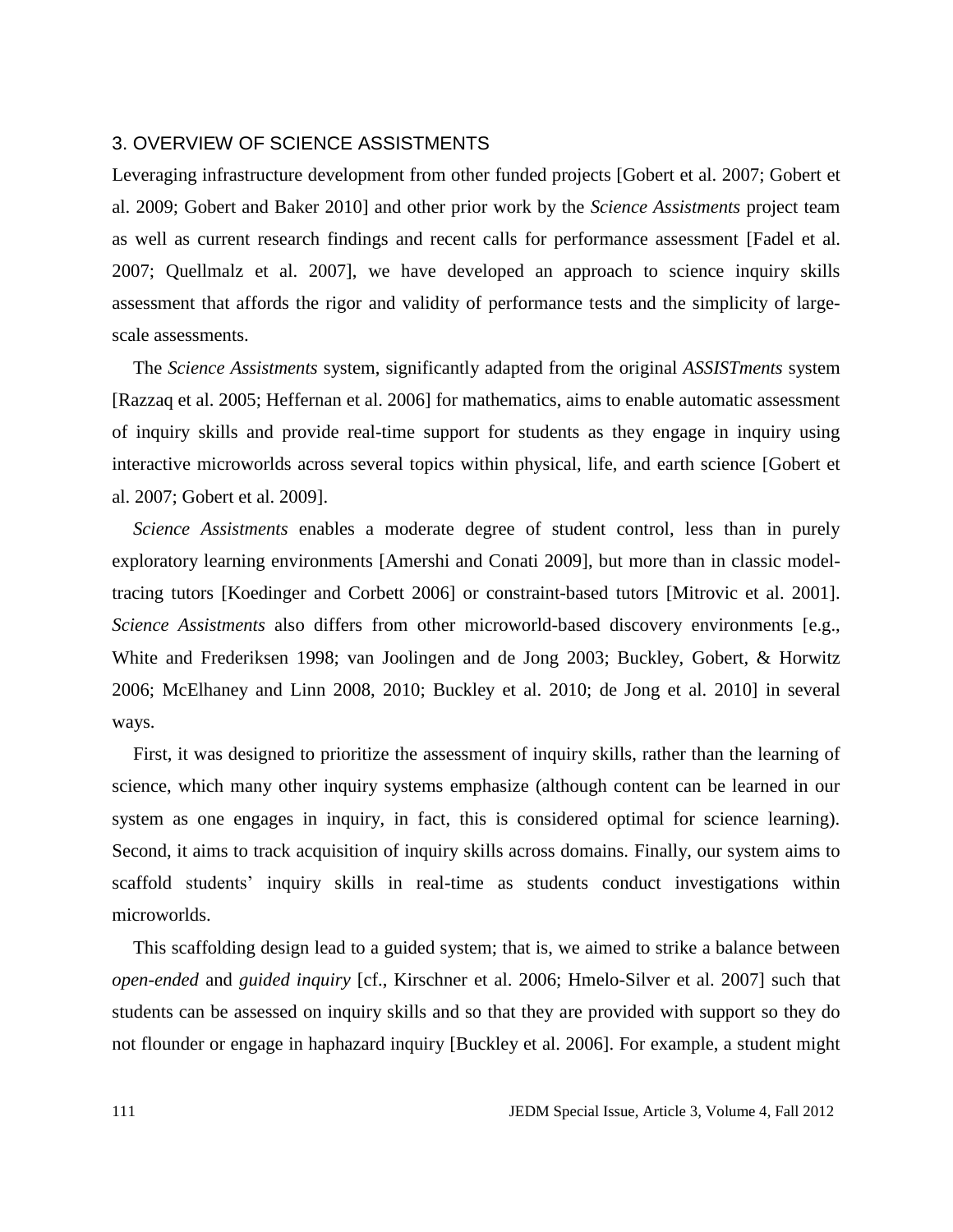begin by exploring a microworld, go on to make a hypothesis, return to exploring some more, then make another hypothesis, and test it.

When asked to warrant his/her claim, the student might realize that they did not collect enough data, and then return to the experiment phase again. Thus, students may take various valid paths to finish an inquiry task, so our system needed to be flexible enough to track what each student is doing during each phase in order to provide assessment data to the teacher, as well as real time tutoring to the student.

In terms of the context in which our data are collected, it is important to note that students come to our inquiry environment having *first* studied a science topic in their regular science class; thus, we decided to use our environment for assessment of these previously learned inquiry skills. If we were to design an inquiry environment expressly for learning, we likely would design a system with substantially more open-ended exploration, and it is not difficult to imagine that such an environment would not suffice as an assessment environment.

Thus, because our environment is considered first an assessment environment, rather than a pure learning environment, we have chosen to operationalize inquiry skills so as to support their auto-assessment. As such, we focus on defining and, in turn, assessing skills of inquiry, namely, hypothesizing, conducting experiments, analyzing data, and warranting claims, and their respective sub-skills; a similar approach was taken in the original development of intelligent tutoring systems for math [Koedinger and Corbett 2006].

Rather than including larger conceptual knowledge that pertains to inquiry such as how theory and disciplinary knowledge enter into the inquiry process, we have chosen to focus on the assessment of the more well-defined inquiry skills, as described above. These larger conceptual issues, we feel, are beyond the scope of an inquiry environment and possibly beyond the scope of middle school science instruction as well.

Finally, given the plethora of studies that have evidenced students' difficulties in executing inquiry, including difficulties with *hypothesis-formation* [Chinn and Brewer 1993; Klahr and Dunbar 1988; Kuhn et al. 1995; Njoo and de Jong 1993; van Joolingen and de Jong 1997; Glaser et al. 1992], difficulties with *conducting experiments* [Glaser et al. 1992; Reimann 1991; Tsirgi 1980; Shute and Glaser 1990; Kuhn 2005; Schunn and Anderson 1998, 1999; Harrison and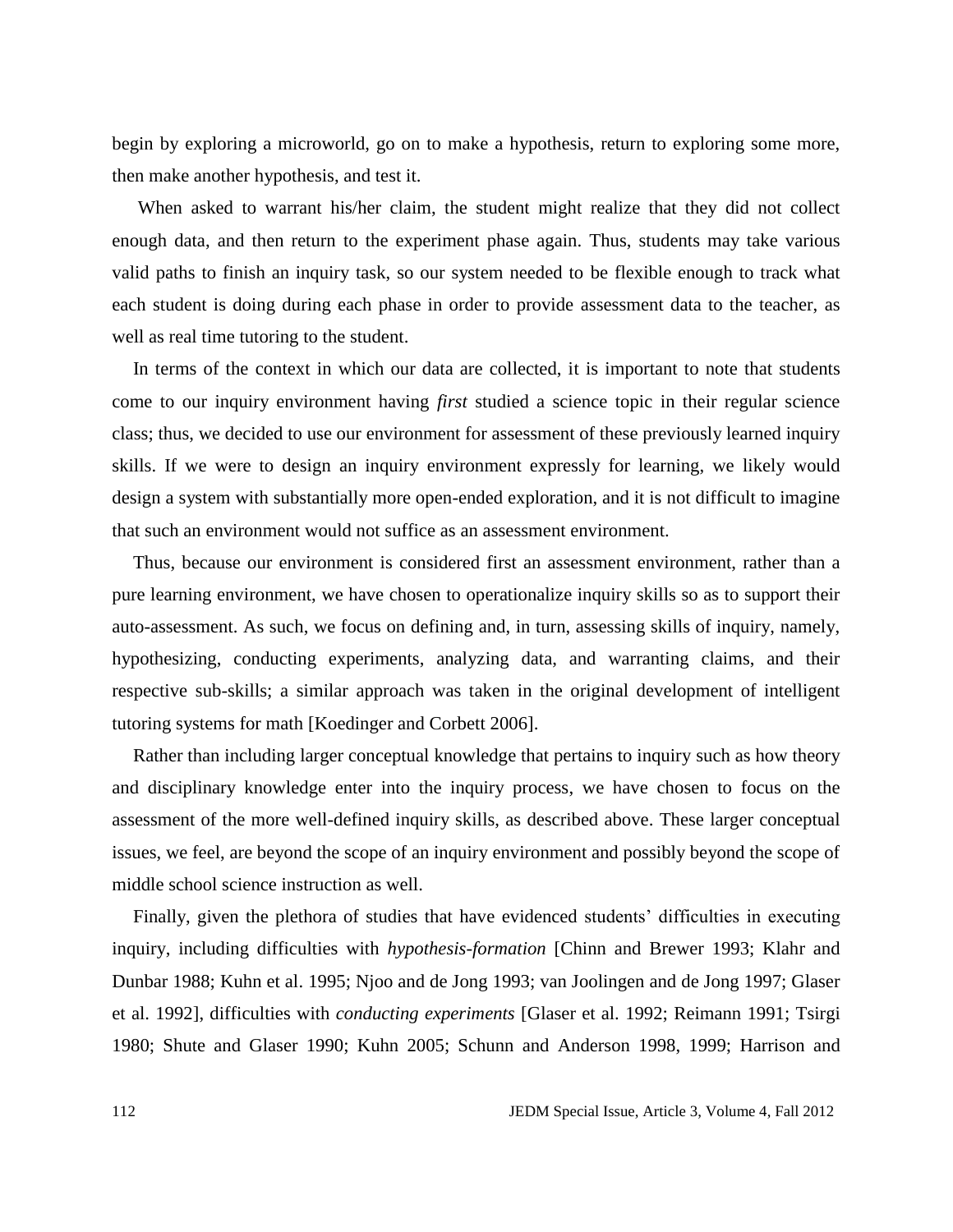Schunn 2004; McElhaney and Linn 2008, 2010); difficulties with *interpreting data*, and *linking hypotheses and data* [Chinn and Brewer 1993; Klahr and Dunbar 1988; Kuhn et al. 1995], and difficulties with *communicating findings* [Krajcik et al. 1998; McNeill and Krajcik 2007], it seems reasonable to us that an environment like ours, which as designed to assess and assist with both teachers and students as integral players, is critically what is needed at this time.

There are many advantages of our system for educational research, instruction, assessment, and adaptive scaffolding, and scalability as follows. In terms of research, we can effortlessly and accurately monitor and record every student action, affording thorough analysis of student learning and performance. And because our assessment and instruction are seamlessly integrated, skills are developed and assessed in rich contexts in which they are developing [Mislevy et al. 2003], additional class time is not needed for assessment, and formative assessment data is provided to teachers about his/her students on their science process skills and sub-skills.

Regarding adaptive instruction, we can diagnose at risk students early and monitor these students using our assessment data to drive adaptive scaffolding via our pedagogical agent, Rex, a cartoon dinosaur who provides individualized feedback [Gobert and Baker 2012]. With regard to scalability, because these materials are web-based, virtually any teacher with access to the web can use our materials.

# 3.1 Components of Science Assistments: Microworlds & Inquiry Support Widgets

Important to inquiry are our microworlds of scientific phenomena for *Physical, Life, and Earth Science*, which are implemented using the *Open Laszlo* platform [\(www.openlaszlo.org\)](http://www.openlaszlo.org/) and accompanying *lzx* language. As previously stated, a microworld [Papert 1980] is a runnable, computerized model of real-world phenomena whose properties can be inspected and changed [Pea and Kurland 1984; Resnick 1997]. Microworlds provide an excellent context in which to hone and assess students' inquiry skills because they share many features with real apparatus and can make visible important processes that are invisible due to their time and size scale [Gobert 2005a]. The *Science Assistments* group has developed a suite of over 20 microworlds for *Physical, Life, and Earth Science* that are aligned to the *Massachusetts Curricular Frameworks* for Middle school science [Massachusetts Department of Education 2006].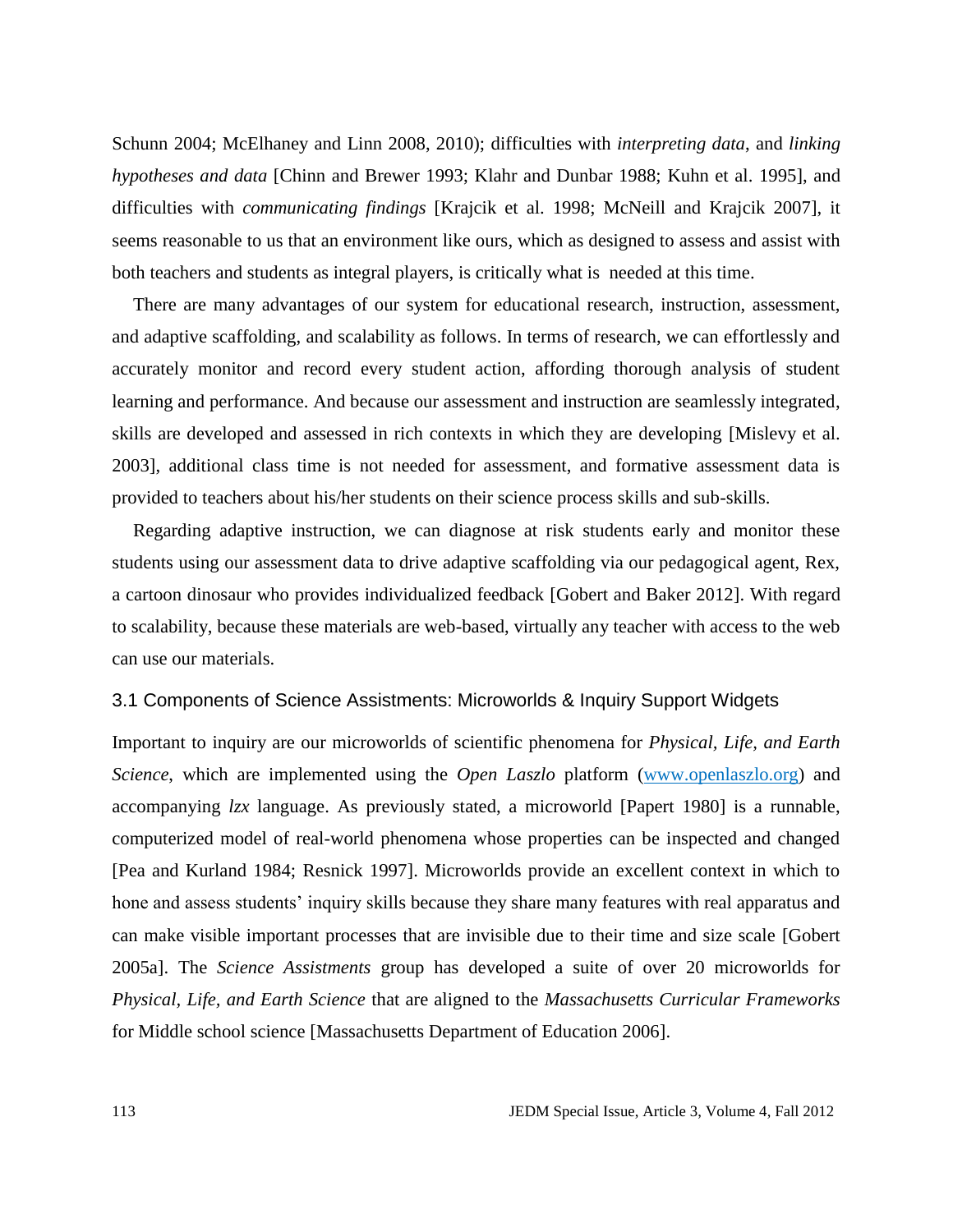Students are supported through the various phases of inquiry by representational tools, which depict students' data. These representational formats include the *table tool* and the *graph tool*. The table tool supports students by collecting data from trials run by the student; the student can also view this data in order to decide what trials need to be performed. A graph tool was built as a reusable utility that can be included in any microworld. The main purpose of the graph tool is to display any (or several) two-dimensional relations between independent variable(s) and dependent variable(s). The graph tool also includes features to scaffold the student towards the solution.

We also designed several widgets to scaffold students' inquiry; these also support autoassessment and real time scaffolding. These are important in that they scaffold students in conducting various phases of inquiry, but are also the basis upon which we collect our performance data on students' inquiry skills. Our inquiry widgets were designed in accordance with the learning sciences and science education literature on students' difficulties in conducting inquiry.

For example, research has shown that students have difficulty with inquiry, including choosing the correct variables to work with, forming testable hypotheses, drawing correct conclusions from experiments, and linking hypotheses and data [Chinn and Brewer 1993; Klahr and Dunbar 1988; Kuhn et al. 1995; Kuhn 2005]. They also struggle with translating theoretical variables from their hypotheses into manipulable variables [Richardson 2008], and adequately monitoring what they do [de Jong et al. 2005; de Jong 2006].

Regarding the designing and conducting experiments, a great deal of prior work has shown that students [Chen and Klahr 1999; McElhaney and Linn 2008, 2010; Sao Pedro et al. 2010, 2011], and even scientifically naive adults do not understand the control for variables strategy if not taught explicitly to do so [Kuhn 1991]. These findings emphasize the need for widgets to support students' inquiry processes [Kirschner et al. 2006]. Each of our widgets is described below.

*3.1.1 Hypothesis Widget.* A key component of scientific inquiry is generating a hypothesis [Kuhn 2005]. In order to support this initial important step of inquiry, the hypothesis widget was developed. This widget provides the capacity for the student to make a hypothesis using a simple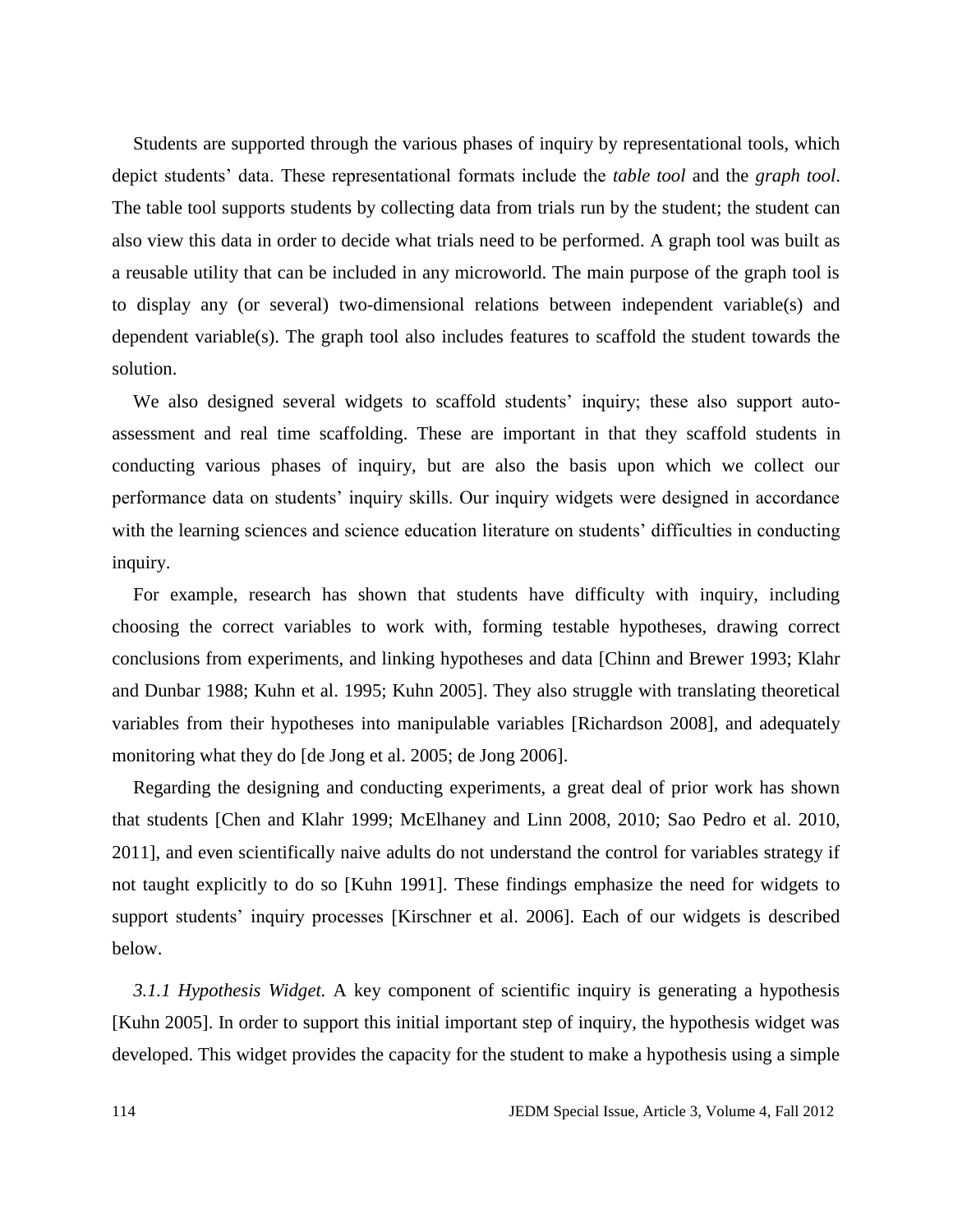interface. The purpose of the tool is to help students learn how to create hypotheses using independent and dependent variables. Hypotheses are posed as natural-language sentences created through a series of drop-down boxes/multiple-choice widgets. The general structure of the hypothesis is:

When the [*independent variable*] is [*increased/decreased*], the [*dependent variable*] [*increases/decreases/doesn't change*].

Both independent and dependent variables are included in each pull-down box such that sequences of choices permit us an assessment opportunity of whether the student understands (1) what an independent variable is, (2) what a dependent variable is, and (3) the relationship between them. Once the student has generated a hypothesis, they then run trials within the microworld to test their hypothesis; these actions also provide an assessment opportunity as to whether the student tests the hypothesis that they articulated. Further detail on this assessment process and a screen capture of our hypothesis widget (Figure 3) are given later in the paper as we illustrate how our system works.

*3.1.2 Interpretation Widget.* Just as the hypothesis tool provides the student a structure for creating a hypothesis, the data interpretation tool provides a structure for the student to interpret their data after the experimental trials are completed. Similar to the hypothesis tool, the data interpretation tool presents a way for the student to create statements about the relationship between the independent and dependent variables from their trials using drop-down lists. This also provides a way for the system to auto-score whether students' claims are correct, and whether students can warrant their claims based on data. The second part of this widget provides students with a drop down menu used to warrant their claims using evidence from their experimental trials.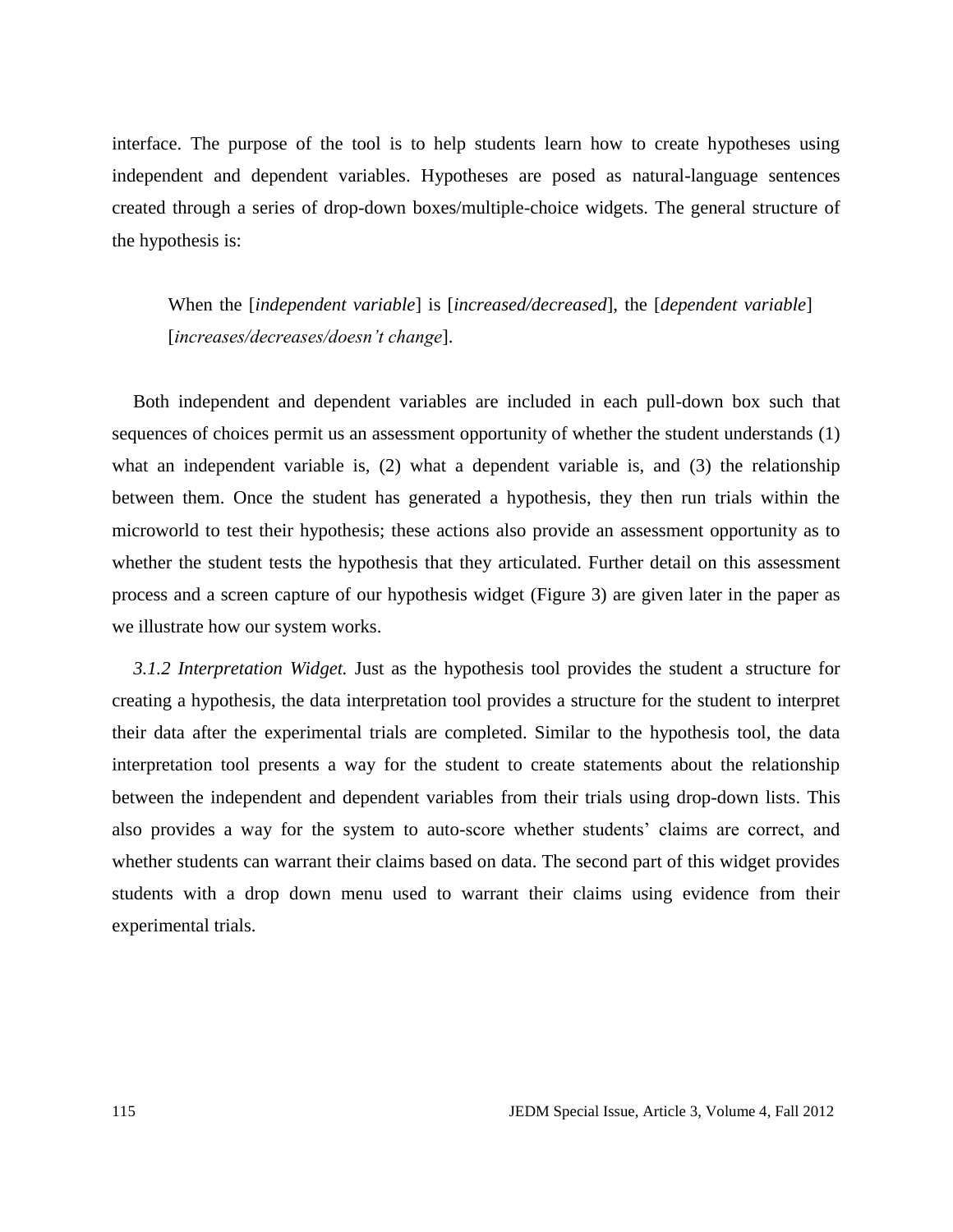The general structure of the data interpretation widget is:

When I changed the [*independent variable*] so that it [*increased/decreased*], the [*dependent variable*] [*increased/decreased/didn't change*]. I am basing this on: Data from trial [*trial number from table*] compared to data from trial: [*trial number from table*] this statement [*does support/does not support/is not related to*] my hypothesis. Later in the document we provide a screen capture of this widget (Figure 5).

*3.1.3 Communication Widget.* Lastly, the students are asked to communicate their findings in open-text format. We incorporate this inquiry step since there is evidence that explaining is a good strategy to get students to reify their understanding [Chi et al. 1989; Chi et al. 1994; Chi 2000]. For communication, we use prompts that are designed to foster the construction of deep explanations; an example of a prompt is:

"Pretend that you are explaining to a friend the effects of the amount of substance on the boiling point of that substance as if they did not do the experiment."

These prompts are based on findings that students' explanations are deeper when a prompt asks them to explain to someone else [Gobert 2005b].

Currently, we are not autoscoring students' explanations as it is beyond the scope of the project; however, we are reacting to students who write too little, and we are presently developing a detector that will react to those who write gibberish. Briefly, when one of these two situations occurs, Rex our pedagogical agent, intervenes. Our goal here, hence, is not to autoassess students' communication skills, but to scaffold students who might avoid or trivialize this writing task.

In sum, using our microworlds and the widgets within our environment, students can develop a hypothesis as well as design and conduct an experiment. The resulting data are automatically collected, graphed, and entered into tables so that students can interpret their data and warrant their claims using data; lastly, they communicate their findings.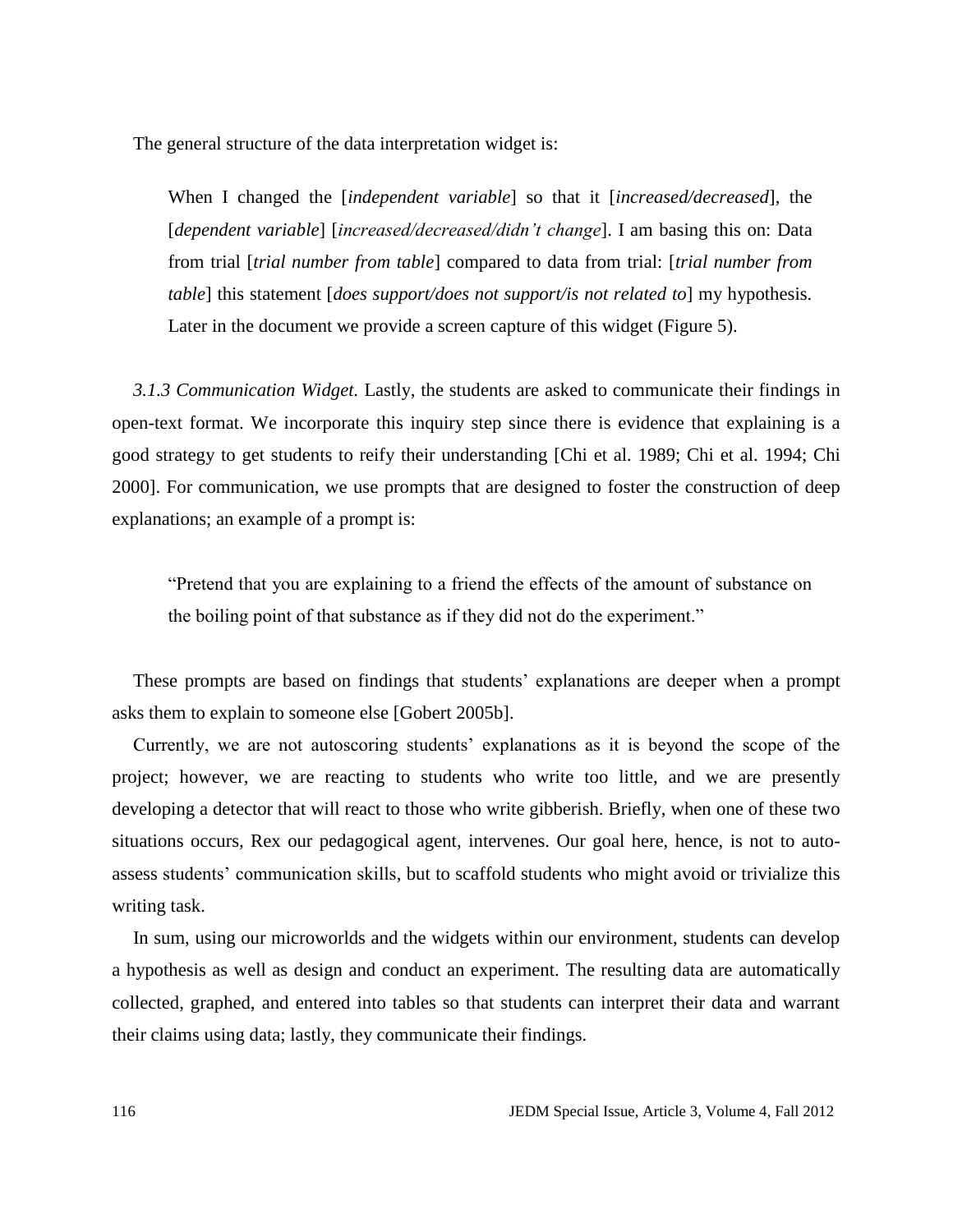Next, we present our system and how it relates to ECD; that is, we describe how we used the ECD framework to guide our design and implementation processes for the system and for how to score the resulting sequences of actions. Additionally, we give an example of how the widgets and microworlds work in concert to generate performance data about students' inquiry skills (this in the *task model* section, 4.2).

#### 4. SCIENCE ASSISTMENTS AND ECD

## 4.1 Student Model

As previously described, the *student model* of the ECD framework consists of aspects of proficiency measured by the assessment (i.e. a collection of variables that represent the skills of a learner) whose values are inferred from students' data [Mislevy et al. 2006]. These are latent skills that we uncover or evaluate by conducting the assessment and those that need to be explicitly modeled to capture learner performance. Put simply, the *student model* asks the question: "What do we want to measure?"

It is worth noting that the ECD definition of *student model* is slightly different from the definition typically used in the ITS and Artificial Intelligence in Education research communities. In particular, these groups do not separate the *evidence model* from the *student model*; the *student model* contains the definition of the latent variables and the ways they and their relationships are measured are combined [cf. Wenger 1987; Bull et al. 1995]. On the other hand, in ECD the *student model* simply defines the latent variables that one intends to measure. The ECD *evidence model* defines how the latent variables will be measured.

For our goals, namely to assess inquiry skills, the variables and components in the *student model* and how we have operationalized them are shown in Figure 1 and described as follows:

*4.1.1 Hypothesizing.* This entails formulating a testable hypothesis, which requires students to be able to distinguish independent (manipulable) variables from dependent (outcome) variables, and posit some relationship between them. Prior research has shown that students typically have trouble doing so [van Joolingen and de Jong 1991; Njoo and de Jong 1993].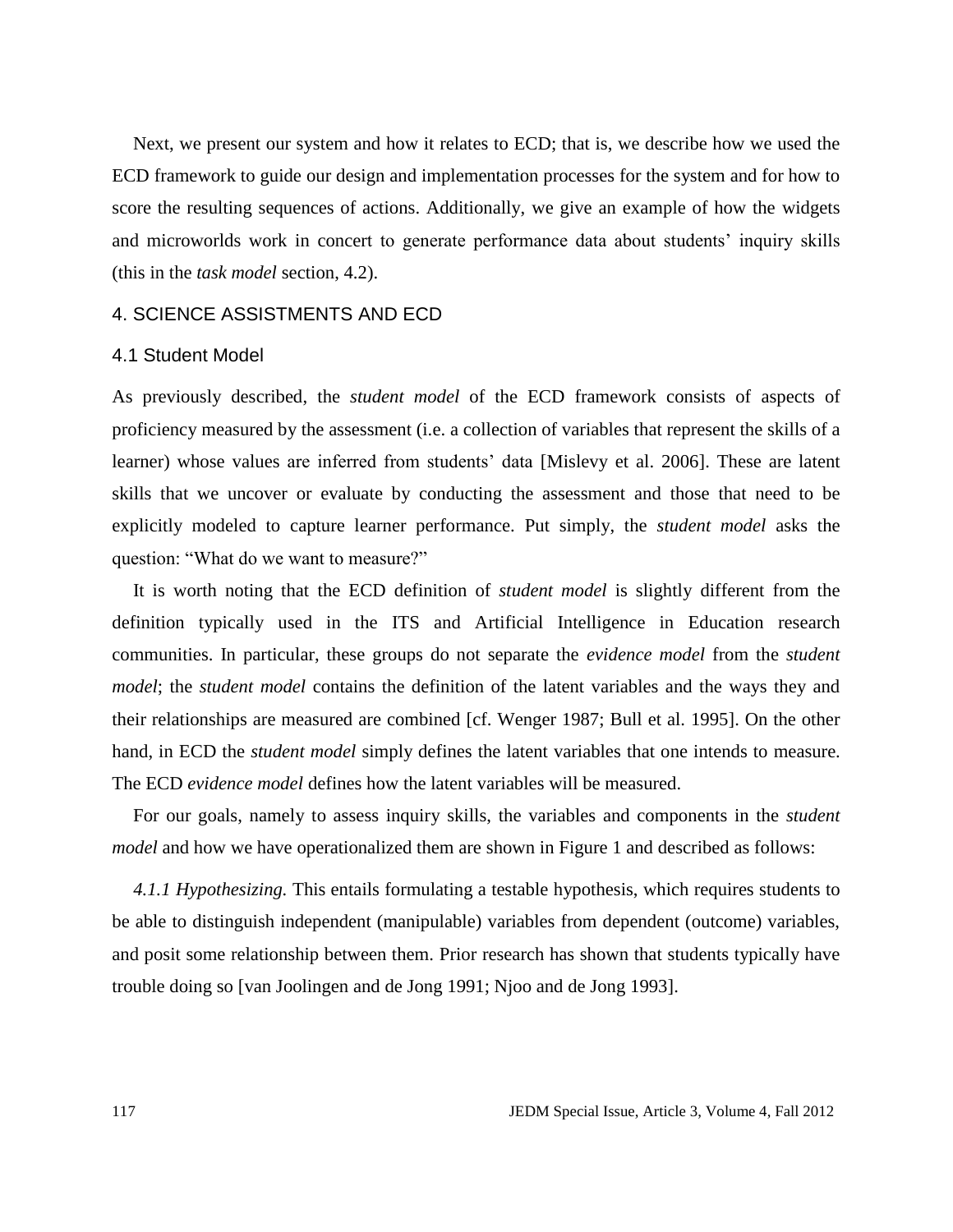

Fig. 1. Skill model with sub-skills for science inquiry.

*4.1.2 Designing and Conducting Experiments.* This high-level skill entails the process of collecting evidence (data) to enable supporting or refuting hypotheses. We have identified two important sub-skills related to successfully designing and conducting experiments: (1) designing controlled experiments and (2) collecting data to test a stated hypothesis.

Students design controlled experiments when they generate data that can be used to determine the effects of independent variables on outcomes [Sao Pedro et al., 2011]. This entails successful use of the CVS, a strategy stating that one should change only a single variable to be tested, the target variable, while keeping all extraneous variables constant in order to test the effects of that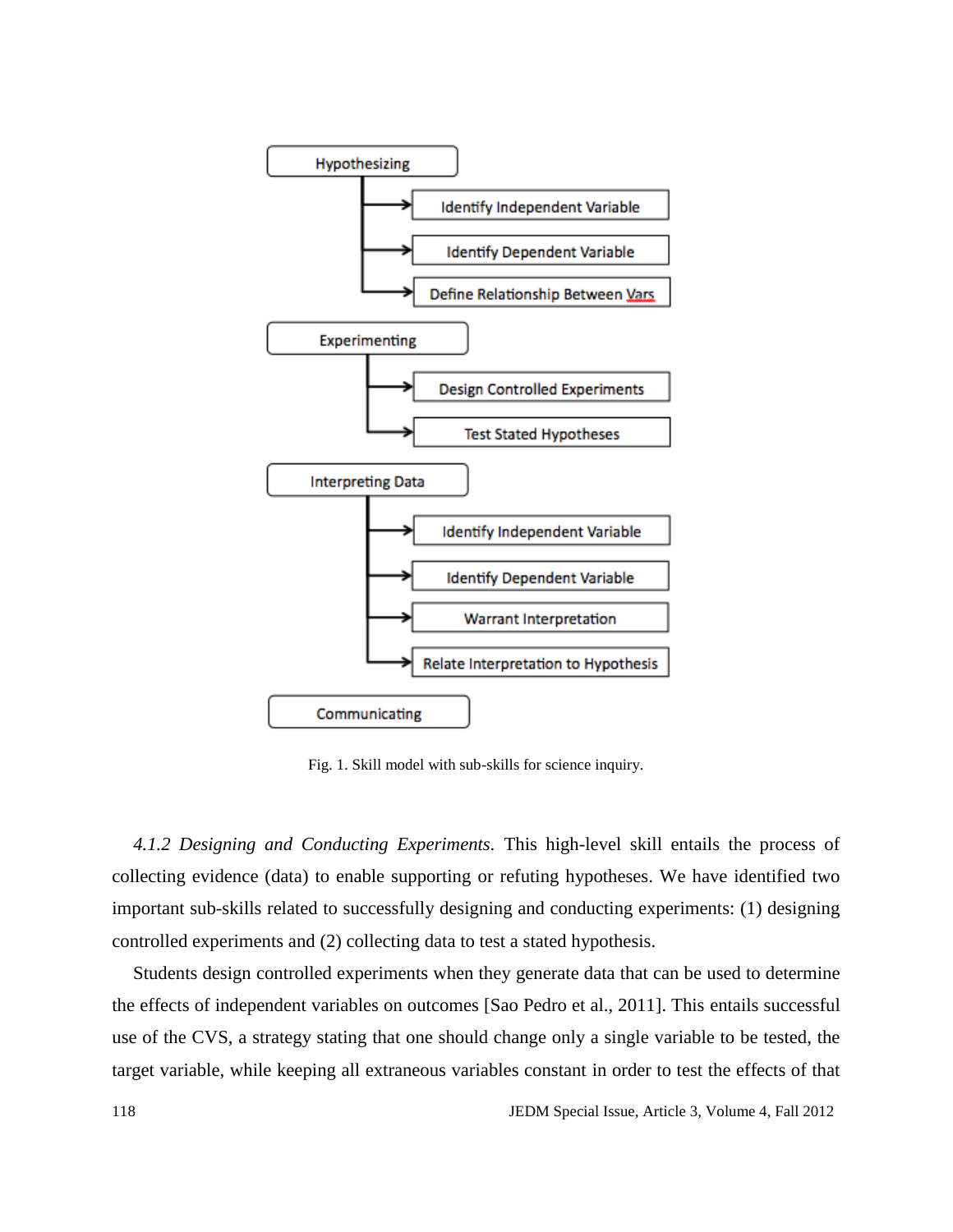target variable on an outcome [Chen and Klahr 1999; Kuhn 2005]. It has been noted that students (and adults too) often change too many variables when attempting to test a hypothesis [Tsirgi 1980; Shute and Glaser 1990; Schunn and Anderson 1999; McElhaney and Linn 2008, 2010], and consequently incorrectly draw conclusions from confounded data [Klahr and Dunbar 1988; Kuhn et al. 1992; Schauble et al. 1995].

Students test their stated hypotheses when they generate data with the intent to support or refute an explicitly stated hypothesis [Sao Pedro et al., 2011]. This skill is separated from the designing controlled experiments since students may attempt to test their hypotheses with confounded designs, or may design controlled experiments for a hypothesis not explicitly stated. This skill may be related to students' planning and monitoring [de Jong 2006], particularly if they are testing more than one hypothesis.

*4.1.3 Interpreting data.* This has been operationalized by our group as correctly interpreting the relationship between the independent and the dependent variable, as per experimental trials collected. Prior research here has shown that students have trouble drawing correct conclusions from experiments, and linking hypotheses and data [Chinn and Brewer 1993; Klahr and Dunbar 1988; Kuhn 2005].

*4.1.4 Warranting claims.* This has been operationalized by our group as selecting two (or more) trials which either support or refute the hypothesis stated in the hypothesis phase, and demonstrating skill at correctly knowing whether the data support or refute the hypothesis. This is an important skill that relates to epistemological aspects of science (i.e., "knowing how one knows") [Perkins 1986]. Again, students have a great deal of difficulty with this aspect of science inquiry [Chinn and Brewer 1993; Klahr and Dunbar 1988; Kuhn 2005].

*4.1.5 Communicating findings.* This skill requires that students can express the relationship between cause and effect using evidence and a logical argument. We operationalize this as whether the student included the correct independent variable, dependent variable, and the relationship between them; we also score for the depth of the explanation and whether it includes correct content knowledge. As previously mentioned, this skill is not auto-assessed in our system, as it is beyond the scope of the project.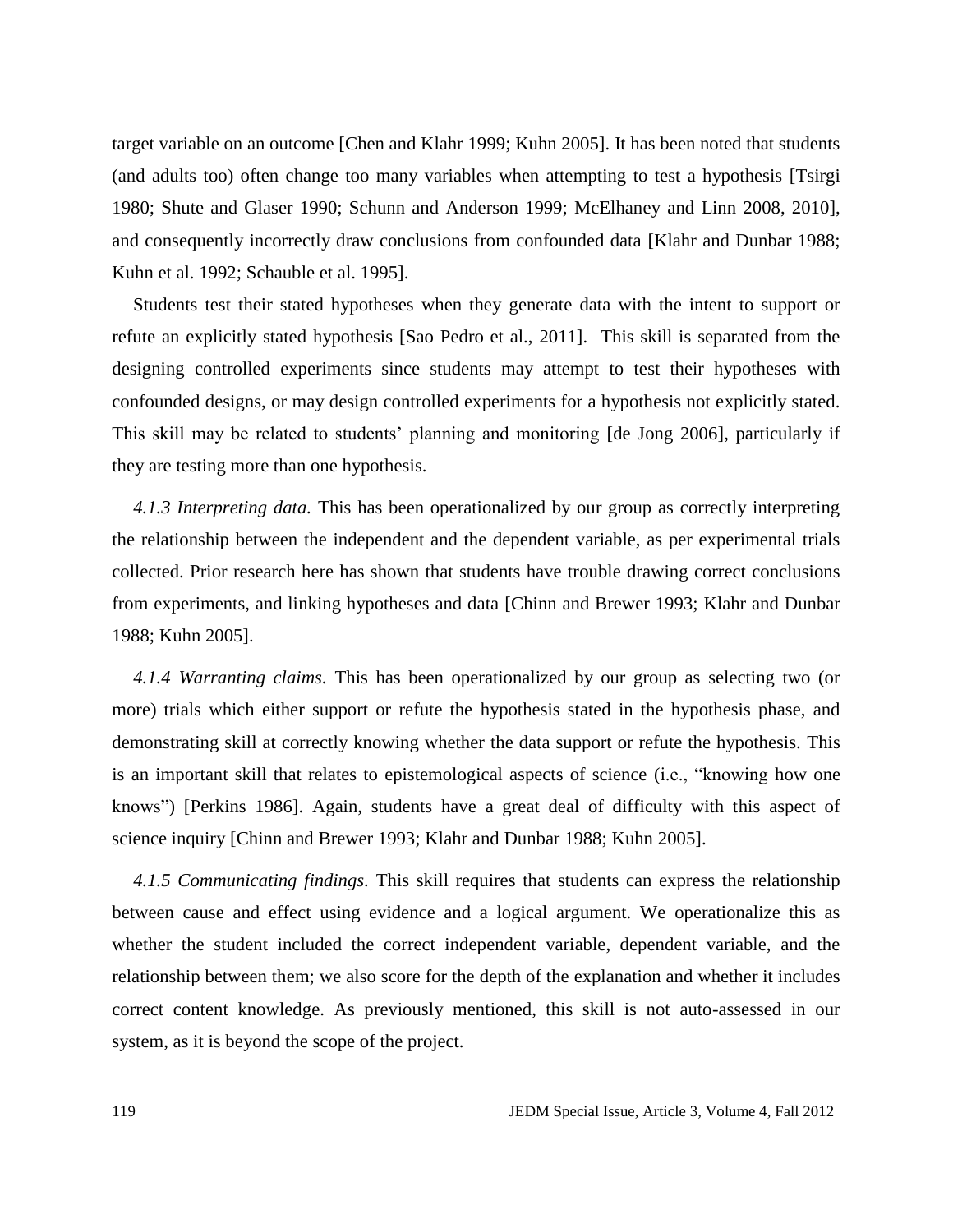## 4.2 Task Model

The *task model* of the ECD framework specifies the key features of the tasks, materials, items, and conditions under which data are collected. This also includes all of the variables that may be required to make sense of learners' actions in the context in which they were performed. Put simply, the *task model* answers the question: "In what situations do we measure it?"

In our system, the microworlds and widgets are used to support inquiry describe the *task model*; we now provide an example of how the microworlds and widgets work together in our *Phase Change* environment (Figures 3 and 4). A typical task provides students with an explicit goal to determine if a particular independent variable (e.g., container size, heat level, substance amount, and cover status) affects various outcomes (e.g., melting point, boiling point, time to melt, and time to boil). Students' inquiry skills (the skills identified in the *student model*) are inferred as they formulate hypotheses, collect data, interpret data, warranting claims with data, and communicating findings about how that variable affected the outcomes within these tasks.

These inquiry processes are supported by guiding students through different inquiry phases: "observe", "hypothesize", "experiment", and "analyze data". Students begin in the "hypothesize" phase and are allowed some flexibility to navigate between phases as shown in Figure 2.



Fig. 2. Paths through inquiry phases.

120 JEDM Special Issue, Article 3, Volume 4, Fall 2012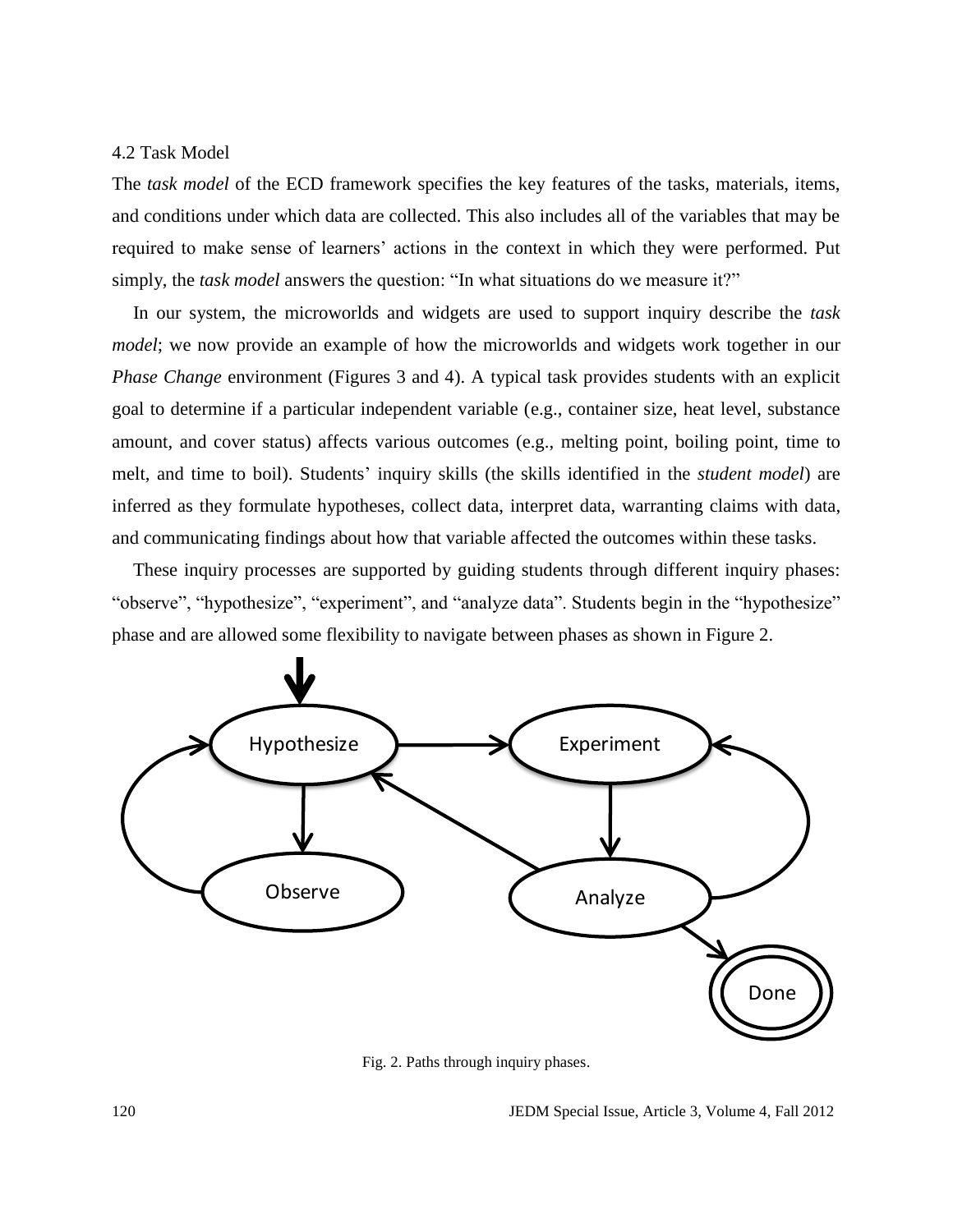In the "hypothesize" phase, students use the hypothesis widget (as seen in Figure 3) to generate testable hypotheses. The "observe" phase and "experiment" phase (as seen in Figure 4) are similar. In the "experiment" phase, the student designs and conducts experiments, and has access to two inquiry support tools, a data table summarizing previously run trials, and a hypothesis list. These tools aim to help students plan which experiments to run next.

|                                                              | Scientific Process: Explore Hypothesize Experiment Analyze data                                                   |        |          |  |  |  |  |  |  |
|--------------------------------------------------------------|-------------------------------------------------------------------------------------------------------------------|--------|----------|--|--|--|--|--|--|
|                                                              | It's time to build a hypothesis. Use the boxes below, choosing parts of the sentence, to produce your hypothesis. |        |          |  |  |  |  |  |  |
| <b>Hypothesis Builder:</b>                                   |                                                                                                                   |        |          |  |  |  |  |  |  |
|                                                              | If I change the amount of ice<br>so that it Choose<br>÷.<br>÷                                                     |        |          |  |  |  |  |  |  |
| , thel                                                       | $\div$ .<br>decreases<br>$\frac{1}{2}$ Choose<br>Choose One                                                       |        |          |  |  |  |  |  |  |
|                                                              | increases                                                                                                         |        |          |  |  |  |  |  |  |
|                                                              | Add Statement                                                                                                     |        |          |  |  |  |  |  |  |
|                                                              | Hypotheses                                                                                                        | Tested | Analyzed |  |  |  |  |  |  |
|                                                              |                                                                                                                   |        |          |  |  |  |  |  |  |
|                                                              | If I change the amount of heat so that it increases, the time the ice takes to<br>melt decreases                  |        |          |  |  |  |  |  |  |
|                                                              |                                                                                                                   |        |          |  |  |  |  |  |  |
|                                                              |                                                                                                                   |        |          |  |  |  |  |  |  |
|                                                              |                                                                                                                   |        |          |  |  |  |  |  |  |
|                                                              |                                                                                                                   |        |          |  |  |  |  |  |  |
|                                                              |                                                                                                                   |        |          |  |  |  |  |  |  |
|                                                              |                                                                                                                   |        |          |  |  |  |  |  |  |
|                                                              |                                                                                                                   |        |          |  |  |  |  |  |  |
| Note: the current hypothesis is the one that is highlighted. |                                                                                                                   |        |          |  |  |  |  |  |  |
|                                                              |                                                                                                                   |        |          |  |  |  |  |  |  |
|                                                              |                                                                                                                   |        |          |  |  |  |  |  |  |
|                                                              | I need to explore more<br>I'm ready to run my experiment                                                          |        |          |  |  |  |  |  |  |

Fig. 3. Hypothesizing widget in the *Phase Change* microworld.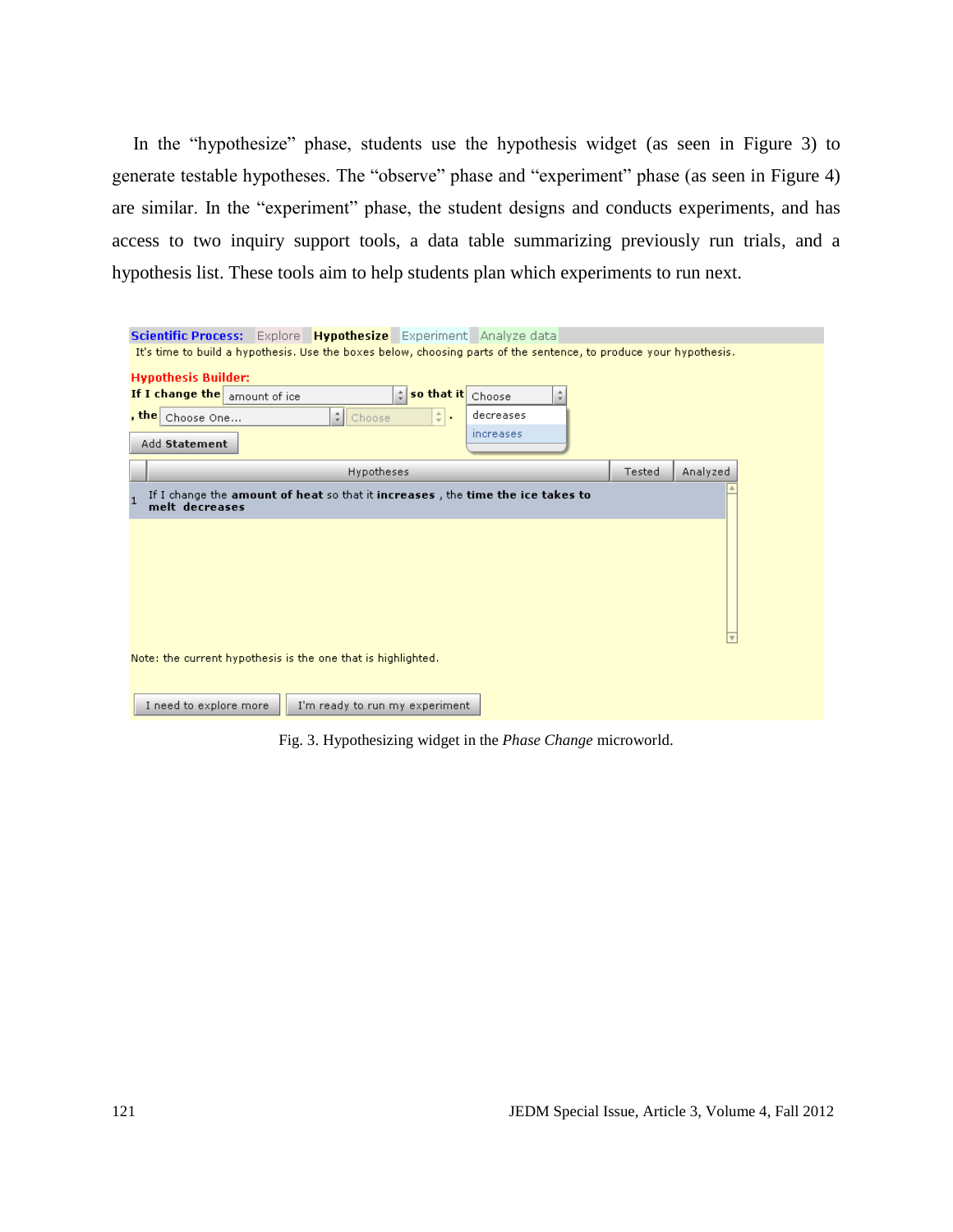

Fig. 4. Data collection example for the *Phase Change* microworld.

The "observe" phase, in contrast, hides the inquiry support tools so that students can focus specifically on the simulation. This gives students the opportunity to explore the microworld if they are not yet ready to formulate a hypothesis. Finally, in the "analyze" phase, students are shown the data they collected and use the data analysis tool to construct an interpretation about their data and warrant their claims using data to either support or refute their hypotheses.

As already mentioned, students have some freedom to navigate between inquiry phases (Figure 2) and have flexibility within each phase to conduct many actions. For example, while in the "hypothesize" phase (Figure 3), students could elect to explore the simulation more before formulating any hypotheses by moving to the "observe" phase. Alternatively, they could choose to specify one or more hypotheses like, "If I change the container size so that it increases, the melting point stays the same" before collecting data.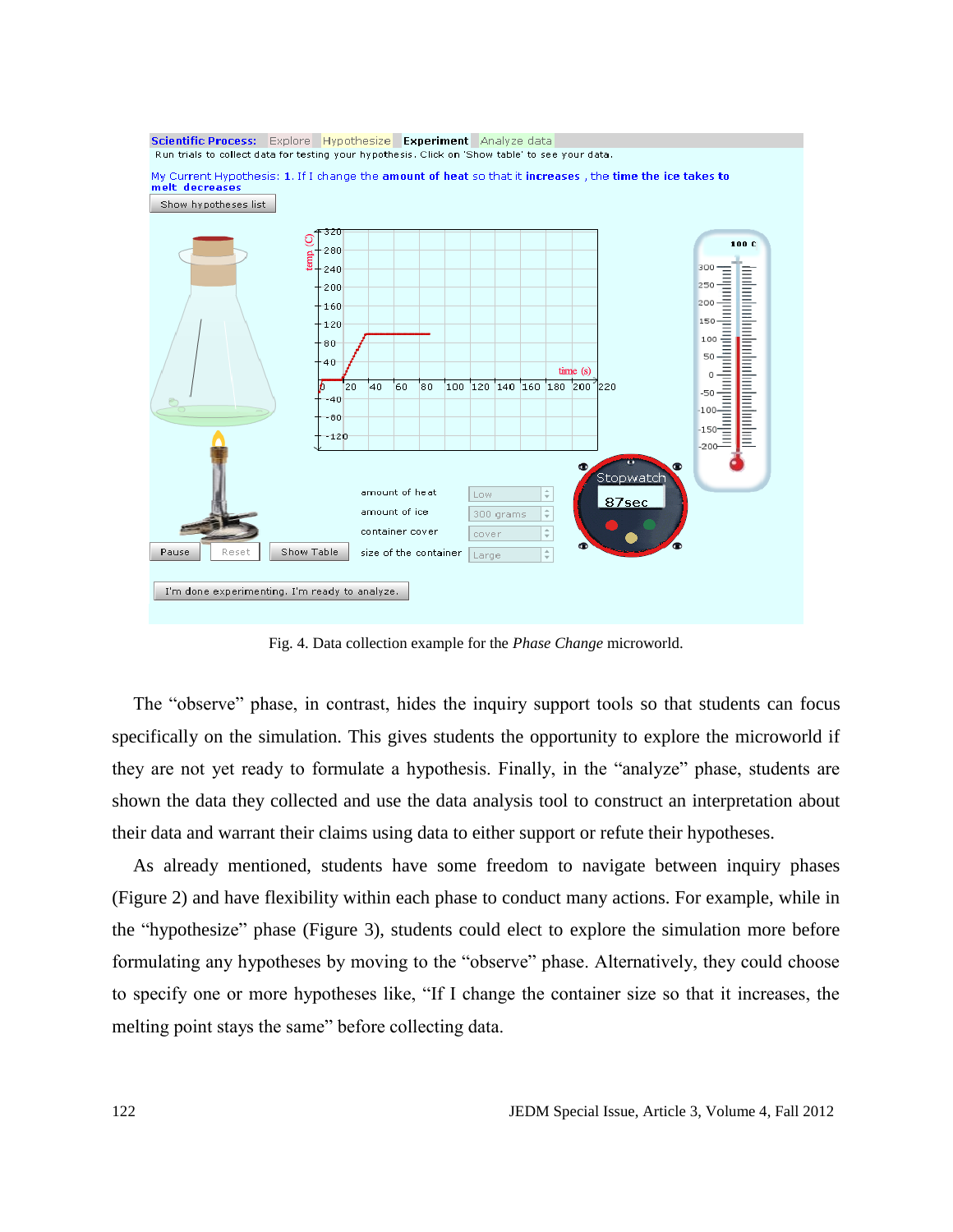Within the "experiment" phase (Figure 4), students can run as many experiments as they wish to collect data for any one or all of their hypotheses. Within the "analysis" phase, students also have several options (Figure 5). As they construct their claims, students can decide to go back and collect more data or, after constructing claims based on their data, they can decide to create additional hypotheses, thus starting a new inquiry loop. Thus, students can conduct these inquiry activities in various patterns, engaging in inquiry in many different ways.



Fig. 5. Interpretation widget in the *Phase Change* microworld.

Since the environment currently does not provide feedback on students' inquiry processes, students can engage in either systematic or haphazard inquiry behavior [Buckley et al. 2006; Buckley et al. 2010]. Specific to the "hypothesize" and "experiment" phases, students acting in a systematic manner [Buckley et al. 2006, 2010] collect data by designing and running controlled experiments that test their hypotheses. They may also use the table tool and hypothesis viewer in order to reflect and plan for additional experiments. These systematic behaviors are representative of the "designing and conducting experiments" skills [NRC 1996, 2011] that we are assessing with machine-learned detectors (described in the *evidence model*).

In contrast, students acting haphazardly in our environment may construct experiments that do not test their hypotheses, not collect enough data to support or refute their hypotheses, design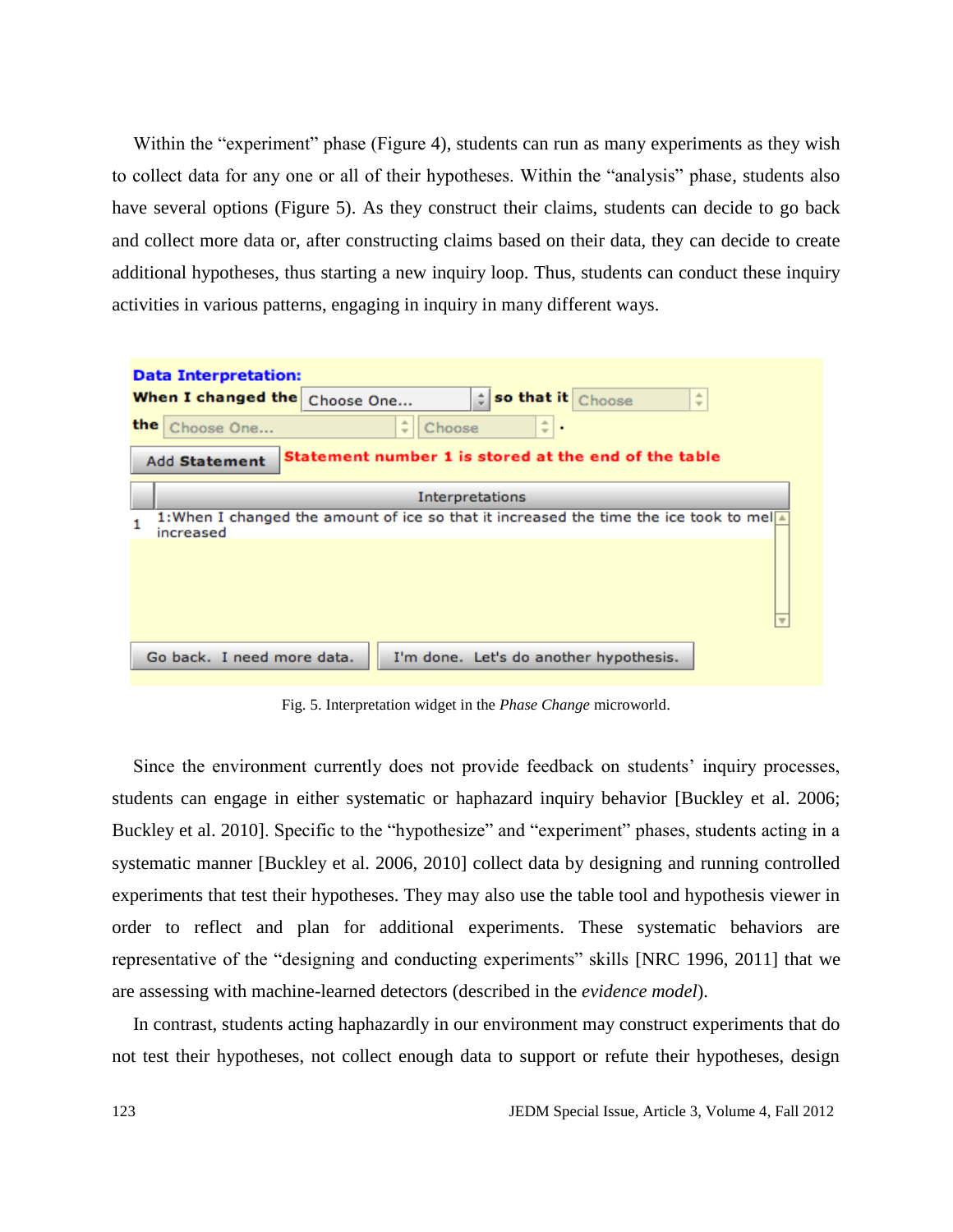confounded experiments by not using the control for variables strategy, fail to use the inquiry support tools to analyze their results and monitor their additional experimenting [cf. de Jong 2006], or collect data for the same experimental setup multiple times [Buckley et al. 2006, 2010]. In this paper, we focus on describing how we detect and assess appropriate systematic inquiry behaviors to enable assessment of skills that students are developing, rather than how we detect specific haphazard inquiry behaviors - the latter line of work is described in more detail in Hershkovitz et al. [2011].

# 4.3 Evidence Model

The *evidence model* is the link between the *task model*, which describes the task, and the *student model*, which describes that which is known about the learner. Specifically, the *evidence model* includes the specifications for the salient features of whatever the learner says, does, or creates in the task situation, as well as the rules for scoring, rating, or otherwise categorizing the salient features of the assessment. Put simply, the *evidence model* answers the question: "How do we measure it?"

Additionally, in the context of performance assessments, Rupp et al. [this issue] distinguish between *product data* and *process data*. Product data are essentially students' finalized, tangible work products, whereas process data come from learners' interactions with other learners or interactions within the environment. In our microworlds, product data are akin to students' stated hypotheses and results of the analyses of their data. Process data, on the other hand, arise from students' entire stream of data-collection activities.

Since we have two kinds of data, we use two different methodologies for assessing students. Our product data is assessed using knowledge-engineered rules whereas our process data is assessed using more complex behavior models derived using techniques from EDM [cf. Baker and Yacef 2009; Romero and Ventura 2010].

4.3.1 Assessing Product Data: Hypothesizing and Analyzing. The "constructing hypotheses" skill - not to be confused with the "testing hypotheses" skill - and the data interpretation skill are measured by assessing students' data; we refer to these as work products. These work products, in particular, are the hypotheses students generate using the hypothesis widget, and the analyses they construct about their data using the analysis widget. These products lend themselves to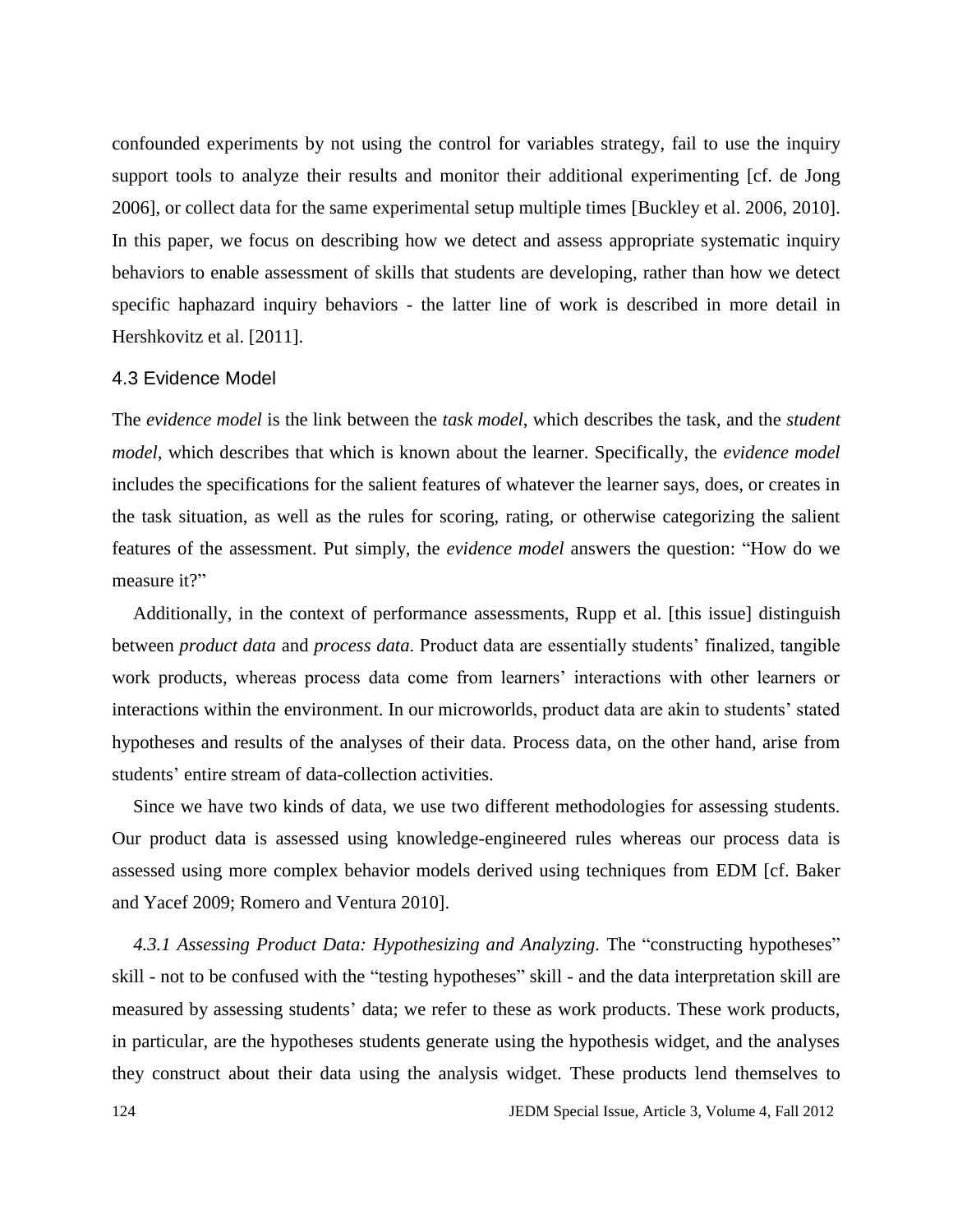evidence identification processes using knowledge-engineered rules because they are relatively well-defined skills (see Figure 1).

For example, when a student generates an analysis of the data that they collect, our system uses knowledge-engineered rules to "check" that the analysis has the following components: did they identify the correct independent variable and dependent variable, did they specify the correct relationship between them, and lastly, did the appropriate trials to support their analysis.

Currently, we have implemented the rules to automatically score students' hypotheses and data interpretations. We generate binary assessments for each hypothesizing sub-skill each time a student formulates a hypothesis, and binary assessments for each interpreting data sub-skill each time a student constructs an analysis and warrants their claims. However, to date, we have not yet developed models to *aggregate* these assessments across inquiry activities and domains to determine the degree to which students have mastered these skills. In the future, we plan on doing so by employing *Bayesian Knowledge-Tracing* (BKT) [Corbett and Anderson 1995].

*4.3.2 Assessing Process Data: Experimenting.* To assess and track the two skills "designing controlled experiments" and "testing stated hypotheses", we use the following tools for the associated process data. First, we apply our validated, machine-learned detectors (i.e., models) of behaviors associated with these skills to classify students' actions as they collect data. Essentially, these models encapsulate evidence identification rules [Mislevy et al. 2006] whose resulting classifications are the assessments of skill demonstrated in a practice opportunity.

As students engage in inquiry over several activities, the detectors are applied each time the student collects data. We then feed the detectors' classifications into BKT models associated with each skill to keep track of students' proficiency over time. To date, we have developed and validated such models for our phase change physical science microworld [Sao Pedro et al. 2010; Montalvo et al. 2010; Sao Pedro et al. 2011]. Below, we briefly describe how they were developed and validated for that microworld.

*4.3.2.1 Development of Behavior Models.* To generate behavior models of each skill, we utilized *text replay tagging* of log files [Sao Pedro et al. 2010; Montalvo et al. 2010; Sao Pedro et al. 2011], which is an extension of the text replay approach developed in Baker et al. [2006]. Similar to a video replay or screen replay, a text replay uses a pre-specified chunk of student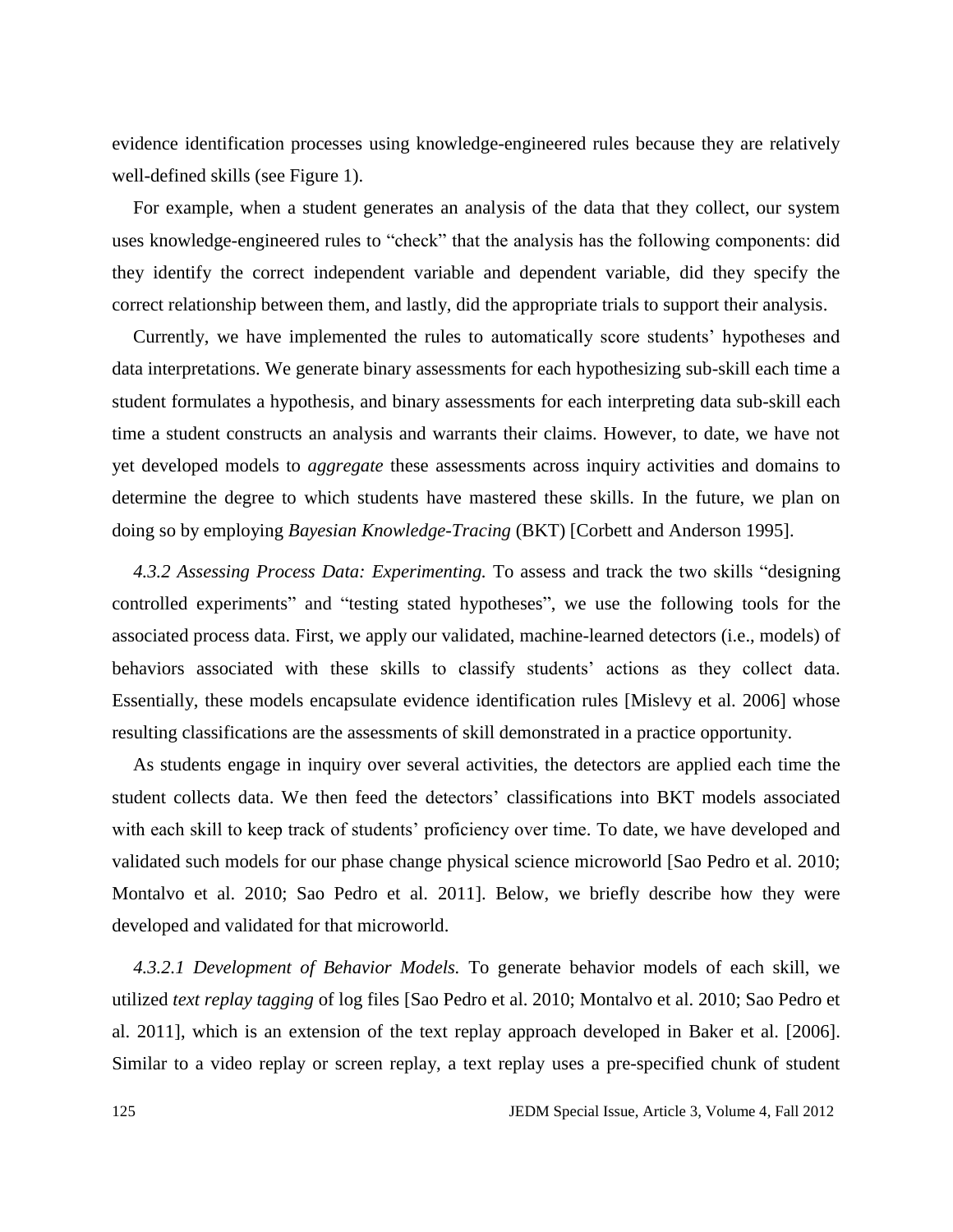actions presented in text format that includes information such as an associated time stamp, action type, widget type, and exact input.

Text replay tagging differs from other types of text replay in one key way. Text replays allow for the classification of a replay clip as a single category out of a set of categories. Text replay tagging, in contrast, allows multiple tags to be associated with one clip. For example, within the domain of science inquiry, a clip may be tagged as involving designing controlled experiments, involving testing stated hypotheses, both, or neither.

In text replay tagging, human coders first hand-coded clips gleaned from students' engagements with the phase change microworld activities. *Clips*, contiguous sequences of lowlevel student actions, were labeled using a set of behavior tags (i.e., "designed controlled experiments" and/or "tested stated hypotheses"). A clip (shown in Figure 6) contained all interface interactions within the hypothesizing and experimenting phases of inquiry (see Figure 2) since these phases are relevant to labeling data collection behaviors. Then, a feature set was distilled to summarize clips and, with the tags, were used to construct machine-learned detectors for each behavior.

| <sup>1</sup> Text Replay                                                                                                                                 |        |
|----------------------------------------------------------------------------------------------------------------------------------------------------------|--------|
| Coding File<br>Replay File<br>Help                                                                                                                       |        |
| Text Replay<br>Coding Coding Scheme                                                                                                                      |        |
| Hypothesis 62934                                                                                                                                         |        |
| time since start:15 Hypothesis iv: current="Level of heat" previous="unknown" 62938                                                                      |        |
| time since start:22 Hypothesis iv direction: current="increases" previous="unknown" 62939                                                                |        |
| time since start:35 Hypothesis iv direction: current="decreases" previous="1" 62940                                                                      |        |
| time since start:38 Hypothesis dv: current="time the ice took to melt" previous="unknown" 62941                                                          |        |
| time since start:53 Hypothesis iv direction: current="increases" previous="-1" 62942                                                                     |        |
| time since start:62 Hypothesis dv direction: current="decreases" previous="unknown" 62943                                                                |        |
| time since start:68 Adding hypothesis: iv='Level of heat'; iv direction='increases'; dv='time the ice took to melt'; iv direction='decreases' 62944      |        |
| time since start: 71 Experiment 62945                                                                                                                    |        |
| time since start:88 Microworld variable:"Level of heat" current="High" previous="Low" 62946                                                              |        |
| time since start:91 Microworld variable:"Level of heat" current="Low" previous="High" 62947                                                              |        |
| time since start:94 Microworld run: Amount of Substance='300 grams'; Container Size='Large'; Cover Status='cover'; Level of heat='Low'; 62948            |        |
| time since start:115 Microworld variable:"Level of heat" current="Medium" previous="Low" 62955                                                           |        |
| time since start:117 Microworld run: Amount of Substance='300 grams'; Container Size='Large'; Cover Status='cover'; Level of heat='Medium'; 62956        |        |
| time since start:138 Microworld variable:"Level of heat" current="High" previous="Medium" 62963                                                          |        |
| time since start:140 Microworld run: Amount of Substance='300 grams'; Container Size='Large'; Cover Status='cover'; Level of heat='High'; 62964          |        |
| time since start:149 Opening trial list 62967                                                                                                            |        |
| time since start:185 Opening hypothesis list, timesincelastaction=35 62968                                                                               |        |
| time since start:211 Closing hypothesis list 62969                                                                                                       |        |
| << Clip Boundary >>                                                                                                                                      |        |
| Hypothesis 62982                                                                                                                                         |        |
| time since start:327 Experiment 62984                                                                                                                    |        |
|                                                                                                                                                          |        |
|                                                                                                                                                          |        |
| $\mathbf{m}$                                                                                                                                             |        |
| 1.NeverCh 2.RptTrial 3.NonInter 4.Indecisiv 5.CtrlExp? <a> Fishtyp<br/> 7.TblShow <a> FishtypShow <a> 1.NeverCh 2.RptTrial <a> 10.BadDat</a></a></a></a> | M Done |

Fig. 6. An example clip labeled by a human coder. This clip was tagged as involving designing controlled experiments and testing stated hypotheses, in addition to other behaviors.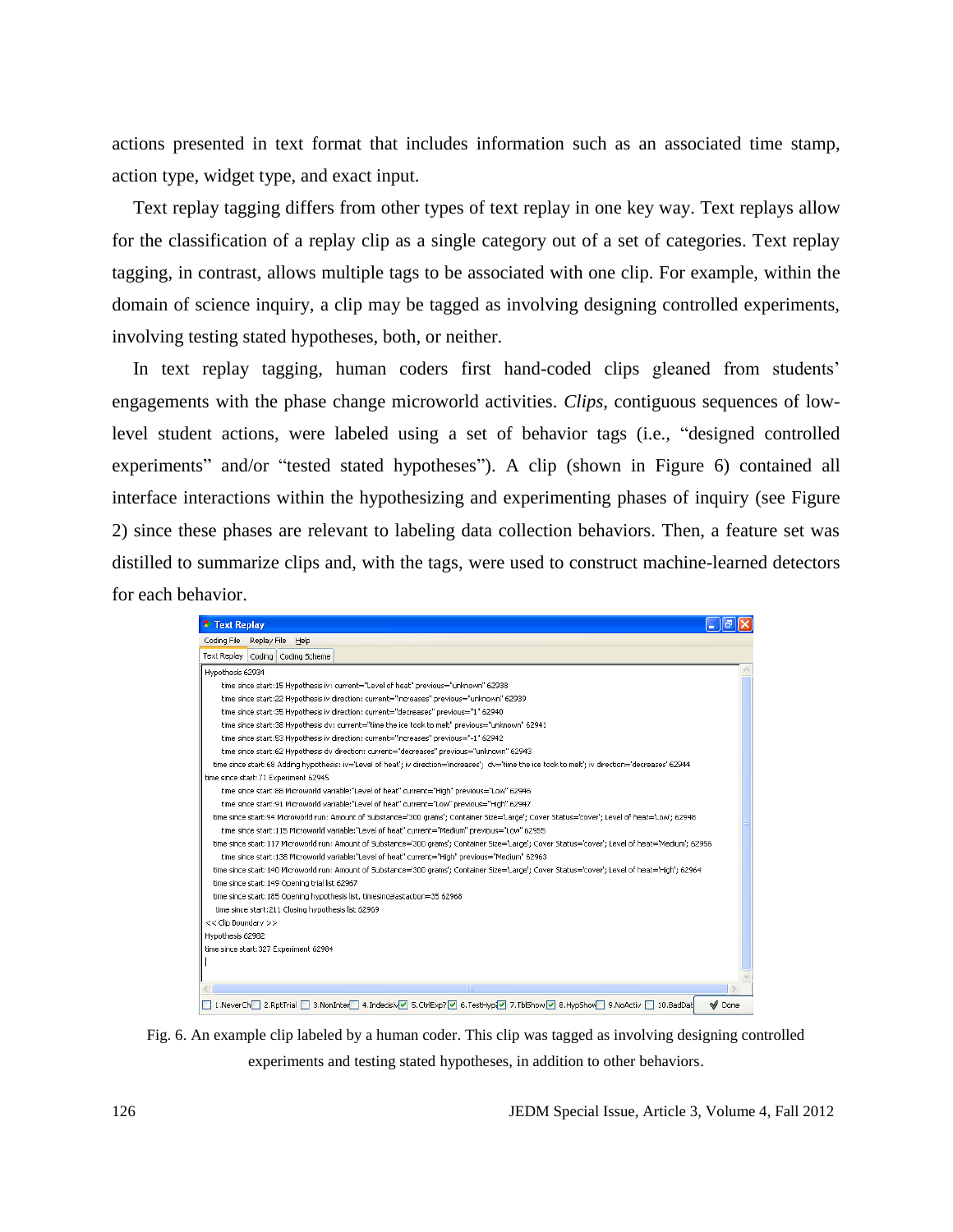Following this methodology, detectors for the "designing controlled experiments" behavior and "testing stated hypotheses" behavior were constructed and validated. To be brief, we present here only high-level details and a summary of the results from Sao Pedro et al. [2011]. A full description of how these models were generated from fine-grained student logs appears in that publication.

Detectors were constructed using data gleaned from 148 middle school students' interactions with the phase change microworld. Approximately 570 clips were hand-coded by two coders to generate a set of training instances from which to build detectors. Detectors were built by removing correlated features and using J48 decision trees with automated pruning in order to control for over-fitting. They were validated using six-fold student-level cross validation and had their predictive goodness assessed using two metrics,  $A<sup>1</sup>$  [Hanley and McNeil 1982] and *Cohen's Kappa* (κ)<sup>2</sup> [Cohen 1960]. An illustration and interpretation of the results decision trees for each skill appear in Sao Pedro et al. [2011].

Overall, the results for classifying student behavior with the detectors were very promising. The detectors could distinguish a set of trials in which a student designed controlled experiments from a set of trials in which students did not design controlled experiments 85% of the time. They could also distinguish a set of trials in which a student tested their stated hypotheses from a set of trials in which they did not 85% of the time. Furthermore, the associated Kappa values, ranging from .40 to .47, indicated that each of these detectors was better than chance. The performance of these detectors, as measured by A' and Kappa, is comparable to detectors of gaming the system refined over several years [e.g., Baker and de Carvalho 2008; Baker et al. 2010]. Therefore, these detectors can be used to automatically classify students' data collection behavior.

 $\overline{a}$ 

 $<sup>1</sup>$  A' is the probability that if the detector is comparing two clips, one involving the category of interest (designing</sup> controlled experiments, for instance) and one not involving that category, it will correctly identify which clip is which. A model with an A' of 0.5 performs at chance, and a model with an A' of 1.0 performs perfectly.

<sup>&</sup>lt;sup>2</sup> Cohen's Kappa assesses whether the detector is better than chance at identifying the correct action sequences as involving the category of interest. A Kappa of 0 indicates that the detector performs at chance, and a Kappa of 1 indicates that the detector performs perfectly.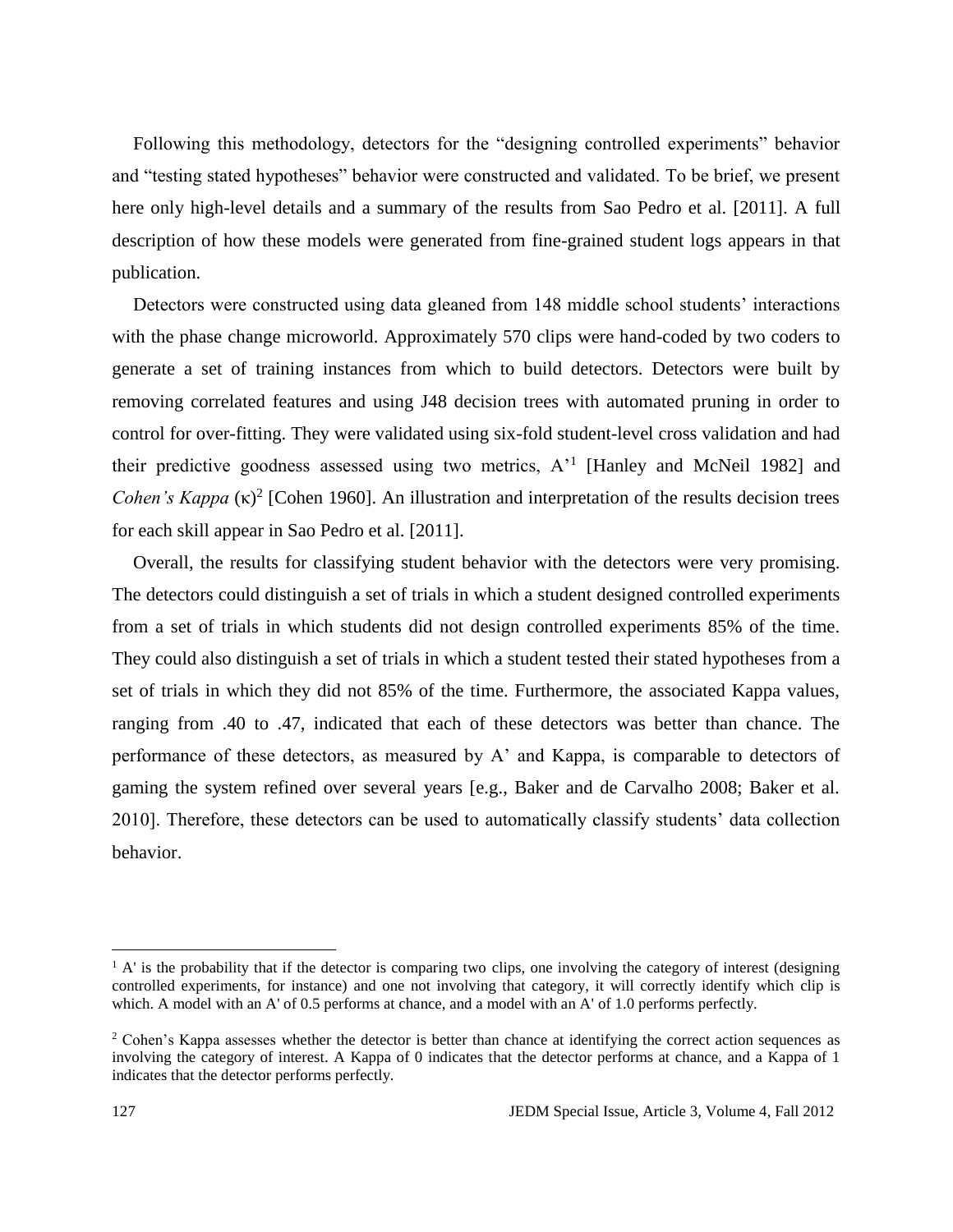*4.3.2.2. Development of Skill Proficiency Estimates.* The behavior detectors have the capability to distinguish students who are engaging in systematic data collection behavior from those who are not within a clip. Clips are the granularity at which these behaviors are exhibited, and as such, can also be viewed as a practice opportunity. To amalgamate students' performances over practice opportunities (i.e., clips) and produce proficiency skill estimates, we used BKT due to its success at estimating skill in other learning environments that provide explicit learning support [e.g. Corbett and Anderson 1995; Koedinger and Corbett 2006; Baker et al. 2008a; Ritter et al. 2009; Feng et al. 2009; Baker et al. 2010; Pardos et al. 2010].

Briefly, a BKT model is a two-state hidden Markov model that estimates the probability a student possesses latent skill (*Ln*) after *n* observable practice opportunities. In our case, observable student performance is demonstration of data collection skill within a clip, as assessed by the detectors. BKT models are characterized by four parameters, *G*, *S*, *L0*, and *T*, used in part to compute latent skill  $(L_n)$ . The *guess* parameter  $(G)$  is the probability the student will demonstrate the skill despite not knowing it. Conversely, the *slip* parameter (*S*) is the probability the student will not demonstrate the skill even though they know it. Finally, *L<sup>0</sup>* is the initial probability of knowing the skill before any practice and *T* is the probability of learning the skill between practice attempts. Within the BKT framework, these four parameters are assumed to be the same for all students and knowledge of the skill is assumed to be binary, i.e. either the student knows the skill, or they do not.

Using these four parameters, the probability that a student knows the skill, *P*(*Ln*) and the estimate that a student will demonstrate that skill in their next practice opportunity *P(Demonstrate\_Skilln)* can be computed. The equations for these calculations are:

$$
P(L_{n-1}|Obs_n) = \begin{cases} \frac{P(L_{n-1}) * (1 - S)}{P(L_{n-1}) * (1 - S) + (1 - P(L_{n-1})) * G}, Demonstrated_Skill_n \\ \frac{P(L_{n-1}) * S}{P(L_{n-1}) * S + (1 - P(L_{n-1})) * (1 - G)}, \sim Demonstrated_Skill_n \\ \frac{P(L_n) = P(L_{n-1}|Obs_n) + ((1 - P(L_{n-1}|Clip_n)) * T)}{P(Demonstrate_Skill_n) = P(L_{n-1}) * (1 - S) + (1 - P(L_{n-1})) * T} \end{cases}
$$

128 JEDM Special Issue, Article 3, Volume 4, Fall 2012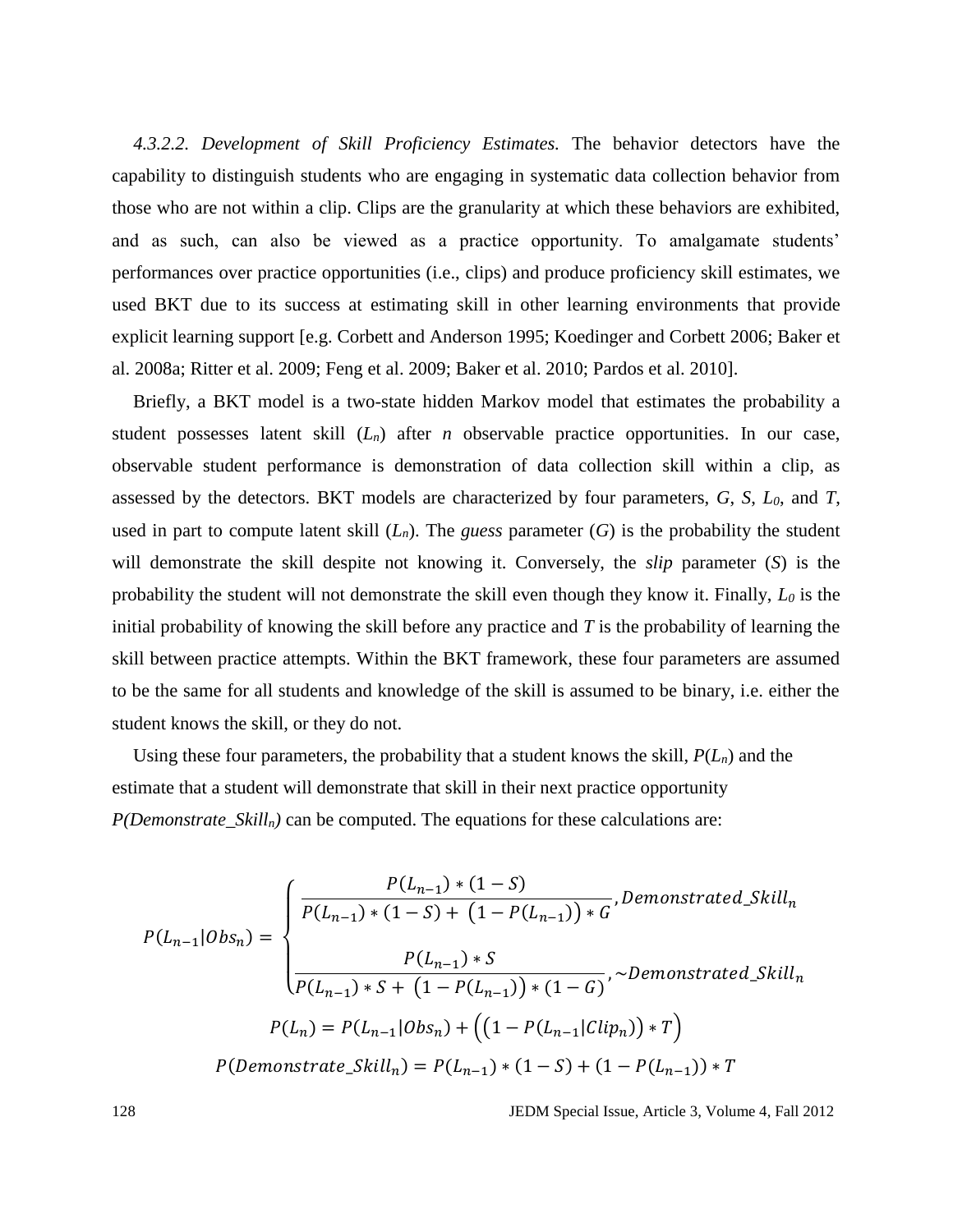Note that *P(Demonstrate\_Skilln)* is an a-priori estimate of demonstrating skill since it depends on the prior estimate of knowing the skill,  $P(L_{n-1})$ . An example application of these equations for a students' performance profile associated with the designing controlled experiments skill is shown in Table I. In this example, the student generated 9 clips over all activities (and thus engaged in 9 data collections). Each clip was labeled as demonstrating skill or not using the designing controlled experiments detector. From there, estimates for *P(Ln)* and *P(Demonstrate\_Skilln)* can be found by applying the equations above.

Table I. Example Student Practice Profile with BKT Estimates

| Designing Ctrl'd Exp's             |       |       |       |       |       |       |       |       |       |       |
|------------------------------------|-------|-------|-------|-------|-------|-------|-------|-------|-------|-------|
| <b>Practice Opportunities</b>      | 1     | 2     | 3     | 4     | 5     | 6     |       | 8     | 9     | Final |
| $P(L_{n-1})$                       | 0.077 | 0.387 | 0.819 | 0.97  | 0.795 | 0.965 | 0.769 | 0.959 | 0.994 | በ 999 |
| P(Demonstrate Skill)               | በ 191 | 0.429 | 0.761 | 0.877 | 0.742 | 0.873 | 0.723 | 0.869 | 0.895 |       |
| Observable:<br>Demonstrated Skill? | Yes   | Yes   | Yes   | No    | Yes   | No    | Yes   | Yes   | Yes   |       |

BKT Model: {*L <sup>0</sup>* = .077, *G* = .132, *S* = .100, *T* = .038}

*Note*. This student engaged in 9 data collection activities, and their final estimate of knowing this skill is  $P(L_n) = .999$ .

In Sao Pedro et al. [2011], we used *brute force search* [cf. Baker et al. 2011] to find the best fitting parameter estimates (values for *G*, *S*, *L0*, and *T*) given data for the phase change microworld.

We then validated the goodness of the resulting BKT models for each skill in two ways. First, we predicted performance within the environment, *P(Demonstrate\_Skilln)*, providing a measure of the internal reliability. On this metric, it was found that BKT could estimate skill at each practice opportunity acceptably  $(A^{\prime} = .74$  for designing controlled experiments and  $A^{\prime} = .79$  for testing stated hypotheses). Second, we used the BKT probabilistic estimates of knowing the skills (*Ln*) to predict performance on transfer tasks requiring inquiry skill, providing a measure of external validity. Overall, each model of authentic inquiry skill was significantly, albeit modestly, correlated to its corresponding transfer test (i.e., with the standardized-test style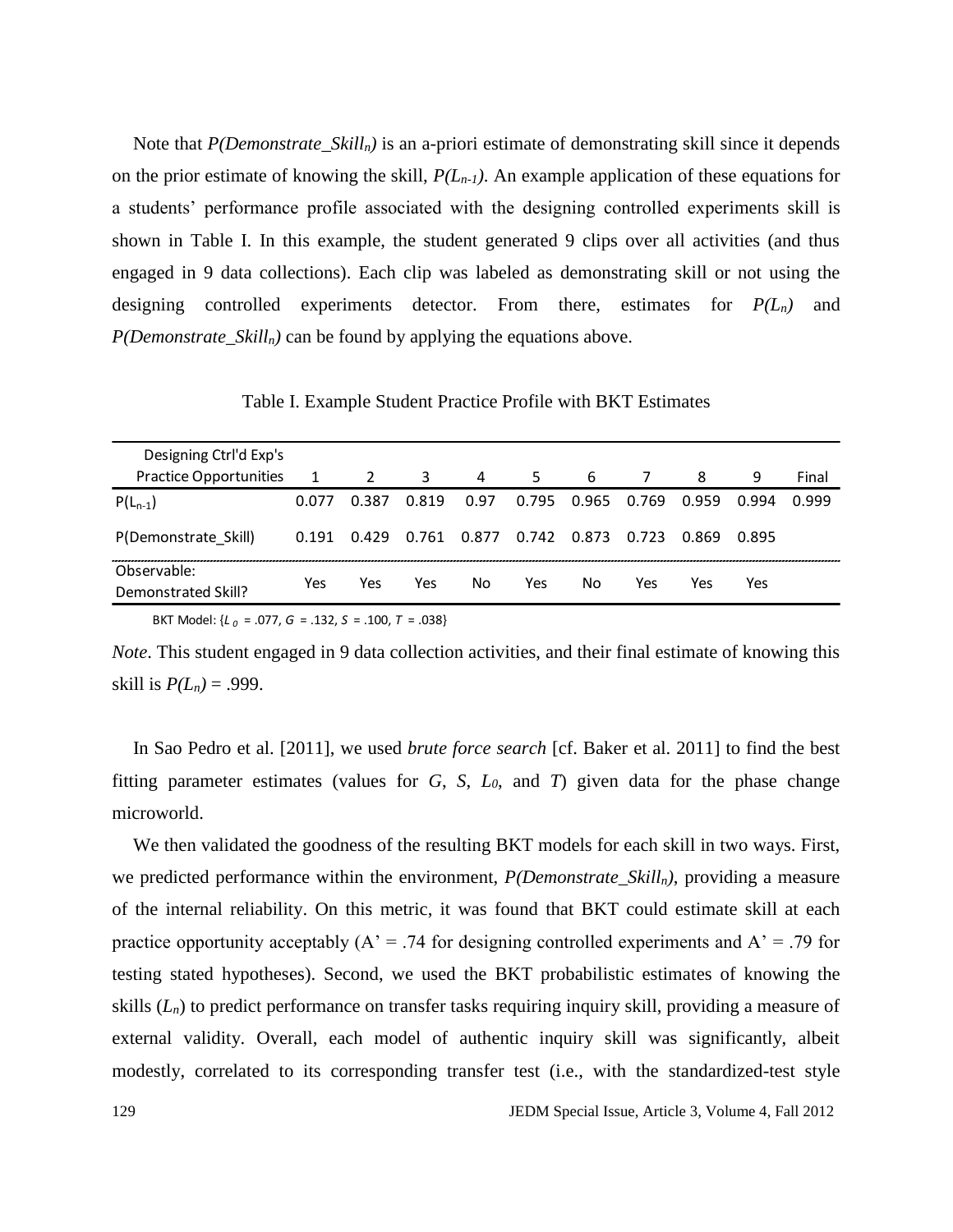questions on hypotheses). This provided some external validation of the skill estimates derived from performance within the phase change environment. Thus, the BKT models appeared to be a valid way to amalgamate evidence across activities in order to estimate students' skills.

# 5. DISCUSSION

In response to calls for inquiry assessments, we designed our educational environment, *Science Assistments*, which assesses students' inquiry skills. The ECD framework [Mislevy and Haertel 2006] was used to help our initial conceptualizations of the *student model*, the *task model*, and the *evidence model*, as well as to help guide our data analyses.

Specifically, for us, the *student model* included the specifications of the skills and sub-skills of inquiry; the *task model* included the specifications of the tasks, items, conditions, and forms completed by the student in our environment; and the *evidence model* included the data, in our case extracted from the log files of students' inquiry regarding whether students area testing their articulated hypotheses or are designing controlled experiments. We have, in this paper, provided an overview about how inquiry skills other than those involved in designing and conducting experiments can be conceptualized and analyzed with ECD as well.

In designing our learning environment / microworlds, we balanced the need for creating rich, authentic inquiry tasks and the goal of auto-scoring students' inquiry skills. This was a complicated task and many design trade-offs that are currently being discussed in the learning science literature influenced our design [Kirschner et al. 2006; Hmelo-Silver et al. 2007]. Specifically, we addressed the optimal degree of desired open-endedness versus degree of guidance so that students' inquiry skills could be honed, as described by knowledge ontologies of science content, inquiry skills, and understanding of the nature of science [Perkins 1986]. As a consequence of our design approach and decisions, our environment is fairly flexible in terms of how students can approach an inquiry task.

This design also made our auto-scoring of inquiry skills more complicated in some ways. For example, in the hypothesis phase, students can either list all their hypotheses at once or generate and test them one at a time. Additionally, as previously discussed, students also can choose to return to an earlier phase of inquiry or choose to explore the phenomena a second time in order to specify a hypothesis.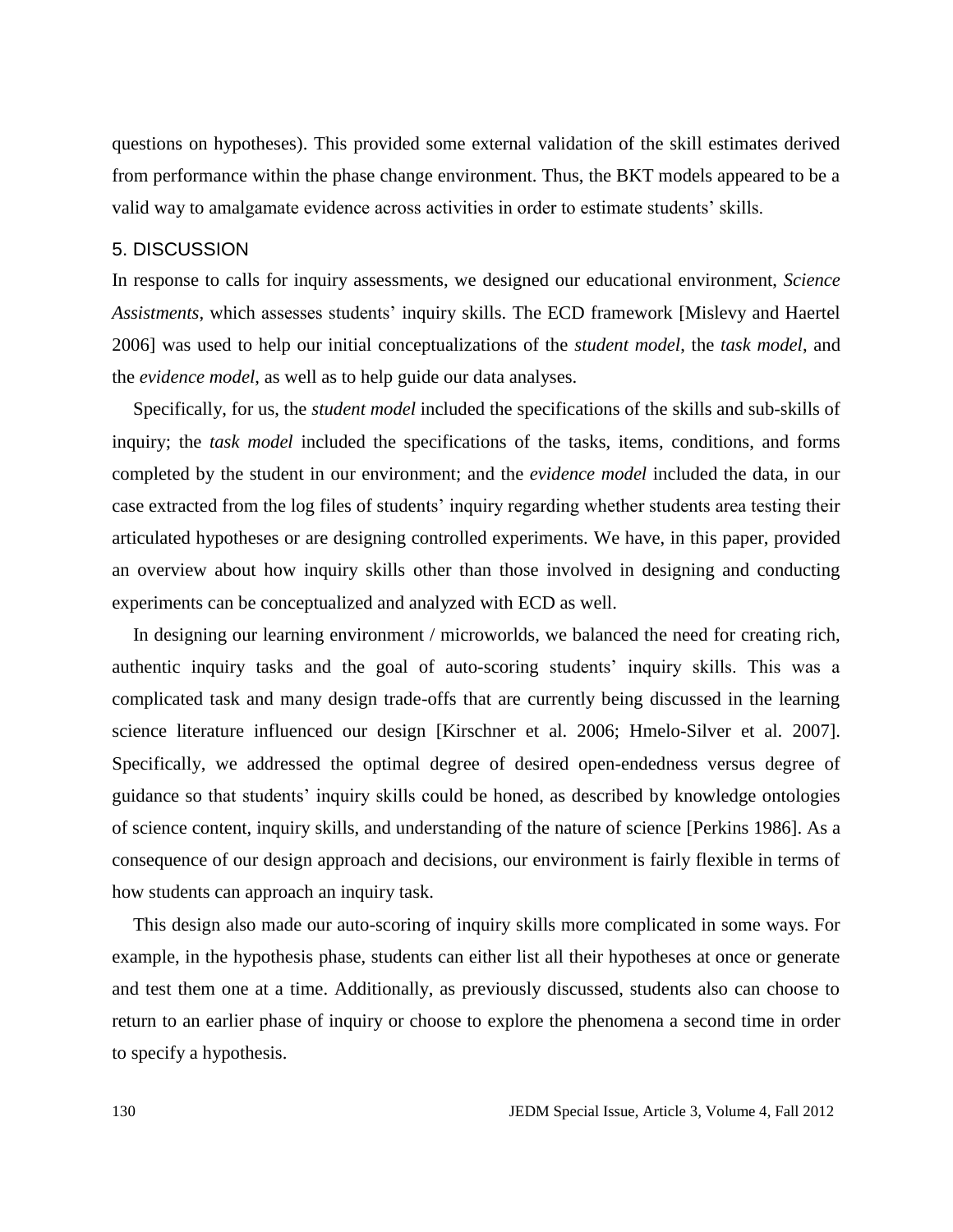We have evidence that students do not conduct inquiry in a lock-step fashion. For example, Bachmann et al. [2010, 2011; Bachmann 2012] showed that many students, when given an orienting goal for their inquiry, conducted virtually all their trials in the "explore" phase of the inquiry process, and in doing so, arrived at the correct solution before entering the experimenting phase. Additionally, Gobert et al. [in preparation] analyzed data in which students, when asked to warrant their claims with data, returned to the experiment phase and were much more systematic in their data collection the second time around. This was evidenced by more systematic use of the control for variables strategy and targeting the proper independent variable in order to test their articulated hypothesis or the one specified by the orienting question. Data such as these serve to illustrate the flexibility of our system for students' inquiry, but also serves to illustrate the complexity of assessing students' inquiry skills within such an environment.

As previously stated, we used the NSES inquiry strands [NRC 1996] to inform the design of our environment and our widgets. We designed the widgets, in part, by operationalizing the inquiry strands into sub-skills. Since there was a great deal of prior literature on students' difficulties in conducting inquiry, a rational analysis of each skill allowed us to operationalize these into sub-skills. We also relied on think-aloud protocols collected with individual students while they conducted inquiry in order to ascertain the aspects of each skill with which students were having difficulty [Richardson 2008; Gobert et al. 2008].

Our widgets, originally designed to support students' inquiry, provide the affordance of generating log data that enabled us to assess students' work products and experimentation processes. We developed knowledge engineered rules by hand to assess students' work products, namely, their hypotheses and data interpretations. Knowledge engineering was chosen since "correctness" for these skills was more well-defined than students' data collection processes, on the other hand, which were assessed using machine-learned models to account for the ill-defined nature of what it means to properly collect data. These assessments in total then can be amalgamated to form estimates of whether students know each inquiry skill over several inquiry activities of the same type. In the present work, we showed how we did this for data collection skills using BKT.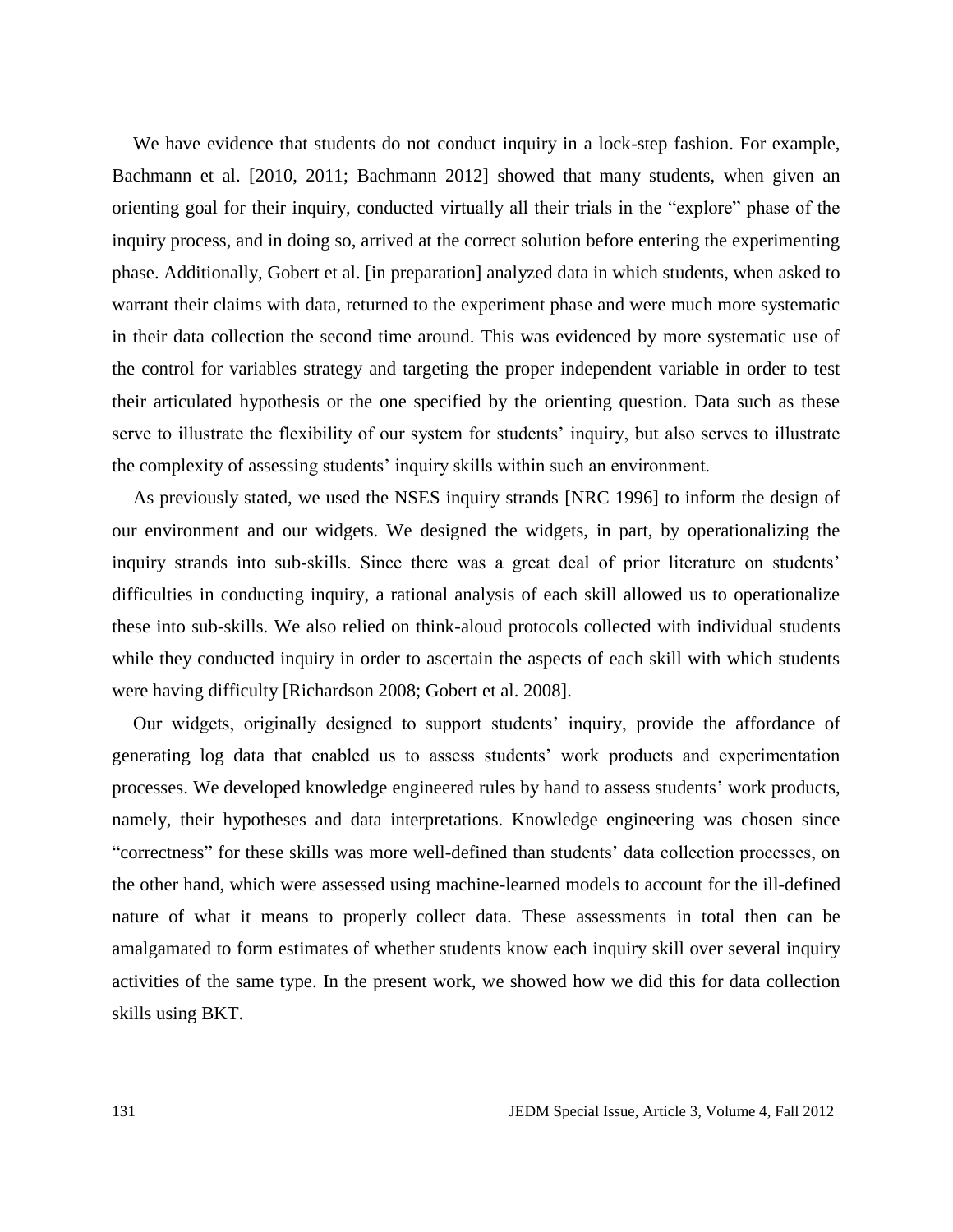The previously described assessment and skill estimation models can be leveraged for a variety of purposes. First, they can be used to generate assessment reports for teachers that can be viewed / aggregated in various ways, including the class level and the individual student level. Such formative assessment feedback can enable teachers to make pedagogical decisions in real time, knowing which students and which inquiry sub-skills to focus on. Thus, our widgets support a first critical step towards developing the means to auto-assess students as they conducted inquiry; this is an advantage over other approaches in that we can track these skills in a fine-grained way. Lastly, these data also can be used to provide real time scaffolding to students on their inquiry as well, via our pedagogical agent Rex [Gobert and Baker 2012].

Our approach assesses each inquiry skill over multiple trials, in the context of rich science inquiry microworlds, thereby providing a solution to three previously acknowledged problems, (1) the amount of data required to establish reliable measurement of inquiry skills [Shavelson et al. 1999], (2) the capacity to assess inquiry skills in the context in which they are developing [Mislevy et al. 2003], and (3) providing metrics that reflect the validity of these authentic measures of inquiry skills [Williamson et al. 2006].

# 6. CONCLUSIONS & NEXT STEPS

In this paper we presented a description of our approach within the context of the ECD framework. We utilized log files of students' data collected in real time and EDM techniques which we applied to these log files to characterize students in terms of their proficiency in the area of science inquiry skills, specifically testing hypotheses as well as designing and conducting experiments.

EDM techniques can capture students' inquiry performances and auto-score them in a manner that handles their complexity. For example, in the behavior models we developed, we are able to differentiate whether a student knows the control for variables strategy even when the student chooses not to conduct sequential trials. Other projects, which rely principally on rule-based methods for scoring data, run the risk of either being too stringent. For example, they may count only sequential trials in which the target variable is changed as evidence of CVS skill [McElhaney and Linn 2008, 2010], or may be overly "generous" by comparing all trials to all other trials in order to determine whether the student has demonstrated the CVS skill [Gobert and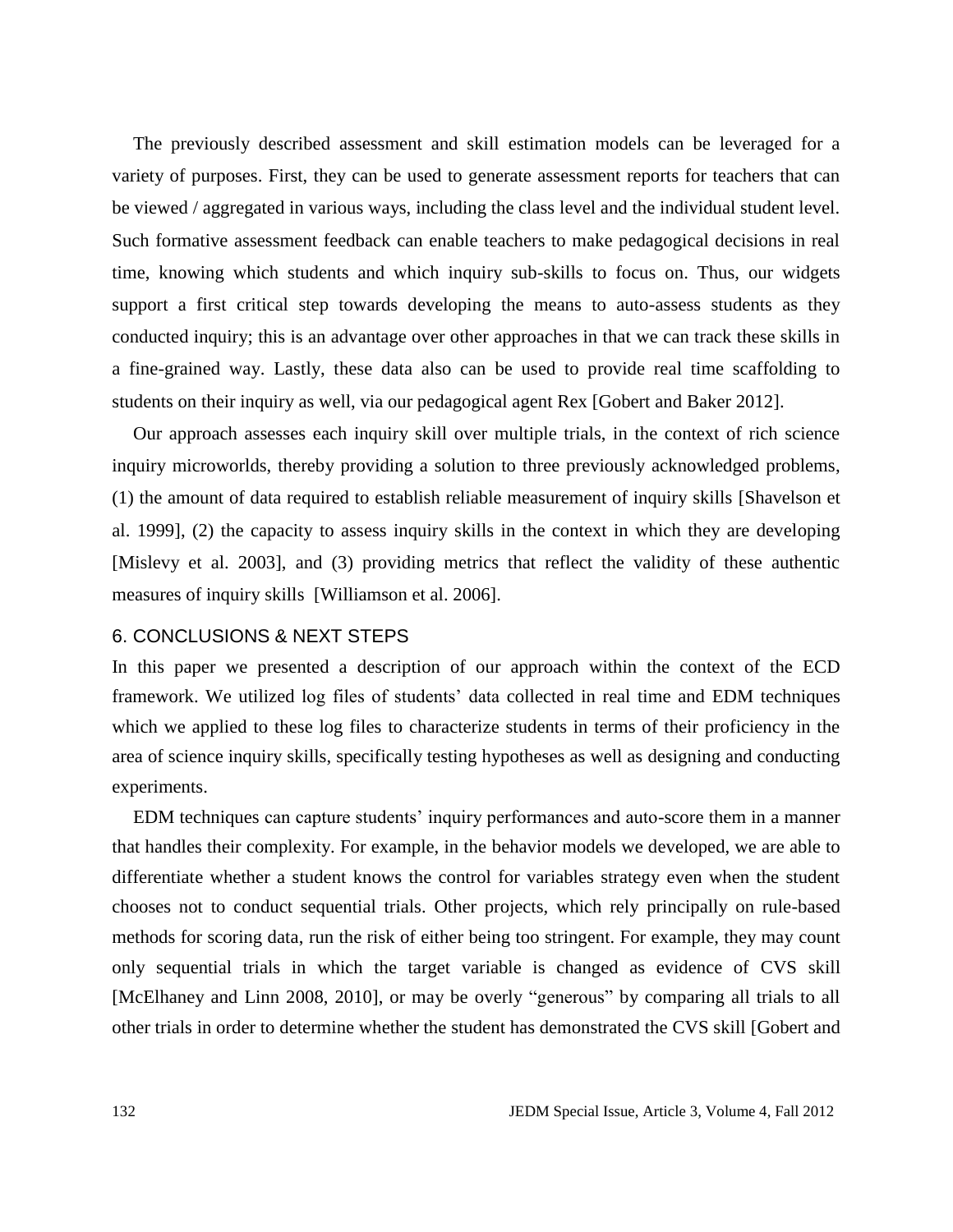Koedinger 2011] potentially scoring coincidental matches between trials as evidence of CVS skill.

Furthermore, conducting text replays and machine learning over multiple experimental trials per student as described in the present paper allowed us to automatically evaluate those who know CVS versus those who do not by using only a small number of trials. That is, when a student is conducting multiple trials that are non-sequential in their use of CVS, we can evaluate whether the student has demonstrated the skill.

A key step in the development of detectors as general measurements of constructs such as those discussed earlier is validating the generalizability of the detectors. A methodological template for our planned process can be found in Baker et al. [2008a], which studied the generalization of detectors of gaming the system. There are at least three essential forms of generalizability for a detector to be fully validated for *Science Assistments*, (1) student-level, (2) classroom-level, and (3) microworld-level.

We have already validated that detectors of student inquiry behaviors in *Science Assistments* can generalize between students. What remains to be done is the validation of the detectors at the classroom-level and microworld-level. To do this, it will be necessary to collect data for additional classrooms and microworlds, develop training labels using text replays, and then conduct cross-validation at the both classroom and the microworld level. Our past experience in developing detectors of gaming the system [Baker et al. 2008a] suggests that conducting microworld or unit-level cross-validation is more effective when there is a larger sample of units to cross-validate between -- excellent performance was achieved in that case when crossvalidating across four units.

To this end, we plan to collect and label data for three additional microworlds beyond the phase change unit already studied. Once validation of our detectors is developed for three additional physical science microworlds, we can in turn generalize these to the other science domains addressed in *Science Assistments*, namely *Life Science* and *Earth Science* topics. Lastly, we will continue our work in the development of other detectors to auto-assess students' inquiry skills for the other skills in the *National Science Education Standards* [NRC 1996], giving us a full suite of detectors with which to auto-assess and auto-scaffold students' science inquiry across all middle school topics.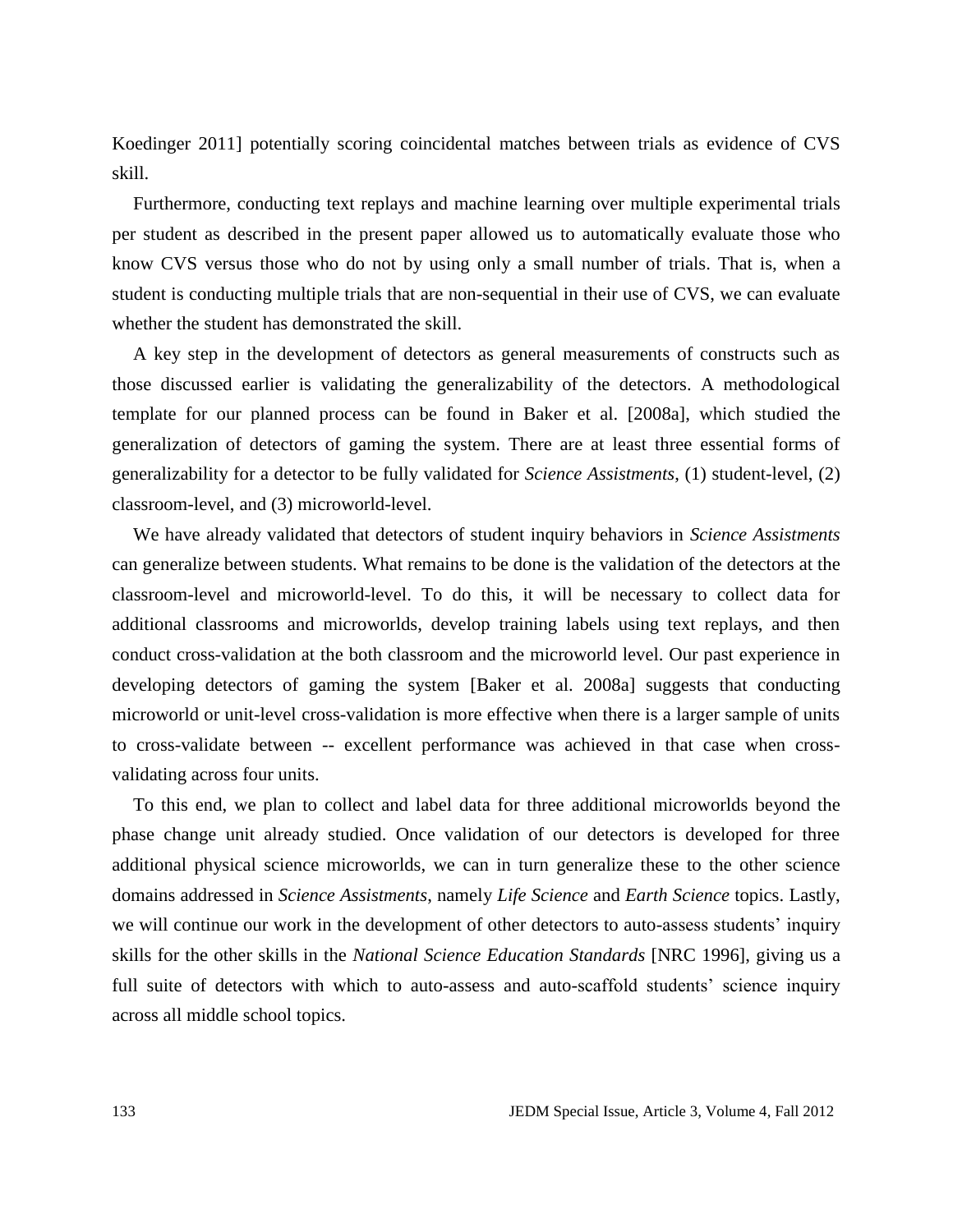# ACKNOWLEDGMENTS

This research is funded by the National Science Foundation (NSF-DRL#0733286, NSF-DRL#1008649, and NSF-DGE#0742503) and the U.S. Department of Education (R305A090170). Any opinions expressed are those of the authors and do not necessarily reflect those of the funding agencies.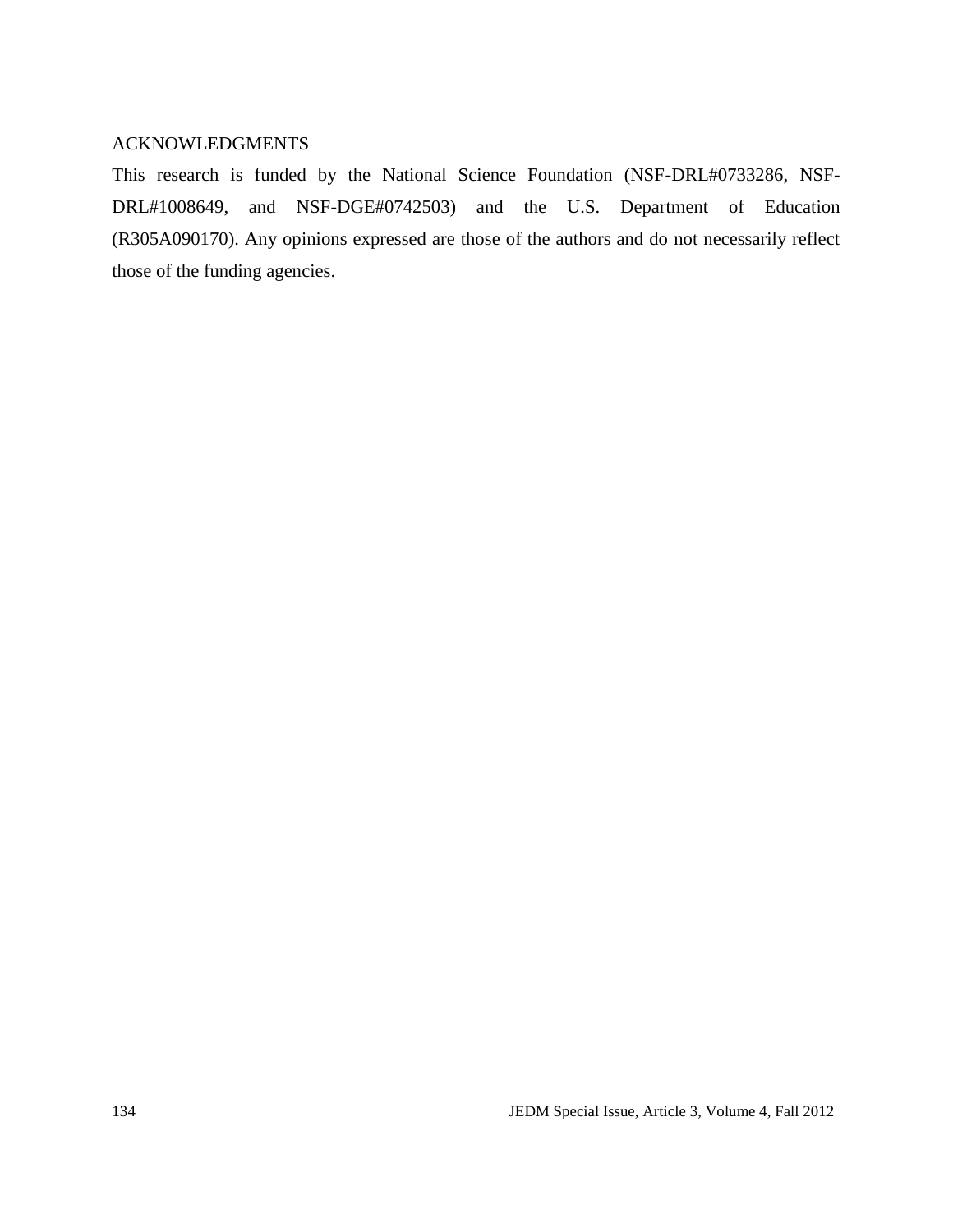# REFERENCES

- AGRAWAL, R., AND SRIKANT, R. 1994. Fast Algorithms for Mining Association Rules. In *Proceedings of the 20th VLDB Conference*, Santiago, Chile, 487-499.
- ALMOND, R.G., WILLIAMSON, D.M., MISLEVY, R.J., AND YAN, D. In press. *Bayes nets in educational assessment*. Springer, New York, NY.
- ALONZO, A., AND ASCHBACHER, P.R. 2004. *Value Added? Long assessment of students' scientific inquiry skills*. Presented at *the Annual Meeting of the American Educational Research Association*, San Diego, CA.
- AMERSHI, S., AND CONATI, C. 2009. Combining Unsupervised and Supervised Machine Learning to Build User Models for Exploratory Learning Environments. *Journal of Educational Data Mining, 1* (1), 71-81.
- ANDERSON, J.R., AND LEBIERE, C. 1998. *The atomic components of thought.* Erlbaum, Mahwah, NJ.
- BACHMANN, M. 2012. Biology Microworld to Assess Students' Content Knowledge and Inquiry Skills and Leveraging Student modeling to Prescribe Design Features for Scaffolding Learning. Unpublished Master's thesis. Worcester Polytechnic Institute, Worcester, MA.
- BACHMANN, M., GOBERT, J.D., AND BECK, J. 2010. Tracking Students' Inquiry Paths through Student Transition Analysis. In *Proceedings of the 3rd International Conference on Educational Data Mining*, 269-270.
- BACHMANN, M., GOBERT, J., AND BECK, J*.* 2011. Do Differences in Student's Exploration Behavior lead to differences in Domain Learning or Inquiry Skills? Presented at *the Annual Meeting of the American Educational Research Association*, New Orleans, LA.
- BAKER, R.S.J.D., CORBETT, A.T., AND ALEVEN, V. 2008a. More Accurate Student modeling Through Contextual Estimation of Slip and Guess Probabilities in Bayesian Knowledge Tracing. In *Proceedings of the 9th International Conference on Intelligent Tutoring Systems*, 406-415.
- BAKER, R.S.J.D., CORBETT, A.T., GOWDA, S.M., WAGNER, A.Z., MACLAREN, B.M., KAUFFMAN, L.R., MITCHELL, A.P., AND GIGUERE, S. 2010. Contextual Slip and Prediction of Student Performance After Use of an Intelligent Tutor. In *Proceedings of the 18th Annual Conference on User Modeling, Adaptation, and Personalization*, 52-63.
- BAKER, R.S., CORBETT, A.T., ROLL, I., AND KOEDINGER, K.R. 2008b. Developing a Generalizable Detector of When Students Game the System. *User Modeling and User-Adapted Interaction , 18* (3), 287-314.
- BAKER, R., CORBETT, A., AND WAGNER, A. 2006. Human Classification of Low-Fidelity Replays of Student Actions. In *Proceedings of the Educational Data Mining Workshop at the 8th International Conference on Intelligent Tutoring Systems*, 29-36.
- BAKER, R., AND DE CARVALHO, A. 2008. Labeling Student Behavior Faster and More Precisely with Text Replays. In *Proceedings of the 1st International Conference on Educational Data Mining, EDM 2008*, R.S. BAKER, T. BARNES, AND J.E. BECK, Eds. Montreal, Quebec, Canada, 38-47.
- BAKER, R.S., MITROVIC, A., AND MATHEWS, M. 2010. Detecting Gaming the System in Constraint-Based Tutors. In *Proceedings of the 18th Annual Conference on User Modeling,*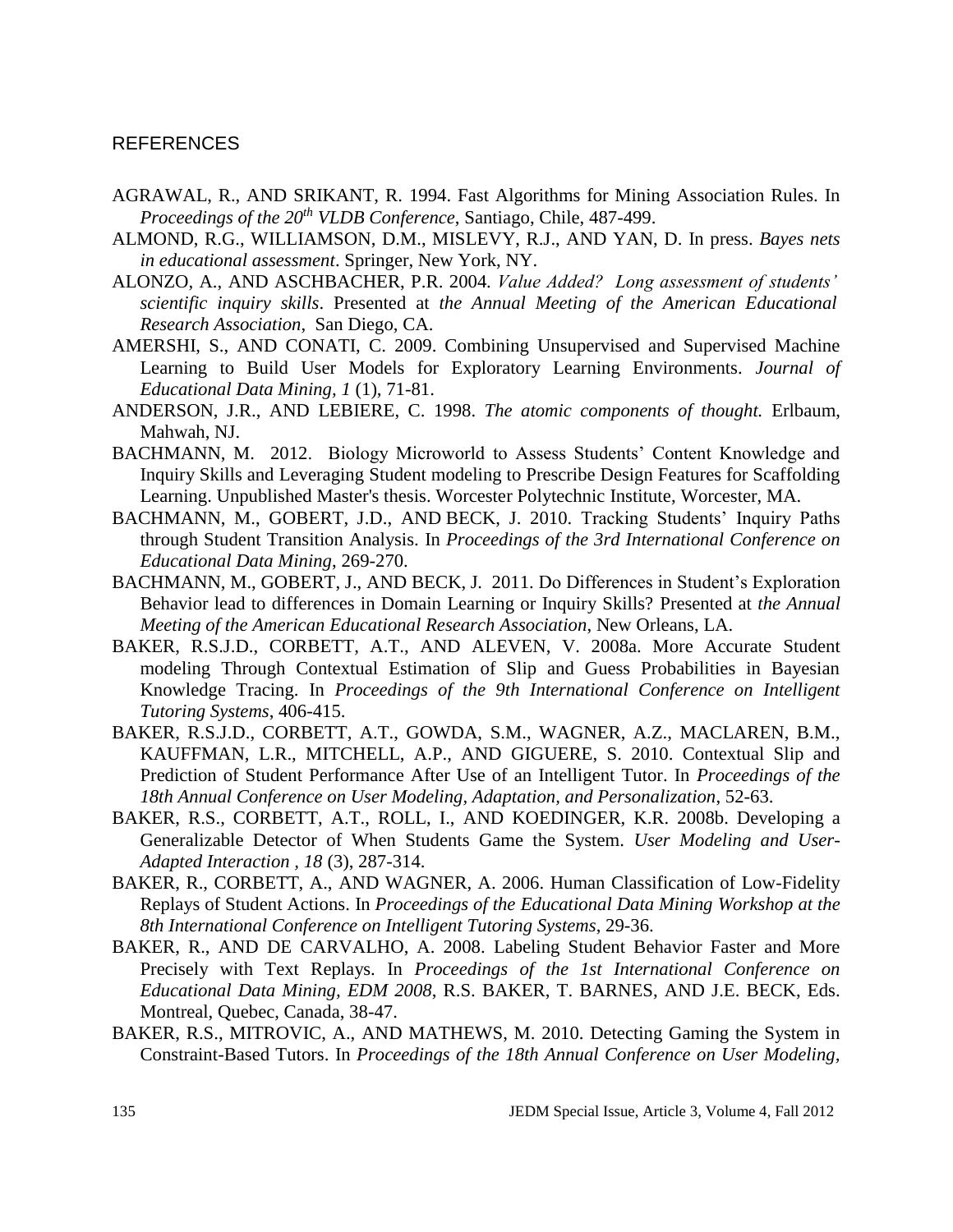*Adaptation, and Personalization, UMAP 2010. LNCS 6075*, P. DE BRA, P. KOBSA, AND D. CHIN, Eds. Springer-Verlag, Big Island of Hawaii, HI, 267-278.

- BAKER, R.S.J.D., PARDOS, Z., GOWDA, S., NOORAEI, B., AND HEFFERNAN, N. 2011. Ensembling Predictions of Student Knowledge within Intelligent Tutoring Systems. *Proceedings of the 19th International Conference on User Modeling, Adaptation, and Personalization*, 13-24*.*
- BAKER, R., AND YACEF, K. 2009. The State of Educational Data Mining in 2009: A Review and Future Visions. *Journal of Educational Data Mining, 1* (1), 3-17.
- BAUM, L.E., AND PETRIE, T. 1966. Statistical Inference for Probabilistic Functions of Finite State Markov Chains. *The Annals of Mathematical Statistics, 37* (6), 1554-1563.
- BAXTER, G., AND SHAVELSON, R. 1994. Science performance assessments: benchmarks and surrogates. *International Journal of Education Research, 21* (3) , 279-298.
- BERNARDINI, A., AND CONATI, C. 2010. Discovering and Recognizing Student Interaction Patterns in Exploratory Learning Environments. In *Proceedings of the 10th International Conference of Intelligent Tutoring Systems, ITS 2010, Part 1*, V. ALEVEN, J. KAY, AND J. MOSTOW, Eds. Springer-Verlag, Berlin Heidelberg, 125-134.
- BLACK, P. 1999. *Testing: Friend or Foe? Theory and Practice of Assessment and Testing.* Falmer Press, New York, NY.
- BRYSON, A.E., AND HO, Y.-C. 1969. *Applied Optimal Control*. Blaisdell, New York.
- BUCKLEY, B. C., GOBERT, J.D., AND HORWITZ, P. 2006. Using log files to track students' model-based inquiry. In *Proceedings of the 7th International Conference on Learning Sciences, ICLS 2006*, Erlbaum, Bloomington, IN, 57-63.
- BUCKLEY, B., GOBERT, J., HORWITZ, P., AND O'DWYER, L. 2010. Looking Inside the Black Box: Assessments and Decision-making in BioLogica. *International Journal of Learning Technology, 5* (2), 166-190.
- BULL, S., BRNA, P., AND PAIN, H. 1995. Extending the scope of the *student model*. *User Modeling and User-Adapted Interaction, 5* (1), 45-65.
- CHAMPAGNE, A., BERGIN, K., BYBEE, R., DUSCHL, R., AND GALLAGHER, J. 2004. NAEP 2009 science framework development: Issues and recommendations. Paper commissioned by the National Assessment Governing Board, Washington, DC.
- CHEN, Z., AND KLAHR, D. 1999. All Other Things Being Equal: Acquisition and Transfer of the Control of Variables Strategy. *Child Development, 70* (5), 1098-1120.
- CHI, M. 2000. Self-explaining Expository Texts: The Dual Process of Generating Inferences and Repairing Mental Models. In *Advances in Instructional Psychology*, R. GLASER, Ed. Lawrence Erlbaum Associates, Inc., Mahweh, NJ, 161-238.
- CHI, M., BASSOK, M., LEWIS, M.W., REIMANN, P., AND GLASER, R. 1989. Selfexplanations: How students study and use examples in learning to solve problems. *Cognitive Science*, *13*, 145-182.
- CHI, M., DELEEUW, N., CHIU, M., AND LAVANCHER, C. 1994. Eliciting Self-Explanations Improves Understanding. *Cognitive Science, 18*, 439-477.
- CHINN, C.A., AND BREWER, W.F. 1993. The role of anomalous data in knowledge acquisition: A theoretical framework and implications for science instruction. *Review of Educational Research, 63*, 1-49.
- COHEN, J. 1960. A coefficient of agreement for nominal scales. *Educational and Psychological*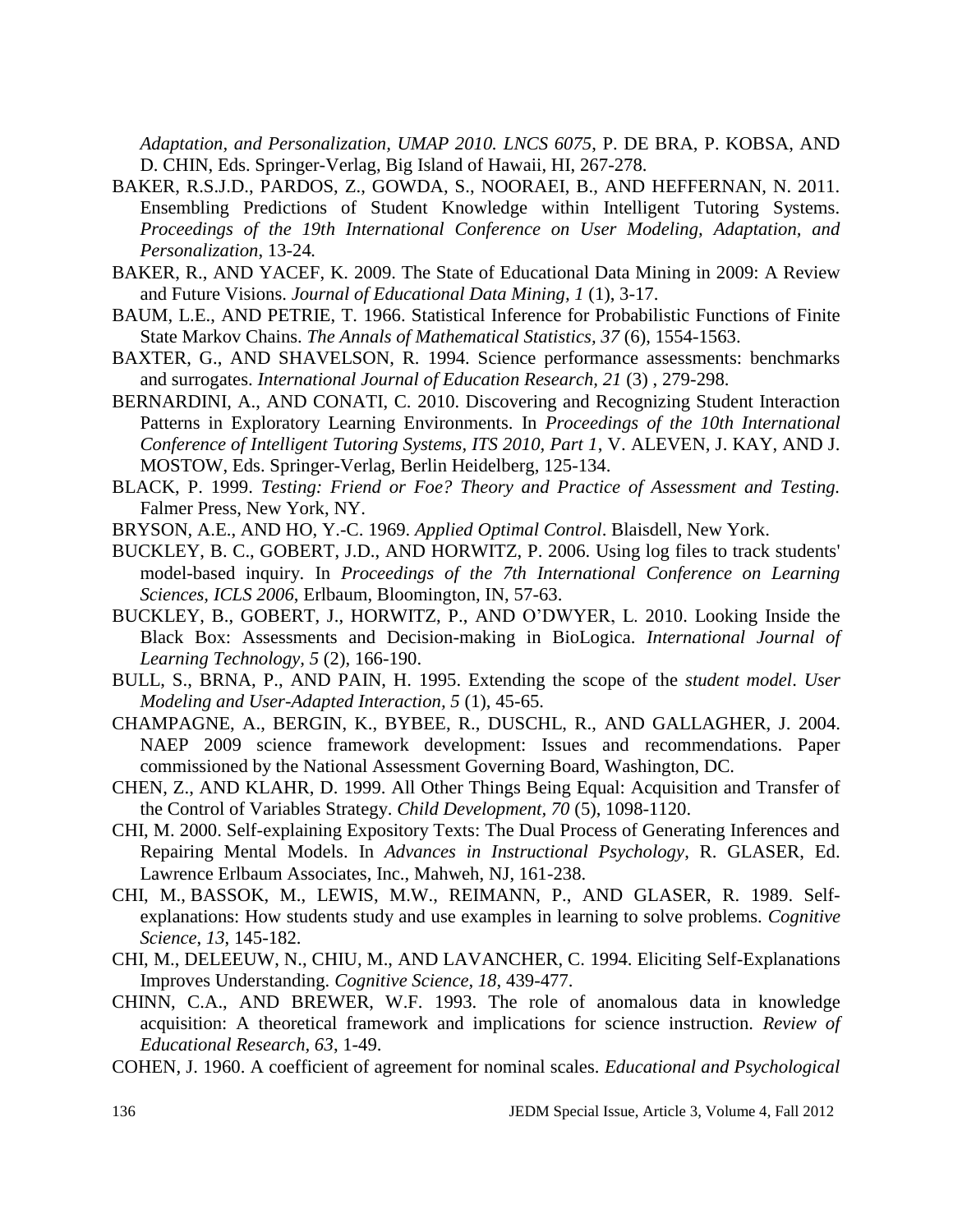*Measurement, 20* (1), 37-46.

- CORBETT, A., AND ANDERSON, J. 1995. Knowledge-Tracing: Modeling the Acquisition of Procedural Knowledge. *User Modeling and User-Adapted Interaction, 4*, 253-278.
- CROCKER, L., AND ALGINA, J. 2006. *Introduction to Classical and Modern Test Theory*. Cengage Learning, Independency, KY.
- DE AYALA, R.J. 2009. *The Theory and Practice of Item Response Theory*. The Guilford Press, New York, NY.
- DE JONG, T. 2006. Computer simulations Technological advances in inquiry learning. *Science, 312*, 532-533.
- DE JONG, T., BEISHUIZENM, J., HULSHOF, C., PRINS, F., VAN RIJN, H., VAN SOMEREN, M., ET AL. 2005. Determinants of Discovery Learning in a Complex Simulation Learning Environment. In *Cognition, Education and Communication Technology,* P. GARDENFORS, AND P. JOHANSSON, Eds. Lawrence Erlbaum Associates, Mahwah, NJ, 257-283.
- DE JONG, T., VAN JOOLINGEN, W., GIEMZA, A., GIRAULT, I., HOPPE, U., KINDERMANN, J., ET AL. 2010. Learning by creating and exchanging objects: The SCY experience. *British Journal of Educational Technology, 41* (6), 909-921.
- FADEL, C., HONEY, M., AND PASNICK, S. 2007. Assessment in the Age of Innovation. *Education Week, 26* (38), 34-40.
- FENG, M., HEFFERNAN, N.T., AND KOEDINGER, K.R. 2009. Addressing the assessment challenge in an online system that tutors as it assesses. *User Modeling and User-Adapted Interaction: The Journal of Personalization Research (UMUAI), 19* (3), 243-266.
- GHAZARIAN, A., AND NOORHOSSEINI, S.M. 2010. Automatic Detection of Users' Skill Levels Using High-Frequency User Interface Events. *User Modeling and User-Adapted Interaction, 20* (2), 109-146.
- GLASER, R., SCHAUBLE, L., RAGHAVAN, K., AND ZEITZ, C. 1992. Scientific Reasoning Across Different Domains. In *Computer-based Learning Environments and Problem-Solving*, E. DECORTE, M. LINN, H. MANDL, AND L. VERSCHAFFEL, Eds. Springer-Verlag, Heidelberg, Germany, 345-371.
- GOBERT, J. 2005a. Leveraging Technology and Cognitive Theory on Visualization to Promote Students' Science Learning and Literacy. In *Visualization in Science Education*, J. GILBERT, Ed. Springer-Verlag Publishers, Dordrecht, The Netherlands, 73-90.
- GOBERT, J. 2005b. The effects of different learning tasks on conceptual understanding in science: teasing out representational modality of diagramming versus explaining*. Journal of Geoscience Education, 53* (4), 444-455.
- GOBERT, J., AND BAKER, R. 2010. *Empirical Research: Emerging Research: Using Automated Detectors to Examine the Relationships Between Learner Attributes and Behaviors During Inquiry in Science*. Proposal Awarded July 1, 2010 by the National Science Foundation.
- GOBERT, J., AND BAKER, R. 2012. *The Development of an Intelligent Pedagogical Agent for Physical Science Inquiry Driven by Educational Data Mining.* Proposal (R305A120778) awarded May, 2012 by the U.S. Dept. of Education.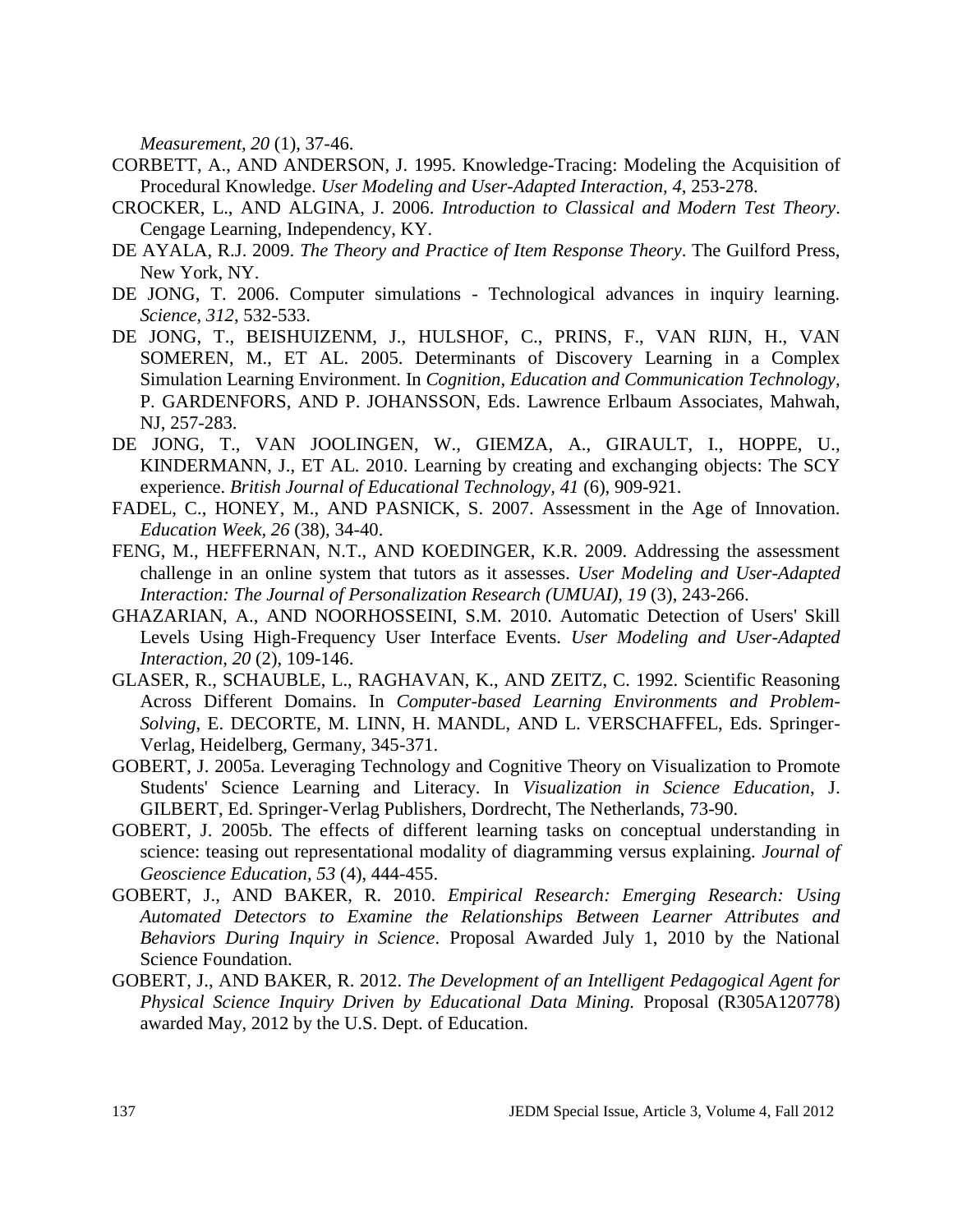- GOBERT, J., HEFFERNAN, N., KOEDINGER, K., AND BECK, J. 2008. *ASSISTments Meets Science Learning* (AMSL). Proposal (R305A090170) funded February 1, 2009 by the U.S. Dept. of Education.
- GOBERT, J., HEFFERNAN, N., RUIZ, C., AND RYUNG, K. 2007. *AMI: ASSISTments Meets Inquiry*. Proposal NSF-DRL# 0733286 funded by the National Science Foundation.
- GOBERT, J., AND KOEDINGER, K. 2011. *Using model-tracing to conduct performance assessment of students' inquiry skills within a Microworld.* Presented at the Society for Research on Educational Effectiveness, Washington, D.C., September 8-10.
- GOBERT, J., RAZIUDDIN, J., AND MONTALVO, O. In prep. Warranting claims as an epistemological driver. Manuscript in preparation.
- GOTWALS, A., AND SONGER, N. 2006. Measuring Students' Scientific Content and Inquiry Reasoning. In *Proceedings of the 7th International Conference of the Learning Sciences, ICLS 2006*, S. BARAB, K. HAY, AND D. HICKEY, Eds. Lawrence Erlbuam Associates, Bloomington, IN, 196-202.
- HAMBLETON R., AND JONES, R. 1993. Comparison of Classical Test Theory and Item Response Theory ad their applications to test development. *Educational Measurement: Issues & Practice 12* (3), 38-47.
- HANLEY, J., AND MCNEIL, B. 1982. The Meaning and Use of the Area under a Receiver Operating Characteristic (ROC) Curve. *Radiology, 143*, 29-36.
- HARRISON, A.M., AND SCHUNN, C.D. 2004. The transfer of logically general scientific reasoning skills. In *Proceedings of the 26th Annual Conference of the Cognitive Science Society*, K. FORBUS, D. GENTNER, AND T. REGIER, Eds. Erlbaum, Mahwah, NJ, 541- 546.
- HEFFERNAN, N., TURNER, T., LOURENCO, A., MACASEK, M., NUZZO-JONES, G., AND KOEDINGER, K. 2006. The ASSISTment builder: Towards an analysis of cost effectiveness of ITS creation. In *Proceedings of the 19th International FLAIRS Conference*, Melbourne Beach, FL, 515-520.
- HERSHKOVITZ, A., WIXON, M., BAKER, R.S.J.D., GOBERT, J., AND SAO PEDRO, M. 2011. Carelessness and Goal Orientation in a Science Microworld. *Proceedings of the 15th International Conference on Artificial Intelligence in Education*, 462-465.
- HMELO-SILVER, C.E., DUNCAN, R.G., AND CHINN, C.A. 2007. Scaffolding and Achievement in Problem-Based and Inquiry Learning: A Response to Krischner, Sweller, and Clark (2006). *Educational Psychologist, 42* (2), 99-107.
- KIRSCHNER, P.A., SWELLER, J., AND CLARK, R.E. 2006. Why minimal guidance during instruction does not work: An analysis of the failure of constructivist, discover, problembased, experiential, and inquiry-based teaching. *Educational Psychologist*, *41* (2), 75-86.
- KLAHR, D., AND DUNBAR, K. 1988. Dual search space during scientific reasoning. *Cognitive Science, 12* (1), 1-48.
- KOEDINGER, K., ANDERSON, J., HADLEY, W., AND MARK, M. 1997. Intelligent Tutoring Goes to School in the Big City. *International Journal of Arificial Intelligence in Education, 8*, 30-43.
- KOEDINGER, K., AND CORBETT, A. 2006. Cognitive Tutors: Technology Bringing Learning Sciences to the Classroom. In *The Cambridge Handbook of the Learning Sciences*, R. SAWYER, Ed. Cambridge University Press, New York, NY, 61-77.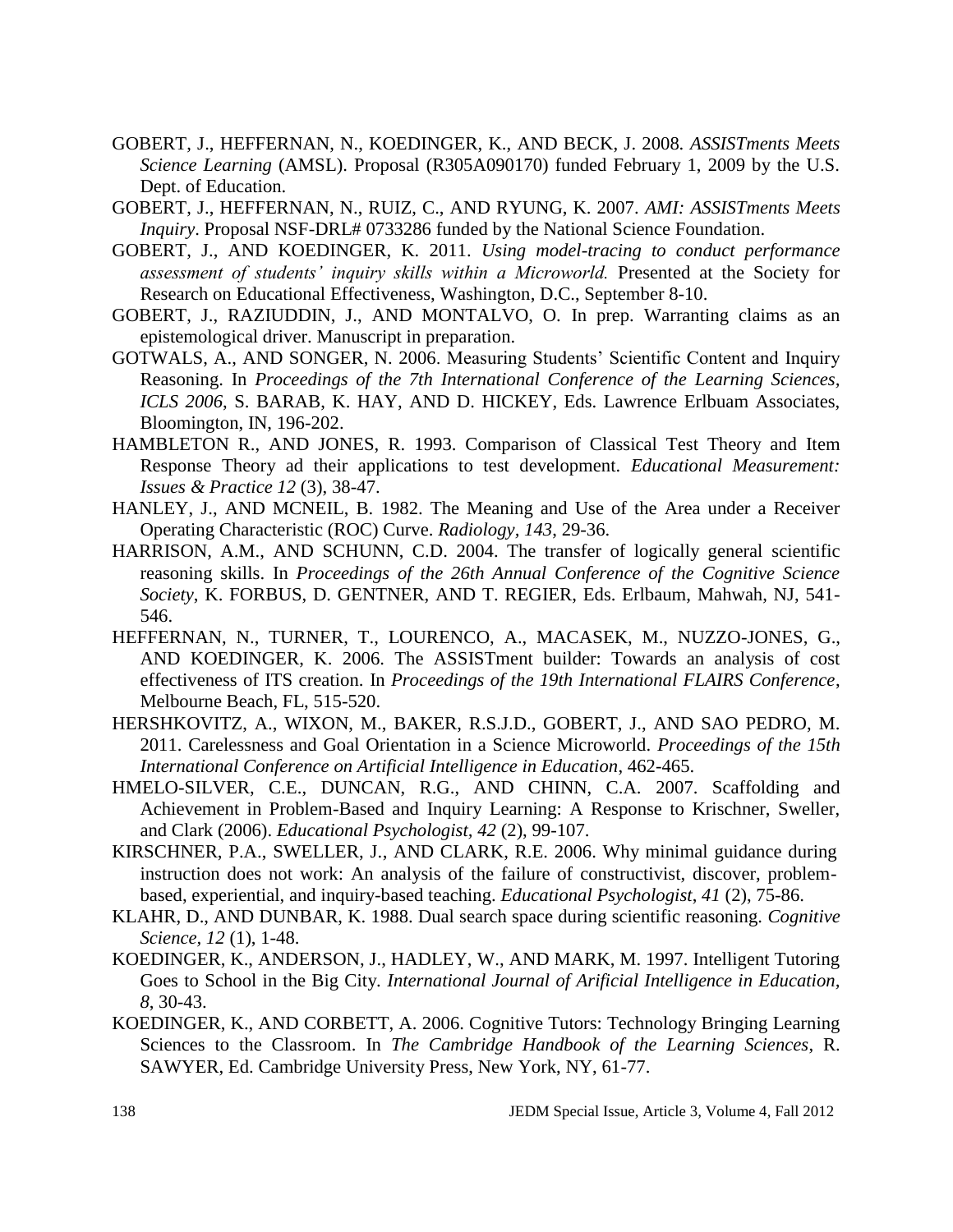- KOEDINGER, K., SUTHERS, D., AND FORBUS, K. 1998. Component-Based Construction of a Science Learning Space. *International Journal of Artificial Intelligence in Education (IJAIED), 10*, 292-313.
- KRAJCIK, J., BLUMENFELD, P., MARX, R., BASS, K., FREDRICKS, J., AND SOLOWAY, E. 1998. Inquiry in project-based science classrooms: Initial attempts by middle school students. *Journal of the Learning Sciences, 7,* 313-350.
- KUHN, D. 1991. *The skills of argument*. Cambridge Press, Cambridge, MA.
- KUHN, D. 2005. *Education for thinking.* Harvard University Press, Cambridge, MA.
- KUHN, D., GARCIA-MILA, M., ZOHAR, A., AND ANDERSEN, C. 1995. Strategies of knowledge acquisition. *Monographs of the Society for Research in Child Development, 60* (4, Serial No. 245).
- KUHN, D., SCHAUBLE, L., AND GARCIA-MILA, M. 1992. Cross-domain development of scientific reasoning, *Cognition and Instruction, 9* (4), 285-327.
- LIU, B., HSU, W., AND MA, Y. 1998. Integrating Classification and Association Rule Mining. In *Proceedings of the Fourth ACM SIGKDD International Conference on Knowledge Discovery and Data Mining*. New York, NY, 80-86.
- MARTIN, J., AND VANLEHN, K. 1995. Student assessment using Bayesian nets. *International Journal of Human-Computer Studies, 42* (6), 575-591.
- MASSACHUSETTS DEPARTMENT OF EDUCATION. 2006. *Massachusetts Science and Technology/Engineering Curriculum Framework.* Massachusetts Department of Education, Malden, MA.
- MCELHANEY, K., AND LINN, M. 2008. Impacts of Students' Experimentation Using a Dynamic Visualization on their Understanding of Motion. In *Proceedings of the 8th International Conference of the Learning Sciences, ICLS 2008, Volume 2*, International Society of the Learning Sciences, Inc., Utrecht, The Netherlands, 51-58.
- MCELHANEY, K., AND LINN, M. 2010. Helping Students Make Controlled Experiments More Informative. In *Learning in the Disciplines: Proceedings of the 9th International Conference of the Learning Sciences (ICLS 2010) - Volume 1, Full Papers*, K. GOMEZ, L. LYONS, AND J. RADINSKY, Eds. International Society of the Learning Sciences, Chicago, IL, 786-793.
- MCNEILL, K.L., AND KRAJCIK, J. 2007. Middle school students' use of appropriate and inappropriate evidence in writing scientific explanations. In *Thinking with data*, M. LOVETT AND P. SHAH, Eds. Taylor & Francis Group, LLC, New York, NY, 233-265.
- MESSICK, S. 1994. The interplay of evidence and consequences in the validation of performance assessments. *Educational Researcher, 23* (2), 13-23.
- MISLEVY, R.J., BEHRENS, J.T., DICERBO, K.E., AND LEVY, R., This issue. Design and discovery in educational assessment: Evidence centered design, psychometrics, and data mining. *Journal of Educational Data Mining.*
- MISLEVY, R., CHUDOWSKY, N., DRANEY, K., FRIED, R., GAFFNEY, T., AND HAERTEL, G. 2003. *Design Patterns for Assessing Science Inquiry*, SRI International, Menlo Park, CA.
- MISLEVY, R.J., AND HAERTEL, G.D. 2006. Implications of ECD for educational testing. *Educational Measurement: Issues and Practice, 25* (4), 6-20.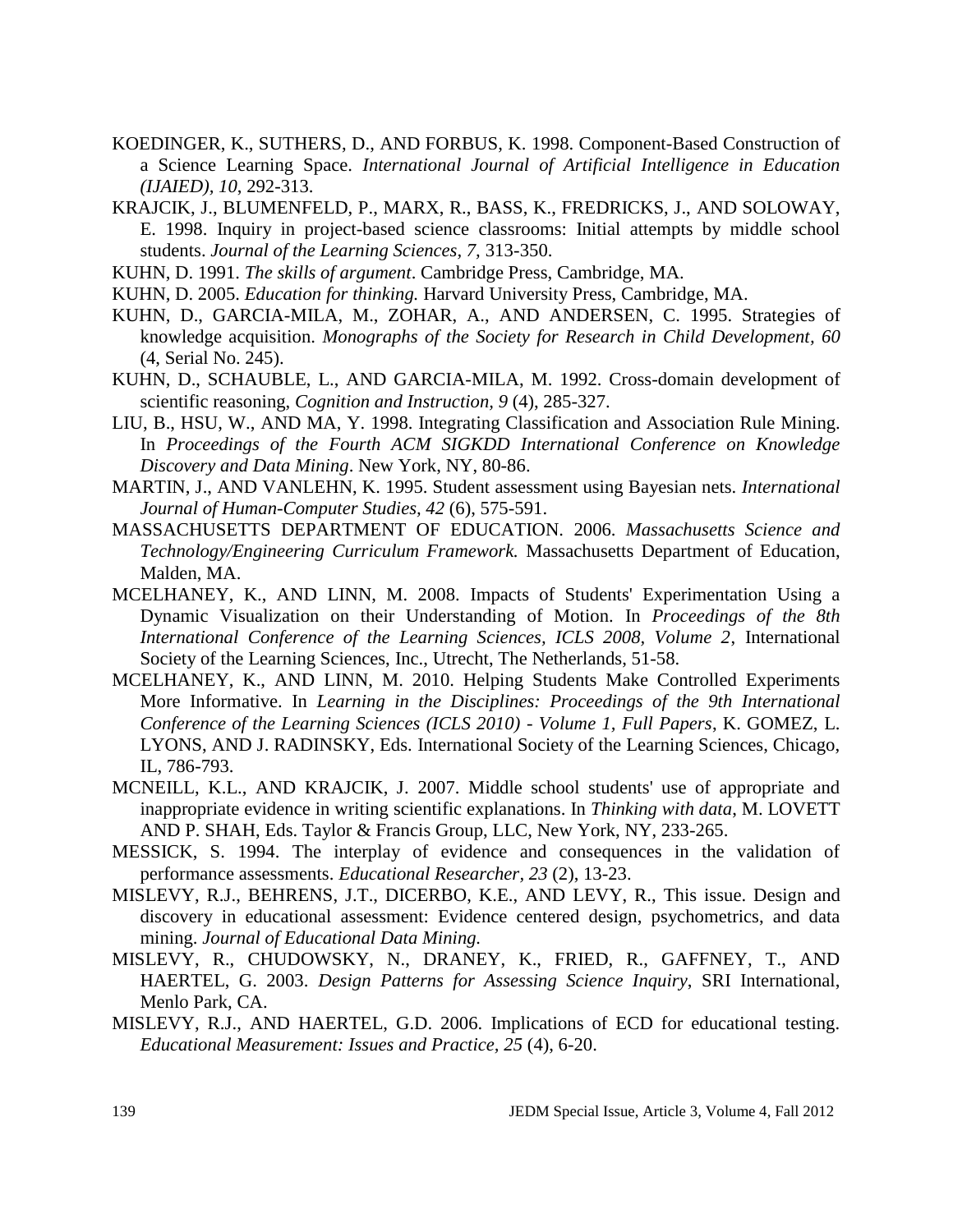- MISLEVY, R.J., STEINBERG, L.S., AND ALMOND, R.G. 2003. On the Structure of Educational Assessments. *Measurement: Interdisciplinary Research and Perspectives, 1*, 3- 67.
- MISLEVY, R., STEINBERG, L., ALMOND, R., AND LUKAS, J. 2006. Concepts, Terminology, and Basic Models of ECD. *Automated Scoring of Complex Tasks in Computer-Based Testing*, D. WILLIAMSON, R. MISLEVY, AND I. BEJAR, Eds. Lawrence Erlbaum Associates, Mawah, NJ.
- MITROVIC, A., MAYO, M., SURAWEERA, P., AND MARTIN, B. 2001. Constraint-Based Tutors: A Success Story. In *Proceedings of the 14th International Conference on Industrial and Engineering Application of Artificial Intelligence and Expert Systems: Engineering of Intelligent Systems, IEA/AIE-2001. LNCS 2070*, L. MONOSTORI, J. VANCZA, AND M. ALI, Eds. Springer-Verlag, Budapest, Hungary, 931-940.
- MONTALVO, O., BAKER, R., SAO PEDRO, M., NAKAMA, A., AND GOBERT, J. 2010. Identifying Students' Inquiry Planning Using Machine Learning. In *Proceedings of the 3rd International Conference on Educational Data Mining*, R. BAKER, A. MERCERON, AND P. PAVLIK, Eds. Pittsburgh, PA, 141-150.
- NATIONAL RESEARCH COUNCIL. 1996. National Science Education Standards. National Academy Press, Washington, D.C.
- NATIONAL RESEARCH COUNCIL. 2011. A framework for K-12 science education: Practices, crosscutting concepts, and core ideas. National Academy Press, Washington, D.C.
- NEWELL, A. 1990. *Unified Theories of Cognition*. Harvard University Press, Cambridge, MA.
- NEWELL, A., AND SIMON, H.A. 1972. *Human problem solving*. Prentice-Hall, Englewood Cliffs, NJ.
- NJOO, M., AND DE JONG, T. 1993. Exploratory Learning with a Computer Simulations for Control Theory: Learning Processes and Instructional Support. *Journal of Research in Science Teaching, 30*, 821-844.
- PAPERT, S. 1980. Computer-based Microworlds as Incubators for Powerful Ideas. In *The Computer in the School: Tutor, Tool, Tutee*, R. TAYLOR, Ed. Teacher's College Press, New York, NY, 203-201.
- PARDOS, Z.A., HEFFERNAN, N.T., ANDERSON, B., AND HEFFERNAN, L. 2010. Using Fine-Grained Skill Models to Fit Student Performance with Bayesian Networks. *Handbook of Educational Data Mining*, C. ROMERO, S. VENTURA, S.R. VIOLA, M. PECHENIZKIY, AND R.S.J. BAKER, Eds. Chapman & Hall/CRC Press.
- PEA, R., AND KURLAND, D. 1984. On the Cognitive Effects of Learning Computer Programming. *New Ideas in Psychology, 2*, 137-168.
- PELLEGRINO, J., CHUDOWSKY, N., AND GLASER, R. 2001. *Knowing What Students Know: The Science and Design of Educational Assessment*. National Academy Press, Washington, DC.
- PERKINS, D. 1986. *Knowledge as design*. Erlbaum, Hillsdale, NJ.
- QUELLMALZ, E., KREIKEMEIER, P., DEBARGER, A. H., AND HAERTEL, G. 2007. *A study of the alignment of the NAEP, TIMSS, and New Standards Science Assessments with the inquiry abilities in the National Science Education Standards*. Presented at the Annual Meeting of the American Educational Research Association, Chicago, IL, April 9-13.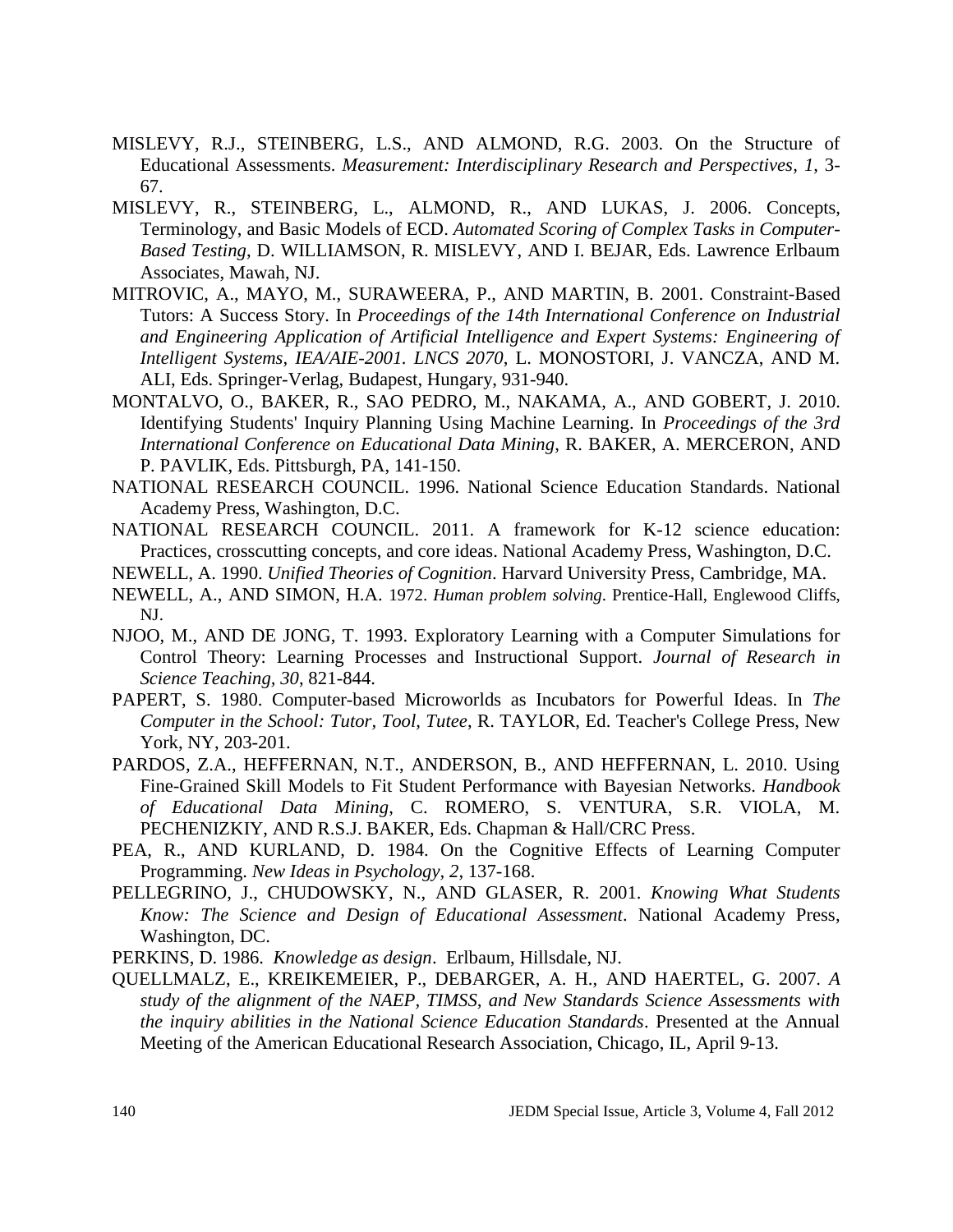- QUELLMALZ, E., TIMMS, M., AND SCHNEIDER, S. 2009. *Assessment of Student Learning in Science Simulations and Games*. National Research Council Report, Washington, D.C.
- RAZZAQ, L., FENG, M., NUZZO-JONES, G., HEFFERNAN, N.T., KOEDINGER, K.R., JUNKER, B., RITTER, S., KNIGHT, A., ANISZCZYK, C., CHOKSEY, S., LIVAK, T., MERCADO, E., TURNER, T.E., UPALEKAR. R, WALONOSKI, J.A., MACASEK. M.A., AND RASMUSSEN, K.P. 2005. The Assistment Project: Blending Assessment and Assisting. In *Proceedings of the 12th Artificial Intelligence In Education*, C.K. LOOI, G. MCCALLA, B. BREDEWEG, AND J. BREUKER, Eds. ISO Press, Amsterdam, The Netherlands, 555-562.
- REIMANN, P. 1991. Detecting functional relations in a computerized discovery environment. *Learning and Instruction, 1* (1), 45-65.
- RESNICK, M. 1997. *Turtles, Termintes, and Traffic Jams: Explorations in Massively Parallel Microworlds.* MIT Press, Cambridge, MA.
- REYE, J. 2004. Student modeling Based on Belief Networks. *International Journal of Artificial Intelligence in Education, 14* (1), 1-33.
- RICHARDSON, J. 2008. *Science ASSISTments: Tutoring Inquiry Skills in Middle School Students.* Unpublished Interactive Qualifying Project, Worcester Polytechnic Institute, Worcester, MA.
- RITTER, S., HARRIS, T., NIXON, T., DICKINSON, D., MURRAY, R. C., AND TOWLE, B. 2009. Reducing the Knowledge-Tracing Space. In *Proceedings of the 2nd International Conference on Educational Data Mining, EDM 2009*, T. BARNES, M. DESMARAIS, C. ROMERO, AND S. VENTURA, Eds. Cordoba, Spain, 151-160.
- ROMERO, C., AND VENTURA, S. 2010. Educational Data Mining: A Review of the State-ofthe-Art. *IEEE Transactions on Systems, Man, and Cybernetics-Part C: Applications and Reviews, 40* (6), 601-618.
- ROWE, J., AND LESTER, J. 2010. Modeling User Knowledge with Dynamic Bayesian Networks in Interactive Narrative Environments. In *Proceedings of the 6th Annual AI and Interactive Digital Entertainment Conference, AIIDE 2010*, C.G. YOUNGBLOOD AND V. BULITKO, Eds. AAAI Press, Palo Alto, CA, 57-62.
- RUIZ-PRIMO, M., AND SHAVELSON, R. 1996. Rhetoric and reality in science performance assessment. *Journal of Research in Science Teaching, 33* (10), 1045-1063.
- RUPP, A.A., GUSHTA, M., MISLEVY, R.J., AND SHAFFER, D.W. 2010. Evidence-centered design of epistemic games: Measurement principles for complex learning environments. *The Journal of Technology, Learning, and Assessment, 8* (4), 3-47.
- RUPP, A.A., LEVY, R., DICERBO, K.E., SWEET, S., ET AL. This issue. Putting ECD into practice: The interplay of theory and data in evidence models within a digital learning environment. *Journal of Educational Data Mining*.
- RUSSELL, S., AND NORVIG, P. 2009. *Artificial Intelligence: A Modern Approach, 3rd Edition*. Prentice Hall, Upper Saddle River, NJ.
- SAO PEDRO, M., BAKER, R., GOBERT, J., MONTALVO, O., AND NAKAMA, A. 2011. Leveraging Machine-Learned Detectors of Systematic Inquiry Behavior to Estimate and Predict Transfer of Inquiry Skill. *User Modeling and User-Adapted Interaction,* DOI: 10.1007/s11257-011-9101-0.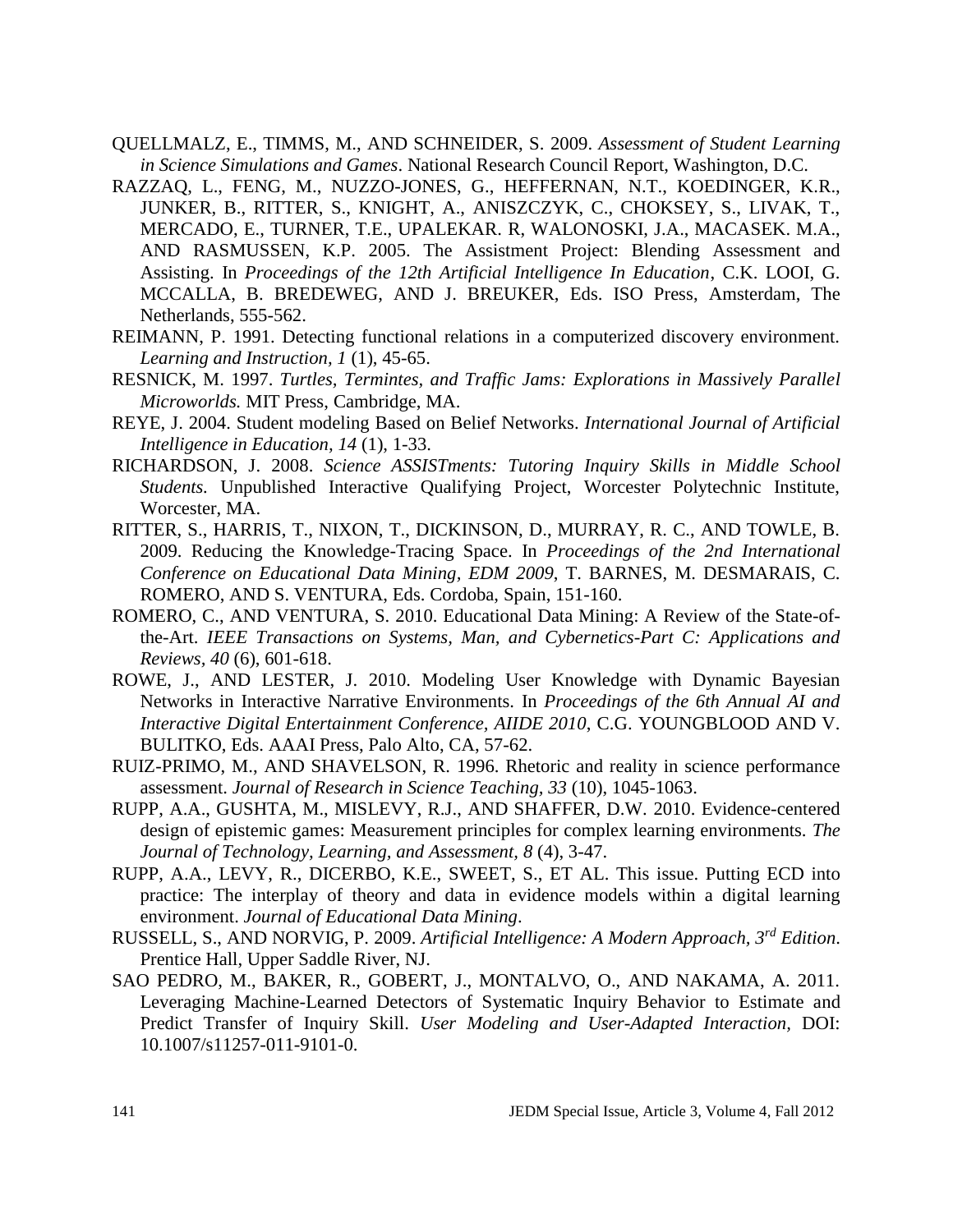- SAO PEDRO, M.A., BAKER, R.S., MONTALVO, O., NAKAMA, A., AND GOBERT, J.D. 2010. Using Text Replay Tagging to Produce Detectors of Systematic Experimentation Behavior Patterns. In *Proceedings of the 3rd International Conference on Educational Data Mining*, R. BAKER, A. MERCERON, AND P. PAVLIK, Eds. Pittsburgh, PA, 181-190.
- SCALISE, K., TIMMS, M., CLARK, L., AND MOORJANI, A. 2009. *Student learning in science simulatons: What makes a difference?* Paper presented at the America Educational Research Association, San Diego, CA.
- SCHAUBLE, L., GLASER, R., DUSCHL, R.A., SCHULZE, S., AND JOHN, J. 1995. Students' Understanding of the Objectives and Procedures of Experimentation in the Science Classroom. *The Journal of the Learning Sciences, 4*, 131-166.
- SCHUNN, C.D., AND ANDERSON, J.R. 1998. Scientific Discovery. In *The Atomic Components of Thought*, J.R. ANDERSON, Ed. Lawrence Erlbaum Associates Inc., Mahwah, NJ, 385-428.
- SCHUNN, C.D., AND ANDERSON, J.R. 1999. The generality/specificity of expertise in scientific reasoning. *Cognitive Science, 23* (3), 337-370.
- SHAVELSON, R., WILEY, E.W., AND RUIZ-PRIMO, M. 1999. Note On Sources of Sampling Variability in Science Performance Assessments. *Journal of Educational Measurement, 36*  $(1), 61-71.$
- SHUTE, V., AND GLASER, R. 1990. A large-scale evaluation of an intelligent discovery world: Smithtown. *Interactive Learning Environments, 1*, 55-71.
- STEVENS, R., SOLLER, A., COOPER, M., AND SPRANG, M. 2004. Modeling the Development of Problem Solving Skills in Chemistry with a Web-Based Tutor. In *Proceedings of the 7th International Conference on Intelligent Tutoring Systems, ITS 2004. LNCS 3220*, J.C. LESTER, R.M. VICARI, AND F. PARAGUACU, Eds. Springer, Maceio, Alagoas, Brazil, 580-591.
- TSIRGI, J. 1980. Sensible Reasoning: A Hypothesis about Hypotheses. *Child Development, 51*, 1-10.
- VAN JOOLINGEN, W., AND DE JONG, T. 1991. Supporting Hypothesis Generation by Learners Exploring an Interactive Computer Simulation. *Instructional Science, 20*, 389-404.
- VAN JOOLINGEN, W.R., AND DE JONG, T. 1997. An extended dual search space model of scientific discovery learning. *Instructional Science, 25* (5), 307-346.
- VAN JOOLINGEN, W.R., AND DE JONG, T. 2003. SimQuest, Authoring Educational Simulations. *Authoring Tools for Advanced Technology Learning Environments: Toward Cost-effective Adaptive, Interactive, and Intelligent Educational Software*, T. MURRAY, S. BLESSING, AND S. AINSWORTH, Eds. Kluwer, Dordrecht, The Netherlands, 1-31.
- WALONOSKI, J., AND HEFFERNAN, N. 2006. Detection and Analysis of Off-Task Gaming Behavior in Intelligent Tutoring Systems. In *Proceedings of the 8th International Conference on Intelligent Tutoring Systems, ITS 2006. LNCS 4053*, M. IKEDA, K. ASHLAY, AND T.- W. CHAN, Eds. Springer-Verlag, Johngli, Taiwan, 382-391.
- WENGER, E. 1987. *Artificial Intelligence and Intelligent Tutoring of Knowledge*. Morgan Kaufmann, Los Altos, CA.
- WHITE, B., AND FREDERIKSEN, J. 1998. Inquiry, Modeling and Metacognition: Making Science Accessible to All Students. *Cognition and Instruction, 16* (1), 3-118.